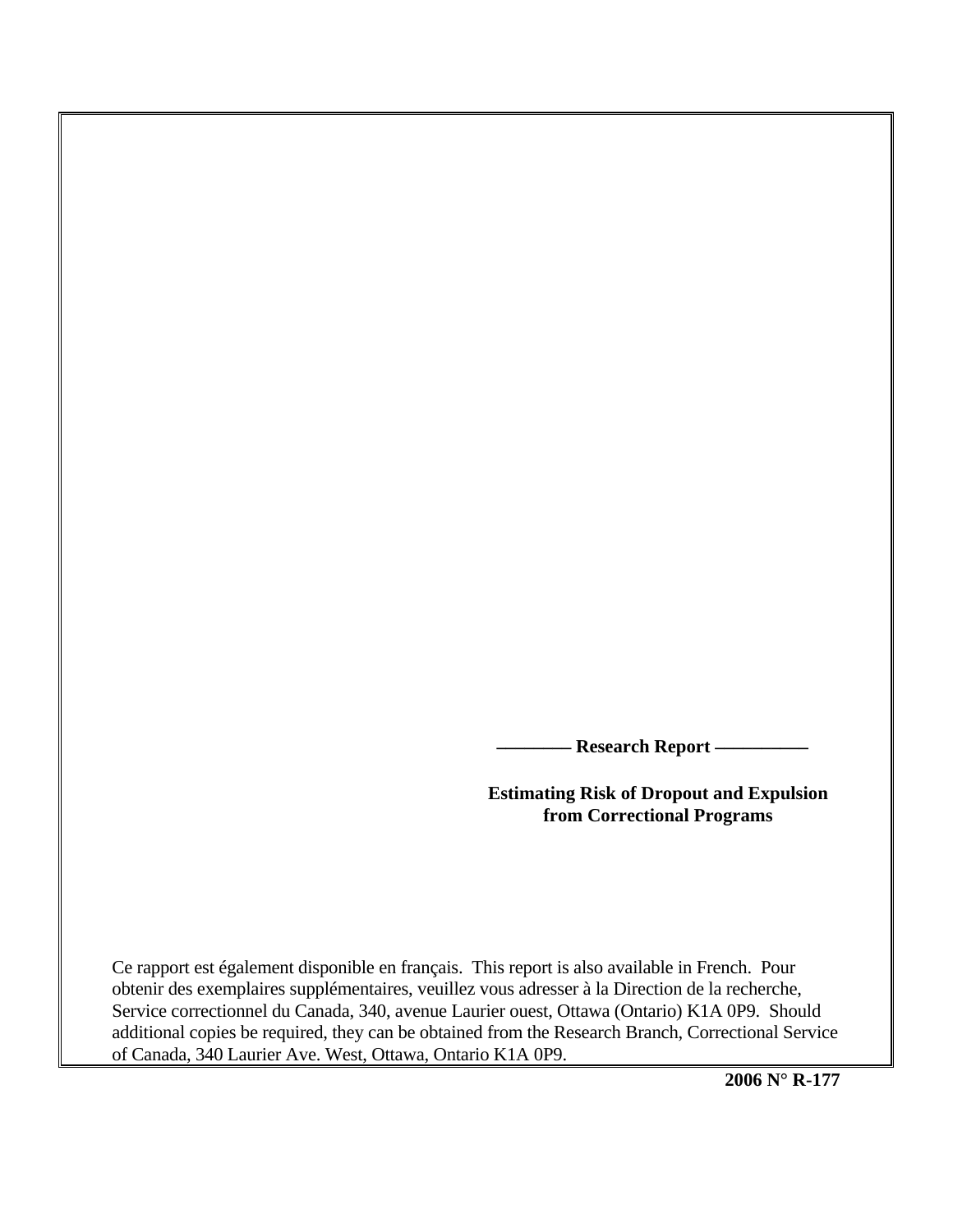# **Estimating Risk of Dropout and Expulsion from Correctional Programs**

Kevin L. Nunes

&

Franca Cortoni

Correctional Service of Canada

April 2006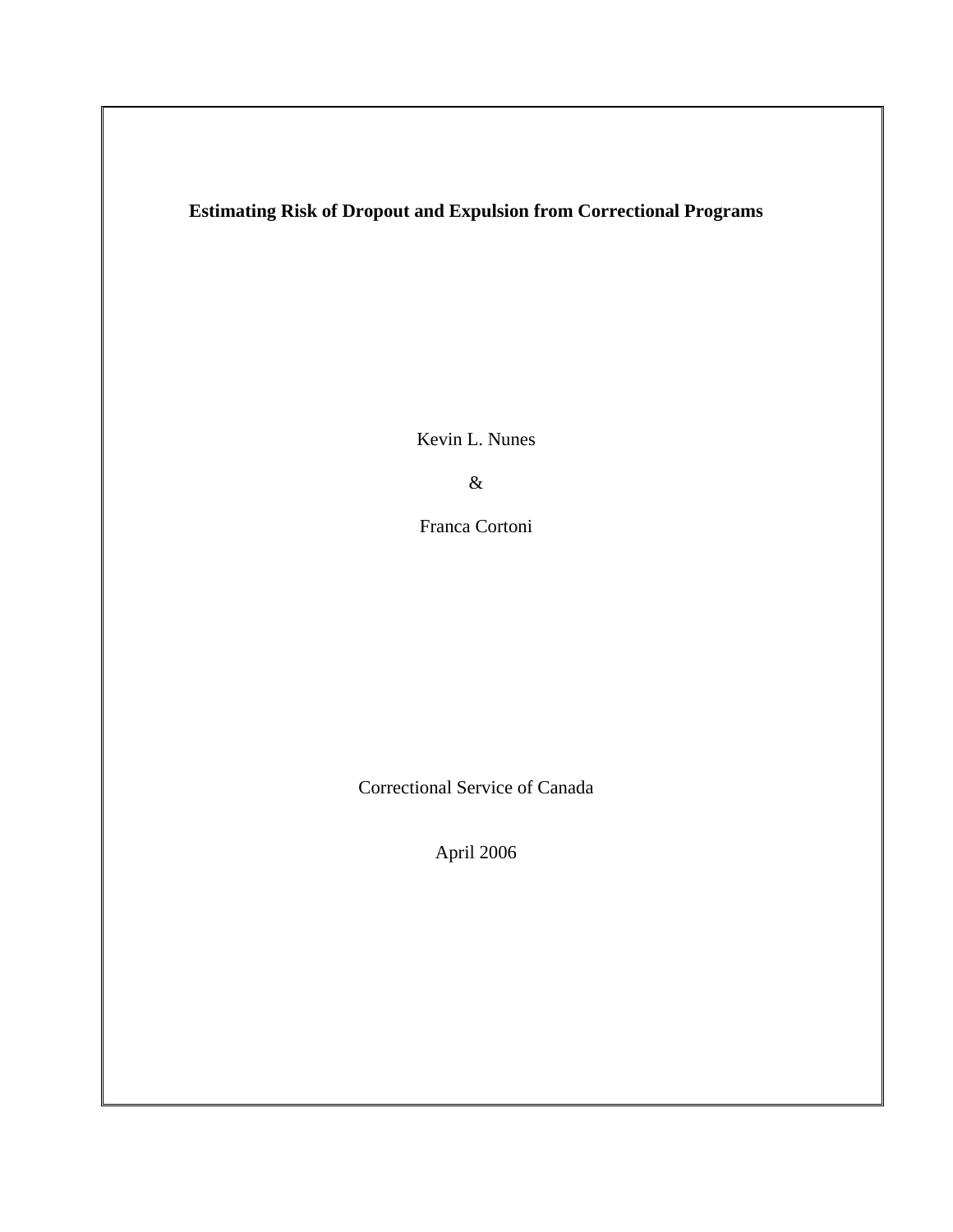### **ACKNOWLEDGEMENTS**

The authors thank Phil Chitty for sharing his expertise in programming issues in the Offender Management System (OMS) and Colette Cousineau for retrieving and organizing the data required for this project. In addition, thanks go to Shelley Brown and Ben Vuong for sharing their procedural knowledge and research skills. We also wish to thank Amey Bell and Kelly Taylor for reviewing an earlier draft of this report.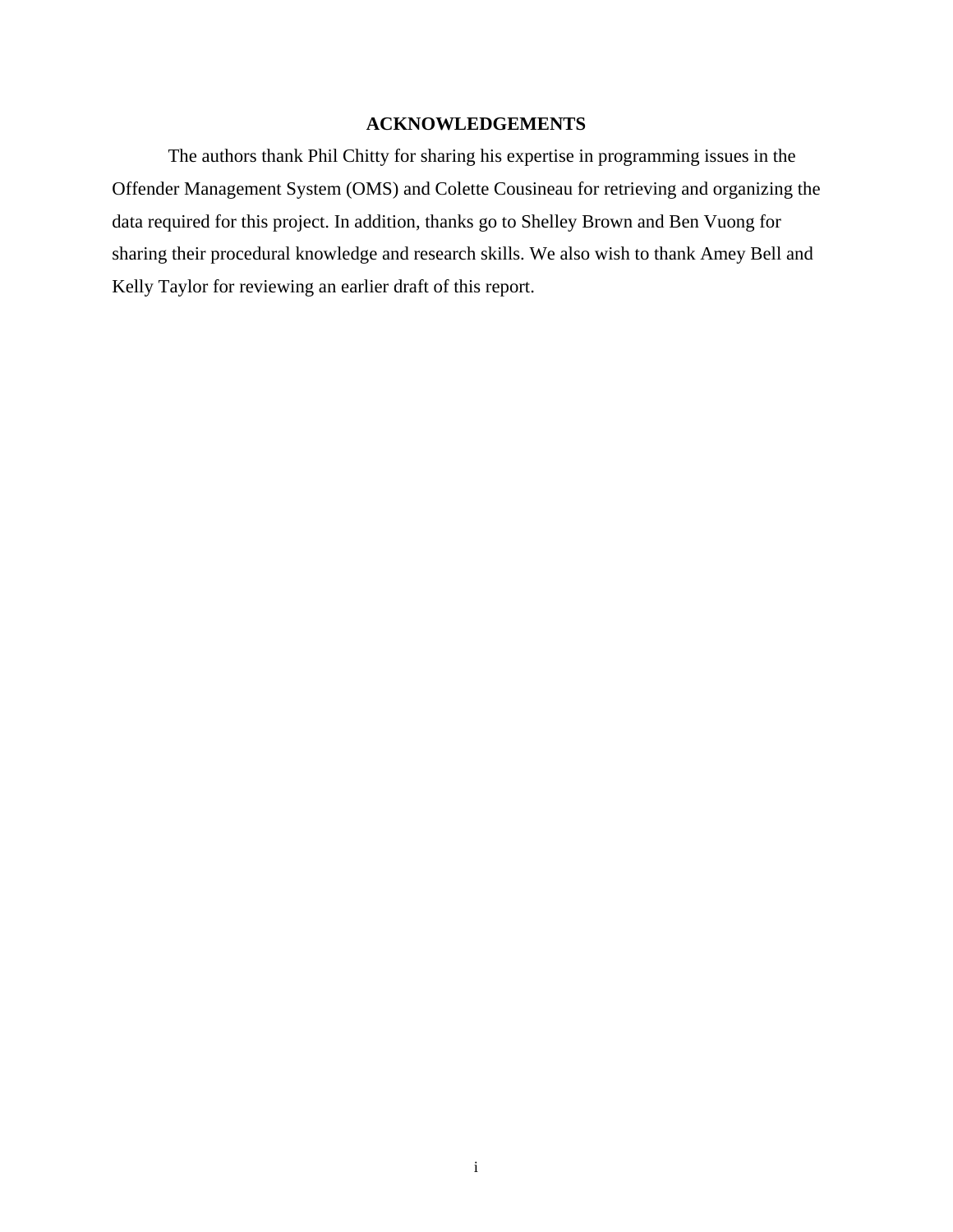#### **EXECUTIVE SUMMARY**

There is an abundance of evidence that correctional treatment is associated with reduced recidivism (Andrews et al., 1990; Wilson, Bouffard, & MacKenzie, 2005). By targeting criminogenic needs (also known as dynamic risk factors), such as criminal attitudes and employment skills, treatment can have a positive impact on offenders. Dropout and expulsion from correctional programs, however, hinder the goal of the Correctional Service Canada (CSC) to safely reintegrate offenders into the community. Research has shown that offenders who dropout or are expelled from programs recidivate at higher rates than offenders who complete their programs.

The goal of the present research was to determine whether it would be possible to estimate the risk of dropout or expulsion with a reasonable degree of accuracy. A screening measure was created to assist in identifying offenders at risk of dropping out of, or being expelled from, correctional programs. Given that criminal risk factors and treatment readiness have been found to be important predictors of dropout/expulsion in past research, we considered risk, criminogenic need, and motivation for intervention for inclusion in the screening measure. A number of other variables, such as offender type and program type, were also considered for inclusion. In an attempt to create a low-cost measure that would require minimal additional resources if applied in the field, all potential predictors were drawn from data routinely collected and readily available in CSC's automated Offender Management System (OMS).

Participants were 6,316 federally sentenced male offenders who had participated in at least one correctional program between April 2002 and March 2004. Aboriginal offenders made up 16.7% of the sample.

The identification of predictors of dropout/expulsion was accomplished through a multistep process. Offenders were first randomly divided into two roughly equal-sized groups: a development sample and a cross-validation sample. In the development sample, individual predictors were identified, weighted based on their relationship with dropout/expulsion, and combined into a composite measure. This composite measure was then applied to the crossvalidation sample in order to determine its predictive accuracy. Separate measures were created for the non-Aboriginal offenders and the Aboriginal offenders.

For the non-Aboriginal offenders, this process yielded the Dropout Risk Screen (DRS). The DRS consists of five predictors: the Statistical Information on Recidivism – Revised 1 (SIR-R1) scale, age, marital/family need, prosocial attitudes, and motivation for intervention. The DRS predicted dropout/expulsion with a moderate and statistically significant degree of accuracy in the development sample ( $AUC = .72$ ;  $n = 2,617$ ) and the cross-validation sample ( $AUC = .70$ ;  $n = 2,630$ ). Scores on the DRS were grouped into three risk categories: low  $(-5 \text{ to } 0)$ , moderate (1 to 2), and high (3 to 6). There was a linear increase in dropout/expulsion with each successive DRS category in the cross-validation sample: in the lowest category only 5% dropped out, 13% in the moderate category dropped out, and in the highest category 26% of the offenders dropped out.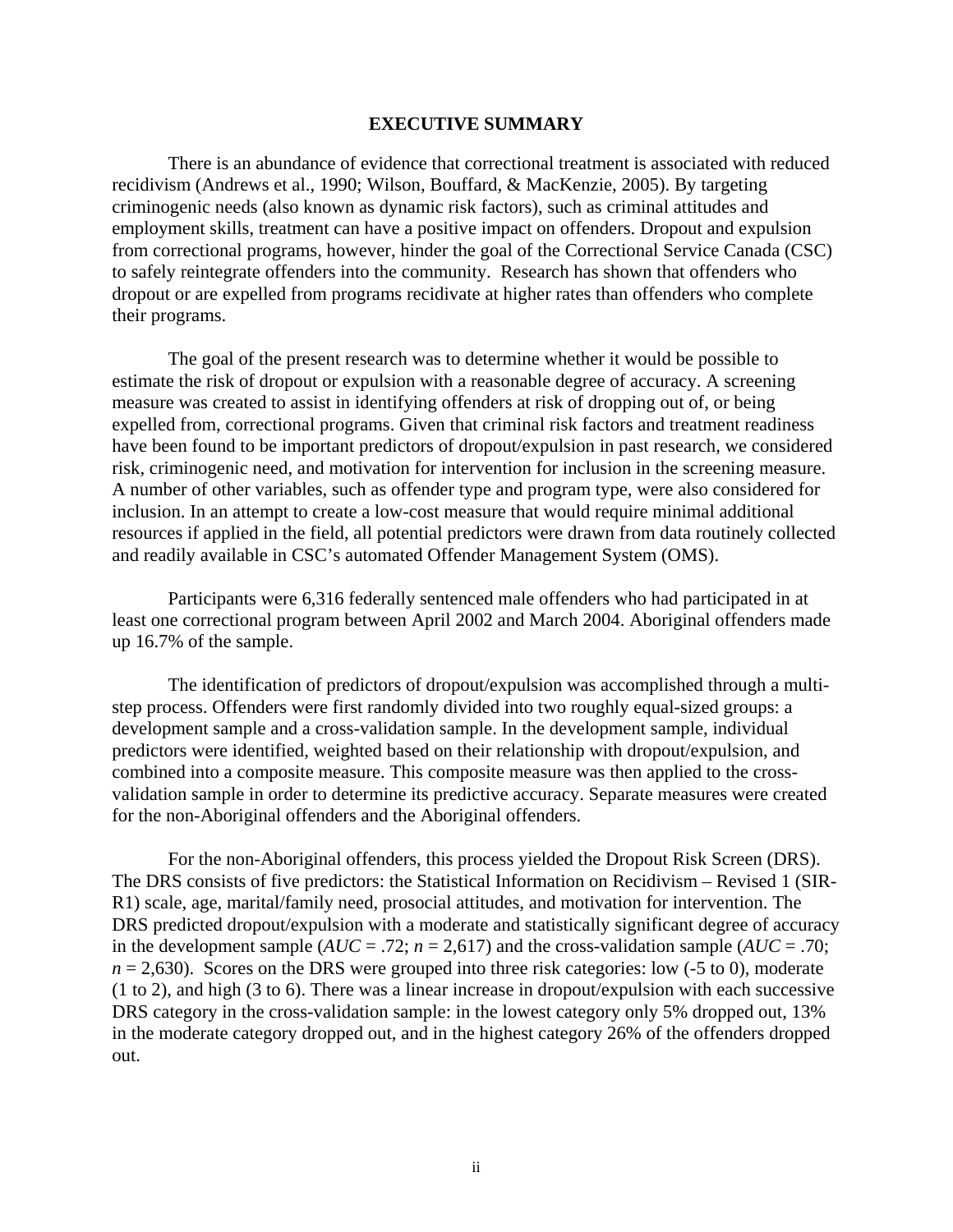The measure developed with the Aboriginal offenders was called the Aboriginal Dropout Risk Screen (ADRS). The ADRS consists of three variables: age, community functioning, and motivation for intervention. Unlike the measure designed for the non-Aboriginal offenders, the ADRS achieved only a low degree of predictive accuracy in the development sample (*AUC* =  $.67; N = 544$ ) and in the cross-validation sample ( $AUC = .61; N = 504$ ).

Whereas the ADRS performed poorly and is not yet appropriate for use in the field, the DRS demonstrated that it would be of practical value to screen non-Aboriginal offenders for risk of dropout. The predictive accuracy of the DRS in the non-Aboriginal cross-validation sample (*AUC* = .70) was comparable to the level of accuracy achieved by many validated instruments designed to estimate risk of recidivism.

The accuracy of a measure like the DRS is complemented by its low cost of administration. Little effort would be required to score this measure because all the necessary data are readily available in OMS. In a system where high priorities compete for scarce resources, measures like the DRS may provide a low cost means of identifying those non-Aboriginal male offenders who are at risk for dropping out of, or being expelled from, correctional programs. It must be noted that a clear *misuse* of the DRS, however, would be to use it as an indicator of "treatability". It would be incorrect and inappropriate to interpret a high risk score on the DRS as indicating that an offender is resistant to treatment or cannot successfully be treated. Similarly, it would be incorrect and inappropriate to refuse an offender entry into a program based on his score on the DRS. Rather, prior to commencement of a treatment program, the offenders at higher risk for dropout/expulsion could be more thoroughly assessed and, when necessary, targeted with pre-treatment efforts to increase their motivation and general readiness for treatment.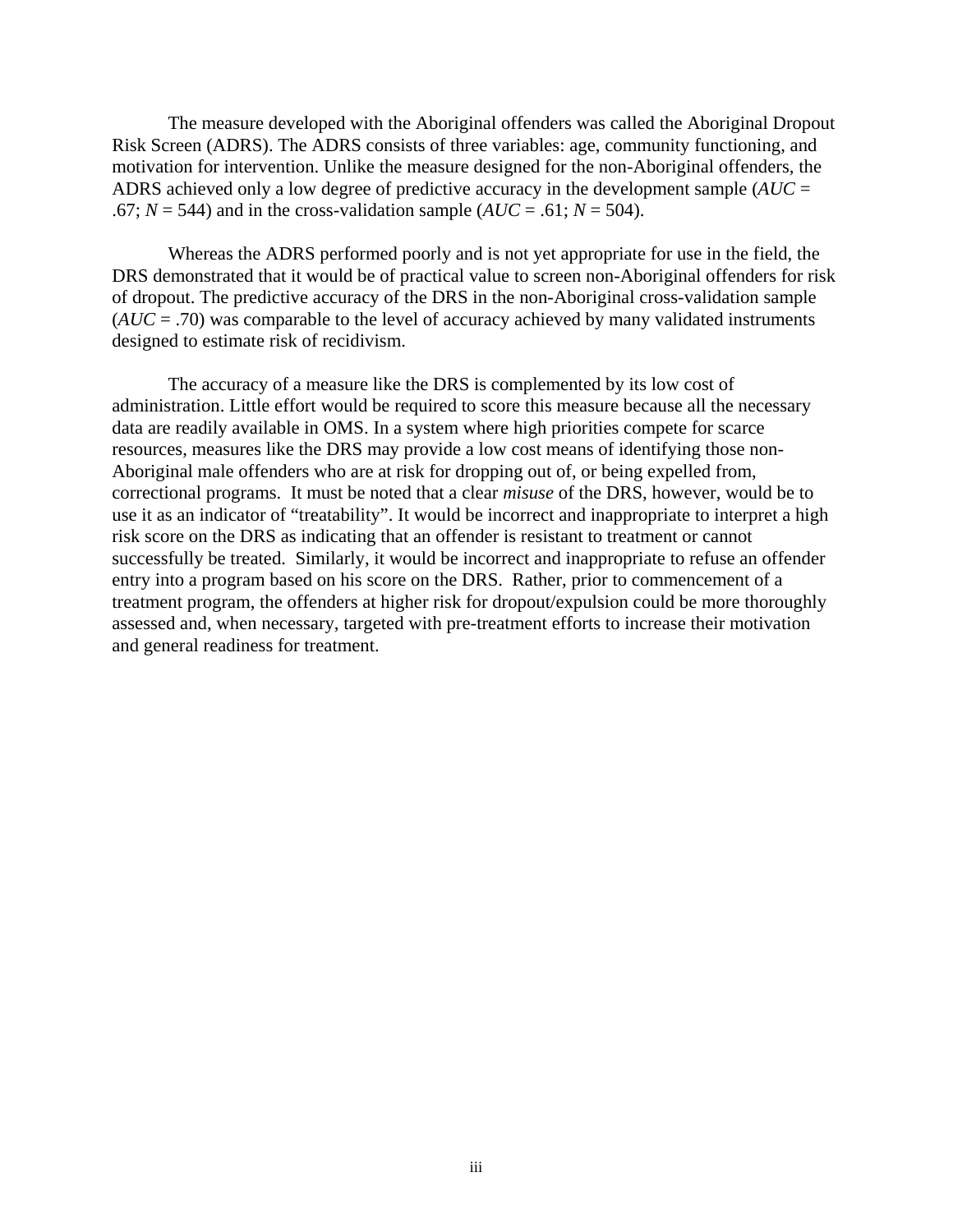# **TABLE OF CONTENTS**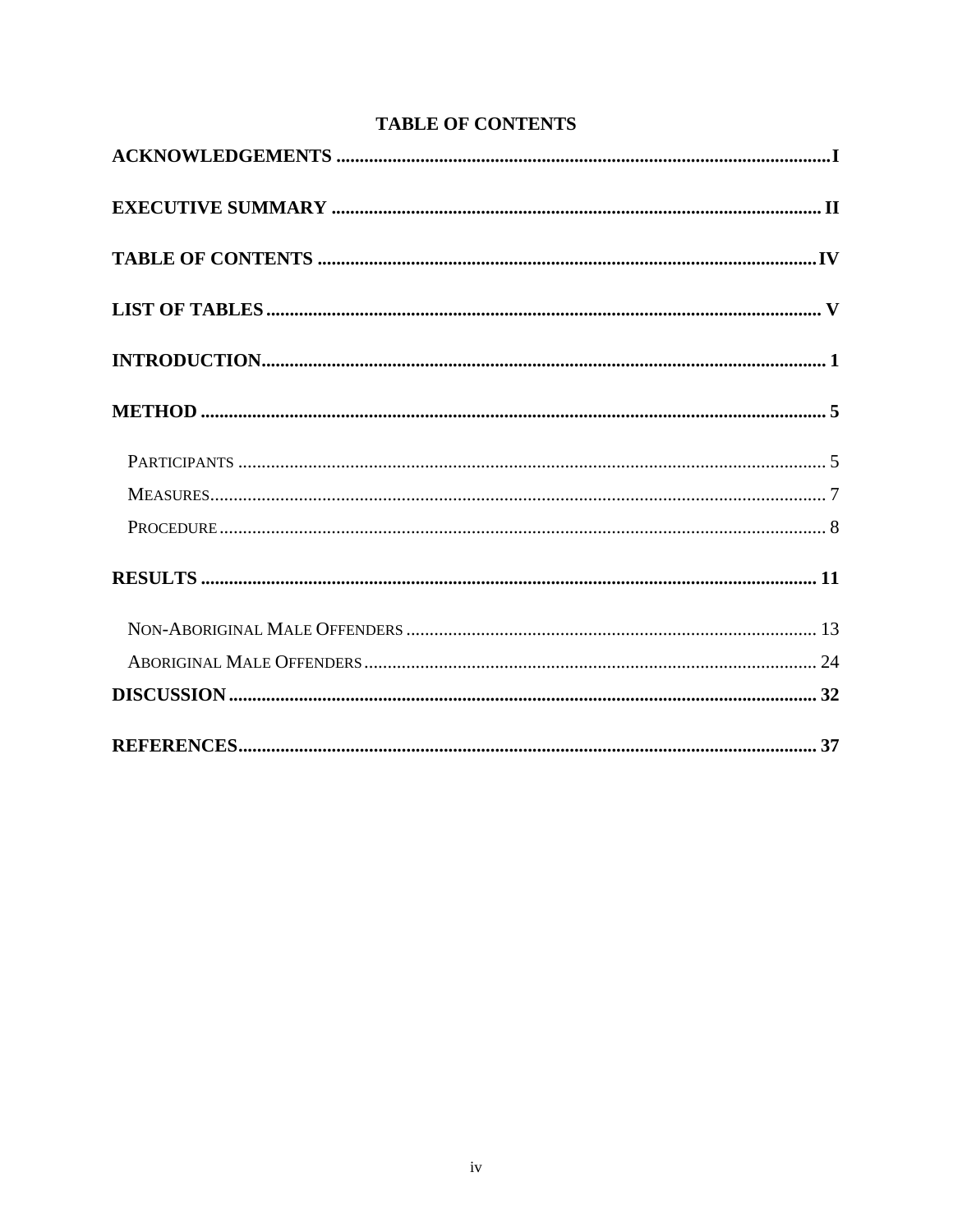# **LIST OF TABLES**

| Table 4: Stepwise Logistic Regression: Predictors of Dropout/Expulsion Among Non-Aboriginal |  |
|---------------------------------------------------------------------------------------------|--|
| Table 5: Program Dropout/Expulsion (%) by Predictor Variables - Non-Aboriginal Men  16      |  |
|                                                                                             |  |
| Table 7: DRS Means (M), Standard Deviations (SD), and Medians (Mdn) for Non-Aboriginal      |  |
| Table 8: Accuracy of Predicting Program Dropout/Expulsion with DRS Among Non-Aboriginal     |  |
| Table 9: DRS Scores and Dropout/Expulsion (%) in Non-Aboriginal Development Sample  21      |  |
| Table 10: Dropout/Expulsion Rates by DRS Categories for Non-Aboriginal Male Offenders  22   |  |
| Table 11: Stepwise Logistic Regression: Predictors of Dropout/Expulsion Among Aboriginal    |  |
| Table 12: Program Dropout/Expulsion (%) by Predictor Variables - Aboriginal Men 26          |  |
|                                                                                             |  |
| Table 14: ADRS Means (M), Standard Deviations (SD), and Medians (Mdn) for Aboriginal        |  |
| Table 15: Accuracy of Predicting Program Dropout/Expulsion with ADRS Among Aboriginal       |  |
|                                                                                             |  |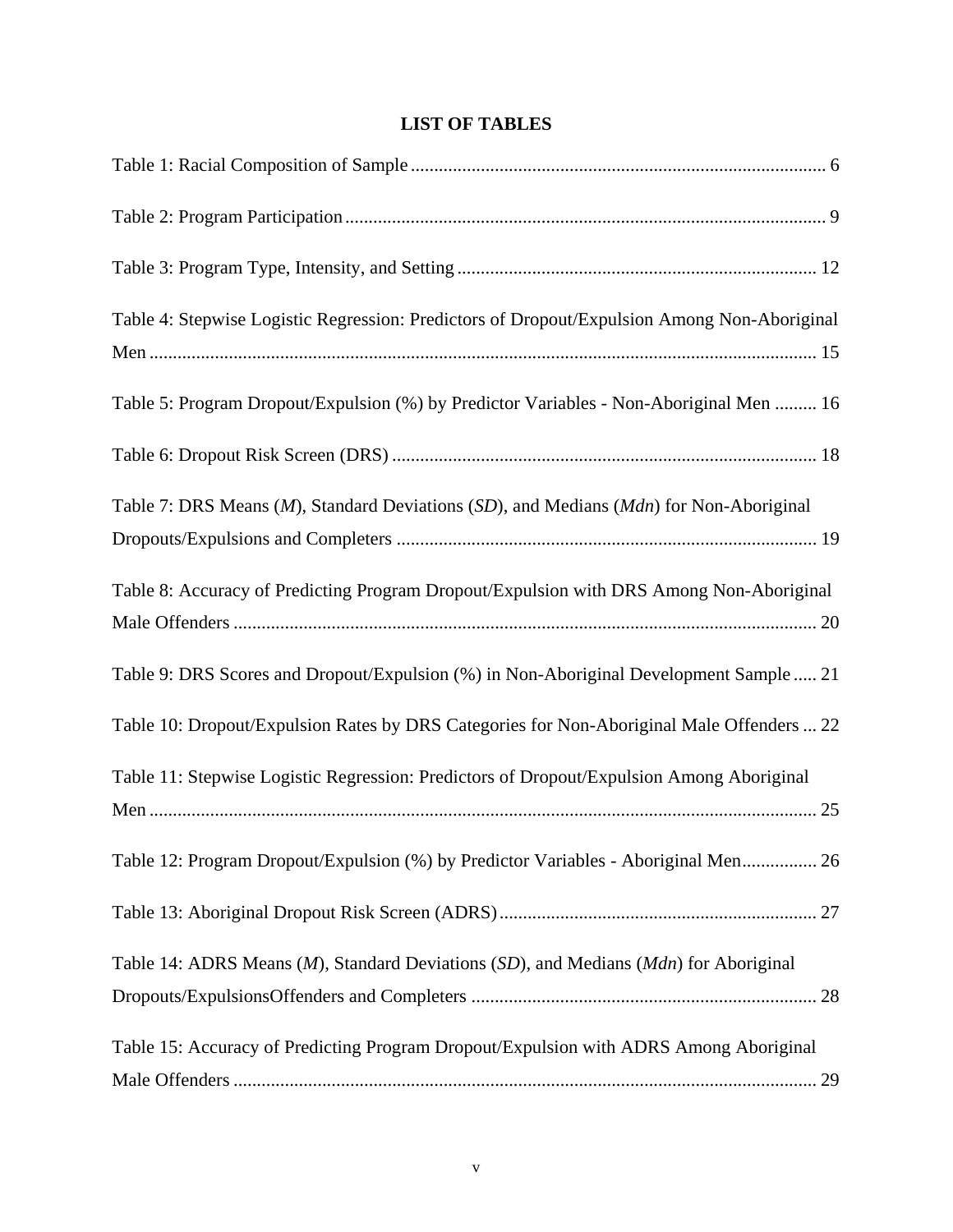Table 16: ADRS Scores and Dropout/Expulsion (%) in Aboriginal Development Sample ........ 30 Table 17: Dropout/Expulsion Rates by ADRS Categories for Aboriginal Male Offenders......... 31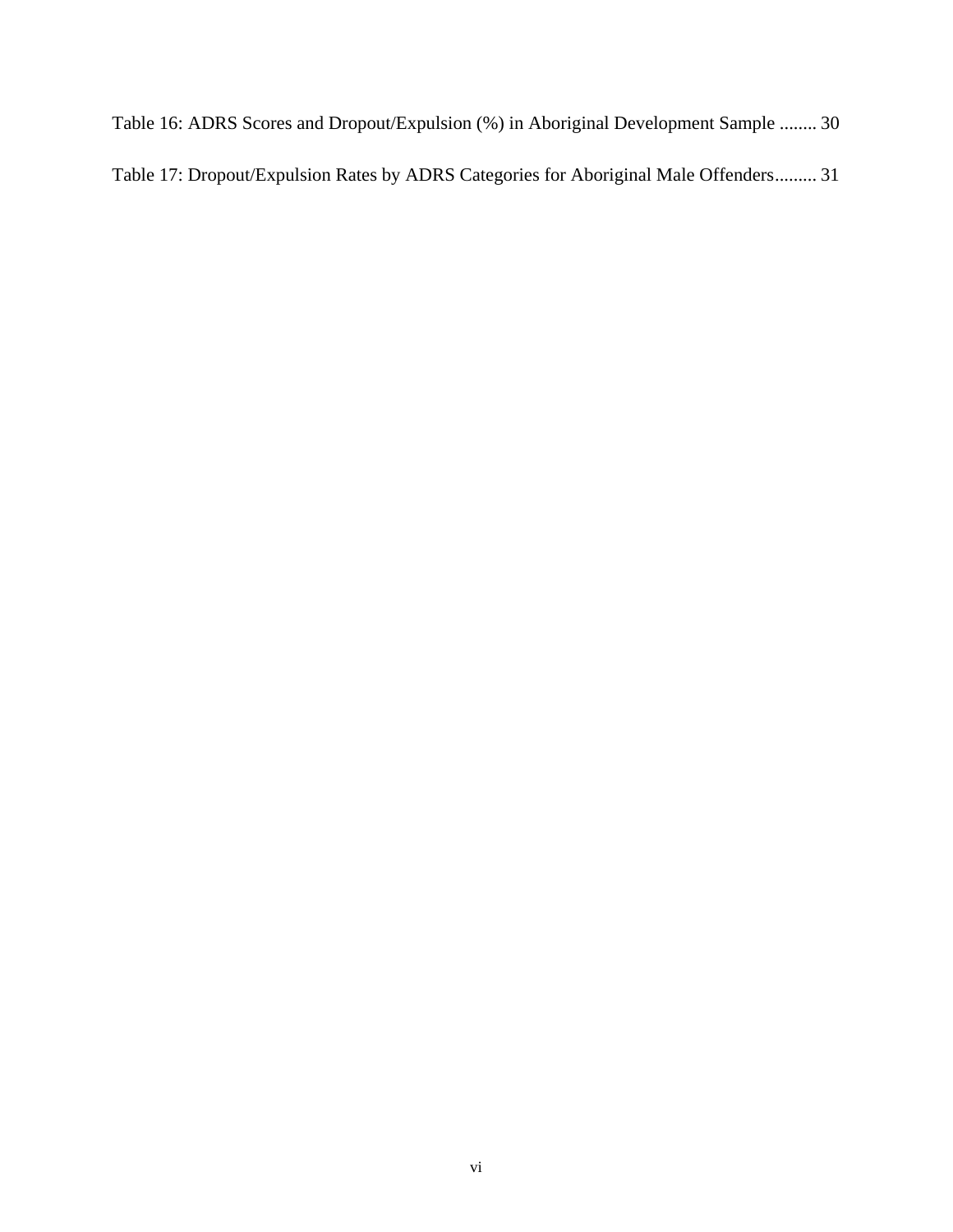#### **INTRODUCTION**

<span id="page-8-0"></span>There is an abundance of evidence that correctional treatment is associated with reduced recidivism (Andrews et al., 1990; Wilson, Bouffard, & MacKenzie, 2005). By targeting criminogenic needs (also known as dynamic risk factors), such as criminal attitudes, treatment can have a positive impact. Dropout and expulsion from correctional programs, however, hinder the goal of the Correctional Service Canada (CSC) to safely reintegrate offenders into the community. If offenders dropout of, or are expelled from, treatment prematurely, they cannot benefit from the associated reductions in risk. A number of researchers have attempted to identify reliable predictors of dropout/expulsion from correctional programs. Generally, the evidence suggests that both criminal risk and motivational factors are associated with higher likelihood of dropout/expulsion. The purpose of the present research was to determine whether it would be possible to predict dropout or expulsion with a reasonable degree of accuracy. A screening measure was created by combining easily scored predictors that could be used to identify offenders at risk for program dropout or expulsion. The performance of the predictive scheme was then evaluated with a new group of offenders (cross-validation sample).

There is a robust relationship between failure to complete correctional programs and recidivism. Hanson et al. (2002) conducted a meta-analysis of the effectiveness of sex offender treatment. In addition to concluding that sex offender treatment was associated with reductions in both sexual and general recidivism, they also found that the odds of sexual and general recidivism were twice as high for those who failed to complete treatment than for completers. Wormith and Olver (2002) found similar results with a sample of 93 violent federally sentenced offenders who participated in the Aggressive Behaviour Control (ABC) program at the Regional Psychiatric Centre (RPC; Saskatoon). They compared offenders who had completed the program to those who had failed to complete the program either because they withdrew or because they were expelled. The dropouts/expulsions were more likely than the completers to generally recidivate. Thus, offenders who fail to complete treatment may often be those who most need it.

At least two explanations of the relationship between treatment non-completion and recidivism are possible based on currently available evidence. The first explanation is that the factors that are responsible for recidivism may also increase the likelihood of non-completion of treatment (Seager, Jellicoe, & Dhaliwal, 2004; Proulx et al., 2004; Wormith & Olver, 2002). In the second explanation, it is posited that failure to complete treatment, in and of itself, may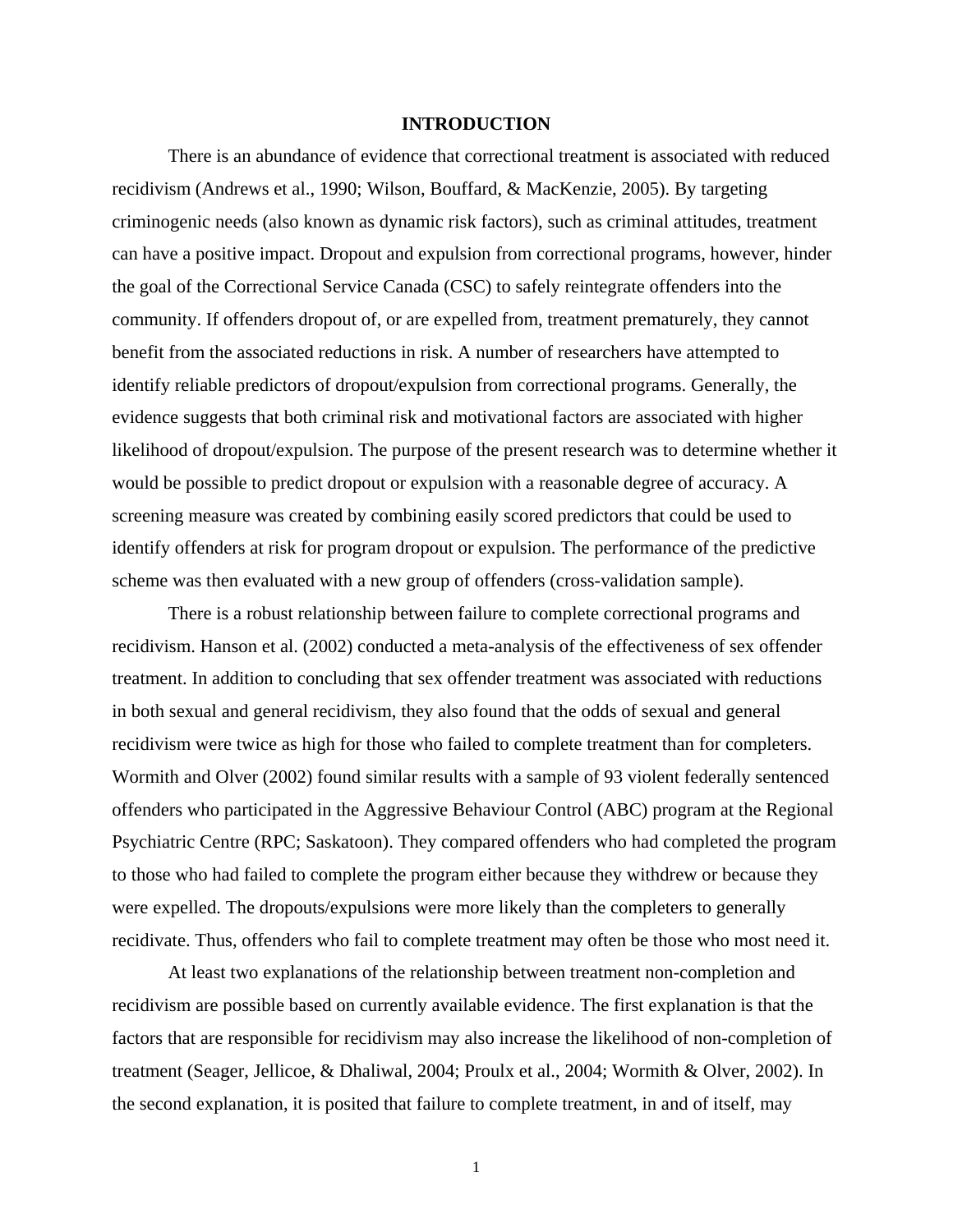increase the likelihood of recidivism (Langton, Barbaree, Harkins, & Peacock, 2003). To date, however, there is no unequivocal support for one explanation over the other (Hanson et al., 2002).

Although it remains unclear whether there is a causal link between non-completion and recidivism, researchers have generally found that recidivism and dropout/expulsion are predicted by many of the same variables. With regard to predictors of dropout/expulsion, Wormith and Olver (2002) found that, compared to program completers, dropouts/expulsions were more likely to be unemployed when in the community, less educated, and at higher risk as measured by the Statistical Information on Recidivism (SIR) Scale. Nunes and Cortoni (2006) also found that, compared to completers, dropouts/expulsions were higher in risk and criminogenic need. Similarly, in their review of the literature on predictors of dropout from batterers' programs, Daly and Pelowski (2000) concluded that unemployment, less education, criminal history, and substance abuse were associated with a greater likelihood of dropout.

Similarly, criminal history, employment, education, and substance abuse have been found to be important recidivism risk factors (Gendreau, Little, & Goggin, 1996; Hanson & Bussière, 1998; Hanson & Morton-Bourgon, 2004; Wormith & Olver, 2002). The SIR scale is also a good predictor of recidivism (Hanson & Morton-Bourgon, 2004; Nafekh & Motiuk, 2002). Thus, both dropout/expulsion and recidivism appear to be predicted by many of the same static risk factors and criminogenic needs. Static risk factors comprise those predictors that are relatively unchanging, such as criminal history. Measures like the SIR Scale consist primarily of static risk factors. Criminogenic needs, which are also referred to as dynamic risk factors (Andrews & Bonta, 2003), are potentially changeable predictors, such as criminal attitudes, employment instability, education deficits, and substance abuse.

In addition to risk and need, responsivity factors also appear to predict dropout/expulsion. Risk and need speak to propensity for criminal behaviour and targets for treatment, whereas responsivity refers to the degree to which an offender will be receptive to treatment (Andrews & Bonta, 2003). Even a well designed program that targets criminogenic needs will not be effective if the offender is not responsive to the mode of treatment; in other words, if the treatment does not get through to the offender.

Motivation for treatment is a responsivity issue because low motivation would be expected to interfere with one's ability to benefit from treatment (Serin & Kennedy, 1997).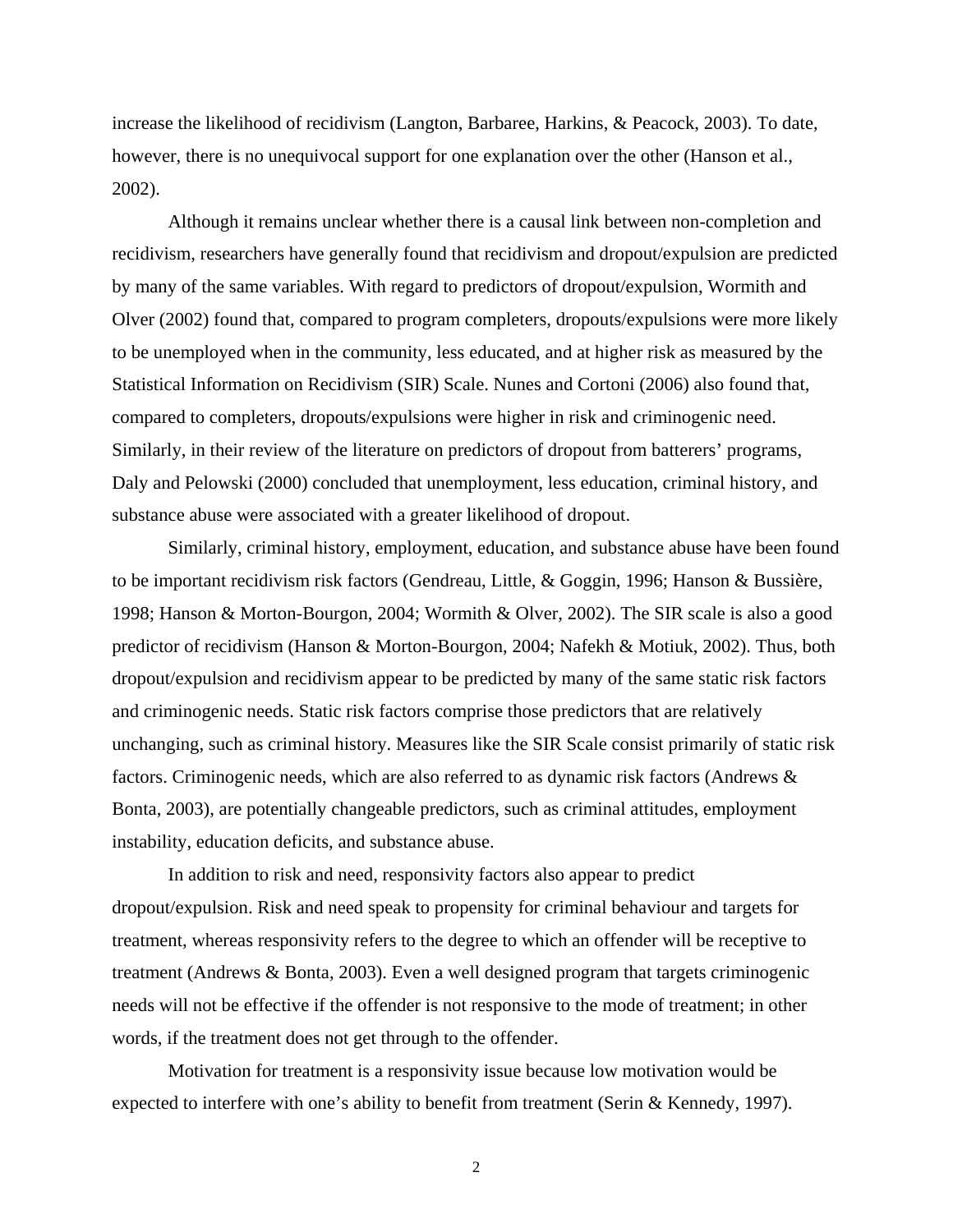Consistent with this expectation, researchers have found that lower motivation for treatment was associated with higher rates of dropout/expulsion across different types of treatment and different types of clients. Scott (2004) investigated whether motivation for change predicted dropout from a batterers' program. Scott conceptualized motivation as *stage of change* within the transtheoretical model. The transtheoretical model of change, formulated by Prochaska and DiClemente (1982; Prochaska, DiClemente, & Norcross, 1992), proposed that people cycle through different stages of motivation or readiness to change problematic behaviour. At one extreme, the *precontemplation stage* is characterized by no motivation to change, whereas, at a more advanced level, the *action stage* involves high motivation and active management of the problem. Scott found that dropout was significantly predicted by stage of change even after accounting for demographic factors, such as history of arrest and age; lower motivation for change was predictive of dropout. Motivation for change has also been found to predict dropout/expulsion among correctional samples (Beyko & Wong, 2005; Krawczyk, Witte, Gordon, Wong, & Wormith, 2002; Mckenzie, Witte, Beyko, Wong, Olver, & Wormith, 2002; Nunes & Cortoni, 2006; Wormith & Olver, 2002). Taken together, this evidence suggests that motivation for treatment, in addition to risk and need, predicts dropout/expulsion.

A very important yet rarely addressed issue in the identification of predictors of treatment attrition is how attrition itself is defined. There are many reasons why an offender may not complete treatment, only some of which would be expected to involve risk, need, and motivation (Wormith & Olver, 2002). There are many situations in which an offender would not complete a program, but not all of these situations would be accurately defined as dropout/expulsion nor would they necessarily reflect poorly on the offender's performance in the program. For example, non-completion could also be due to inter-institution transfers, conditional release, or other issues outside of the program. In contrast to dropout or expulsion, one would expect that some of these reasons for non-completion would actually be associated with *lower* risk and *lower* rates of recidivism. For example, an offender who did not complete a program because he was granted parole would not necessarily be expected to be a higher recidivism risk than an offender who completed the same program.

Nunes and Cortoni (2006) recently compared offenders who had completed or failed to complete correctional programs and found, as did Wormith and Olver (2002), that dropouts/expulsions were higher in risk and need, and lower in motivation for treatment, than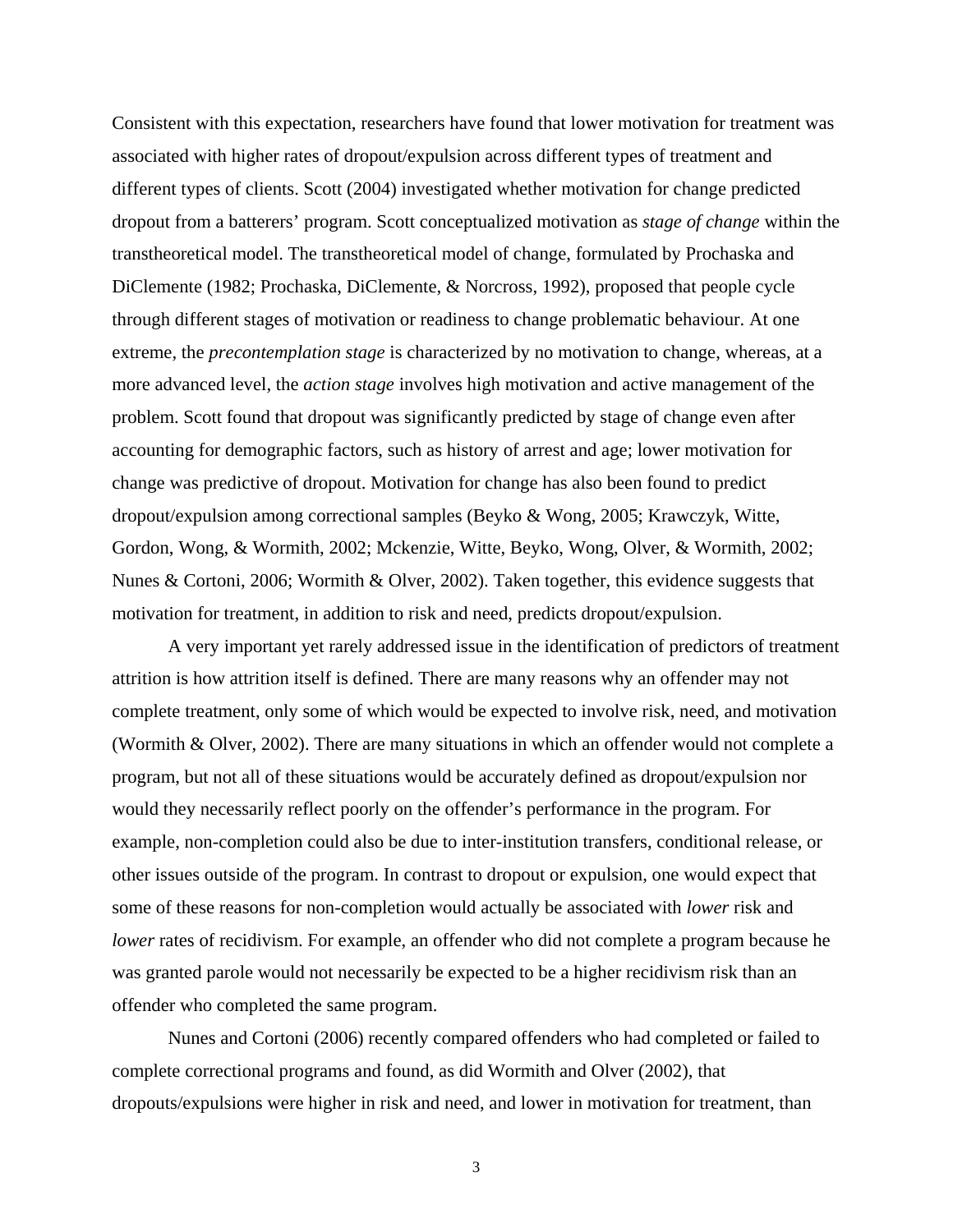completers. Offenders who did not complete programs for administrative reasons (e.g., transferred, paroled) or due to personal circumstances (e.g., hospital stay, placed in segregation), however, occupied a middle ground between the two extremes of completers and dropouts/expulsions. If the different types of non-completers do in fact constitute heterogeneous groups, researching and managing all non-completers as one homogeneous group may be counterproductive. Whereas individual differences, which can be targeted by staff, may be largely responsible for dropout or expulsion, perhaps other types of non-completion are best dealt with through administrative channels (cf. Wormith & Olver, 2002). It follows that the comparisons that would be most informative may be those between offenders who complete a correctional program and those who dropout or are expelled because of unsatisfactory or unacceptable program performance.

The goal of the present research was to determine whether dropout or expulsion could be predicted with a reasonable degree of accuracy. A screening measure was created that could assist in identifying offenders at risk of dropping out of, or being expelled from, correctional programs. Given that criminal risk factors and motivation have been found to be important predictors of dropout/expulsion in past research, we considered risk, criminogenic need, and motivation for intervention for inclusion in the screening measure. A number of other variables, such as offender type and program type, were also considered for inclusion. In an attempt to create a low-cost measure that would require minimal additional resources if applied in the field, all potential predictors were drawn from data routinely collected and readily available in CSC's automated Offender Management System (OMS).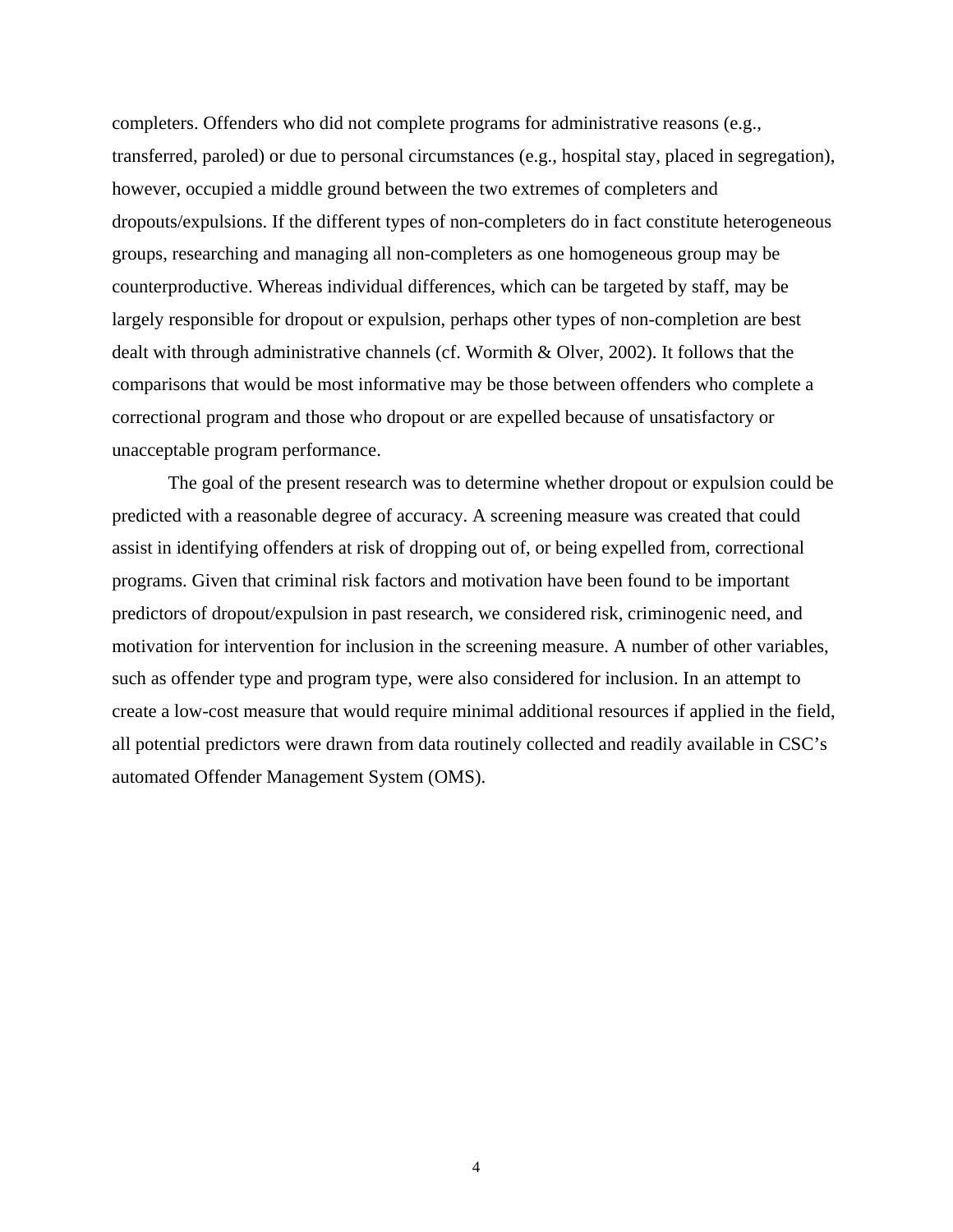#### **METHOD**

#### <span id="page-12-0"></span>**Participants**

Participants were 6,316 federally sentenced male offenders who had participated in at least one high-, medium-, or low-intensity correctional program between April 2002 and March 2004, which started no earlier than January 1, 2002. These offenders were drawn from a sample examined by Nunes and Cortoni (2006). The average age of the offenders at the start of the program was 35.01 years (standard deviation [*SD*] = 10.77) and ranged from 18 to 83.

As shown in Table 1, the majority of offenders were White. Because there were so few offenders in some of the race categories, they were grouped into two more broadly defined categories: non-Aboriginal (83.3%), which included White and all remaining non-Aboriginal races; and Aboriginal (16.7%), which included Inuit, Métis, and First Nation offenders.

In the present study, an offender was classified as (a) a sex offender if he had any current sex convictions or (b) a non-sex offender if he had no current sex convictions. A minority of offenders (18.6%;  $n = 1,174$ ) were sex offenders, and 81.4% ( $n = 5,140$ ) were non-sex offenders. A distinction was not made between violent and non-violent offenders in the current study. Closer inspection of the files for a randomly selected subsample revealed that many of the offenders with a current non-violent offence had previously committed violence offences.

With regard to current sentence length, 8.3% (524/6,316) were serving indeterminate sentences (e.g., life). For those with determinate sentences  $(n = 5.792)$ , the mean current sentence length was  $4.67$  years  $(SD = 3.99)$ .

Women offenders were not included in the current study because the number of women offenders was too low to adequately address our research questions. Specifically, a total of 148 women offenders had participated in correctional programs during the timeframe examined. Of these, 94.6% ( $n = 140$ ) completed the program and 5.4% ( $n = 8$ ) dropped out.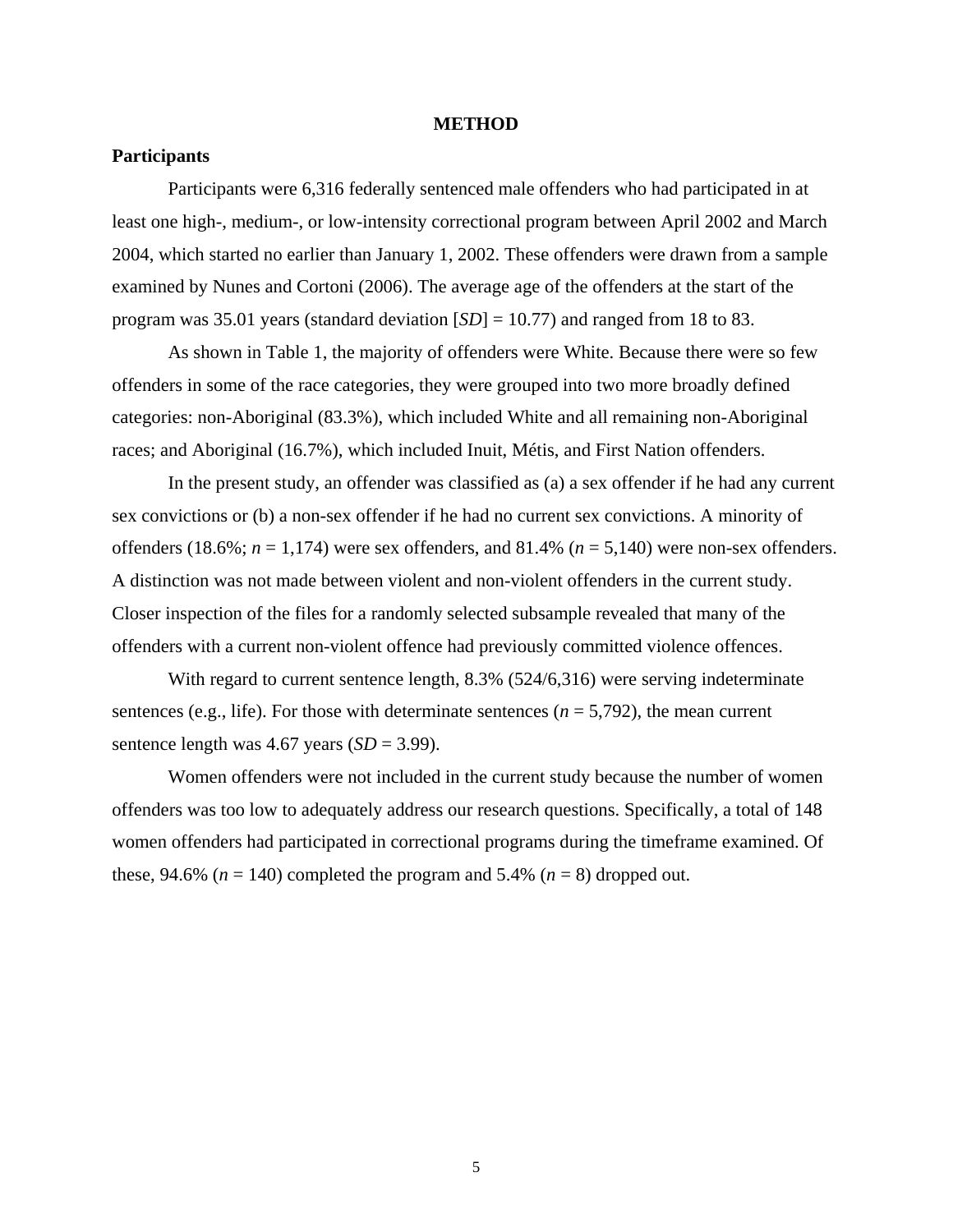# **Racial Composition of Sample**

| Race                | $\%$ |
|---------------------|------|
|                     |      |
| Arab/West Asian     | 0.7  |
| Asiatic             | 0.3  |
| <b>Black</b>        | 6.5  |
| White               | 71.8 |
| East Indian         | 0.1  |
| Hispanic            | 0.1  |
| Inuit               | 0.5  |
| Métis               | 4.9  |
| <b>First Nation</b> | 11.3 |
| Other               | 1.2  |
| Chinese             | 0.3  |
| Filipino            | 0.2  |
| Japanese            | 0.02 |
| Korean              | 0.05 |
| Latin American      | 0.5  |
| South Asian         | 0.5  |
| South East Asian    | 0.9  |
|                     |      |

*Note.*  $N = 6,292$ . Race data were missing for some offenders.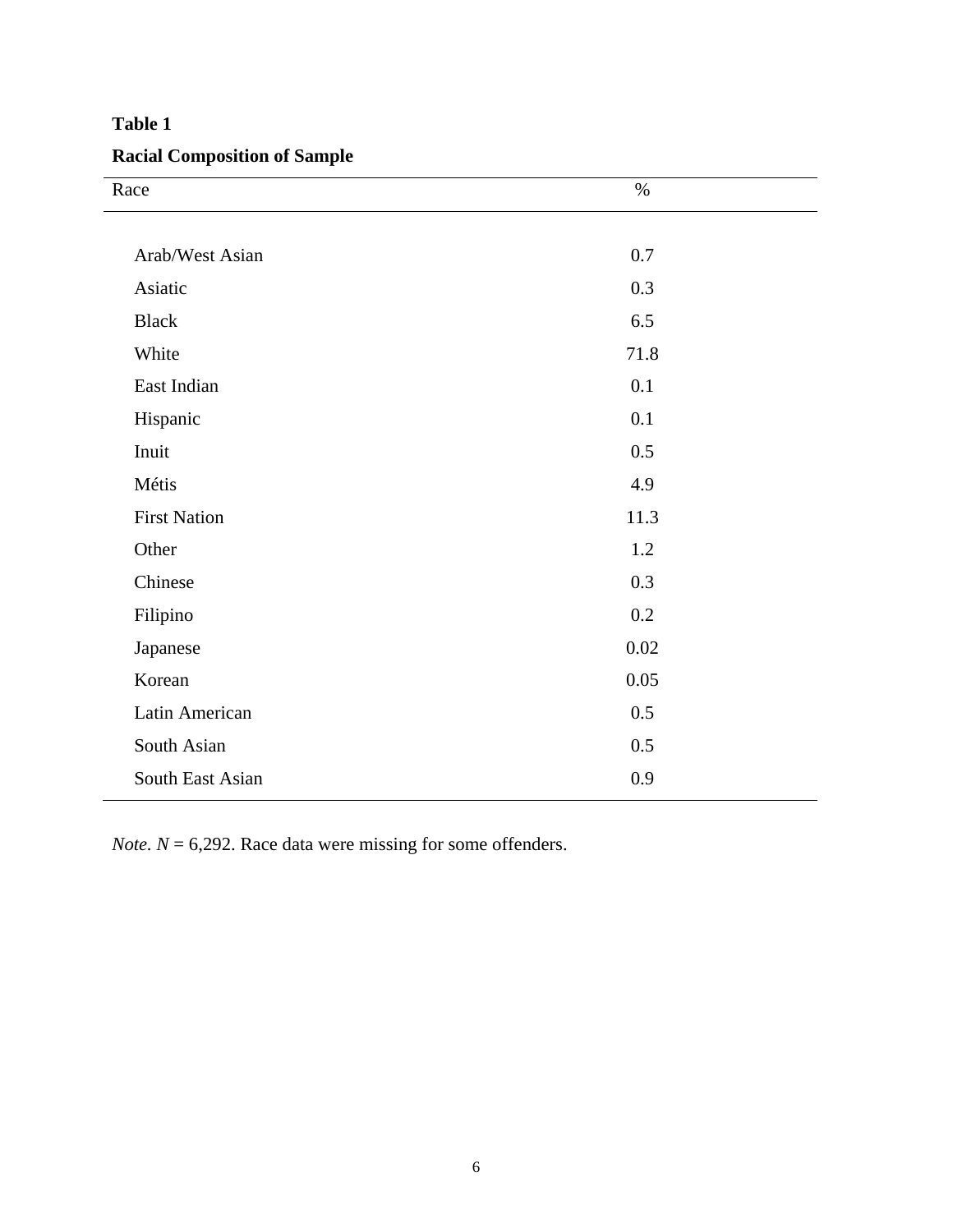#### **Measures**

Risk was assessed with the Statistical Information on Recidivism - Revised 1 (SIR-R1) scale (for non-Aboriginal offenders only) and the Level of Intervention Based on Static Factors rating (for both non-Aboriginal and Aboriginal offenders). Criminogenic needs were measured by the summary ratings from the Case Needs Identification and Analysis. Finally, motivation was defined as the Motivation for Intervention rating.

**Statistical Information on Recidivism – Revised 1 (SIR-R1).** The Statistical Information on Recidivism - Revised 1 (SIR-R1) scale (Nafekh & Motiuk, 2002; Standard Operating Practices [SOP] 700-04, 2004) is an actuarial instrument designed to estimate risk for recidivism. The original scale, the General Statistical Information on Recidivism Scale, was designed by Nuffield (1982). The SIR-R1 incorporates several individual demographic and criminal history variables, which were weighted according to their association with recidivism. Scores for these individual items are summed for a total score. Almost all of the SIR-R1 items are static in nature. Lower scores are indicative of higher risk for recidivism. Scores are grouped into five categories: *very good* (least likely to recidivate), *good*, *fair*, *poor*, and *very poor* (most likely to recidivate). The SIR-R1 is currently used only with non-Aboriginal male offenders under federal jurisdiction. The measure has demonstrated good reliability (internal consistency) and predictive validity for general, violent, and sexual recidivism in a variety of samples (Hanson & Morton-Bourgon, 2004; Nafekh & Motiuk, 2002).

**Static Risk.** Another indication of static risk is the Level of Intervention Based on Static Factors rating (Motiuk, 1997; SOP 700-04). At intake a rating of high, medium, or low is assigned to an offender based on criminal history, offence severity, and, for male non-Aboriginal offenders, the SIR-R1. Considerable involvement with the criminal justice system, many sex offences, extremely severe offences, and, when applicable, a SIR-R1 score indicative of high risk would warrant a rating of *high*. In contrast, an offender would be rated as *low risk* if he had little involvement with the criminal justice system, very few sex offences, low offence severity, and, when applicable, a SIR-R1 score indicative of low risk. Given that the SIR-R1 is only administered to non-Aboriginal male offenders, it contributes to the level of intervention based on static factors only for these offenders. This variable is referred to as *static risk* throughout the remainder of the report.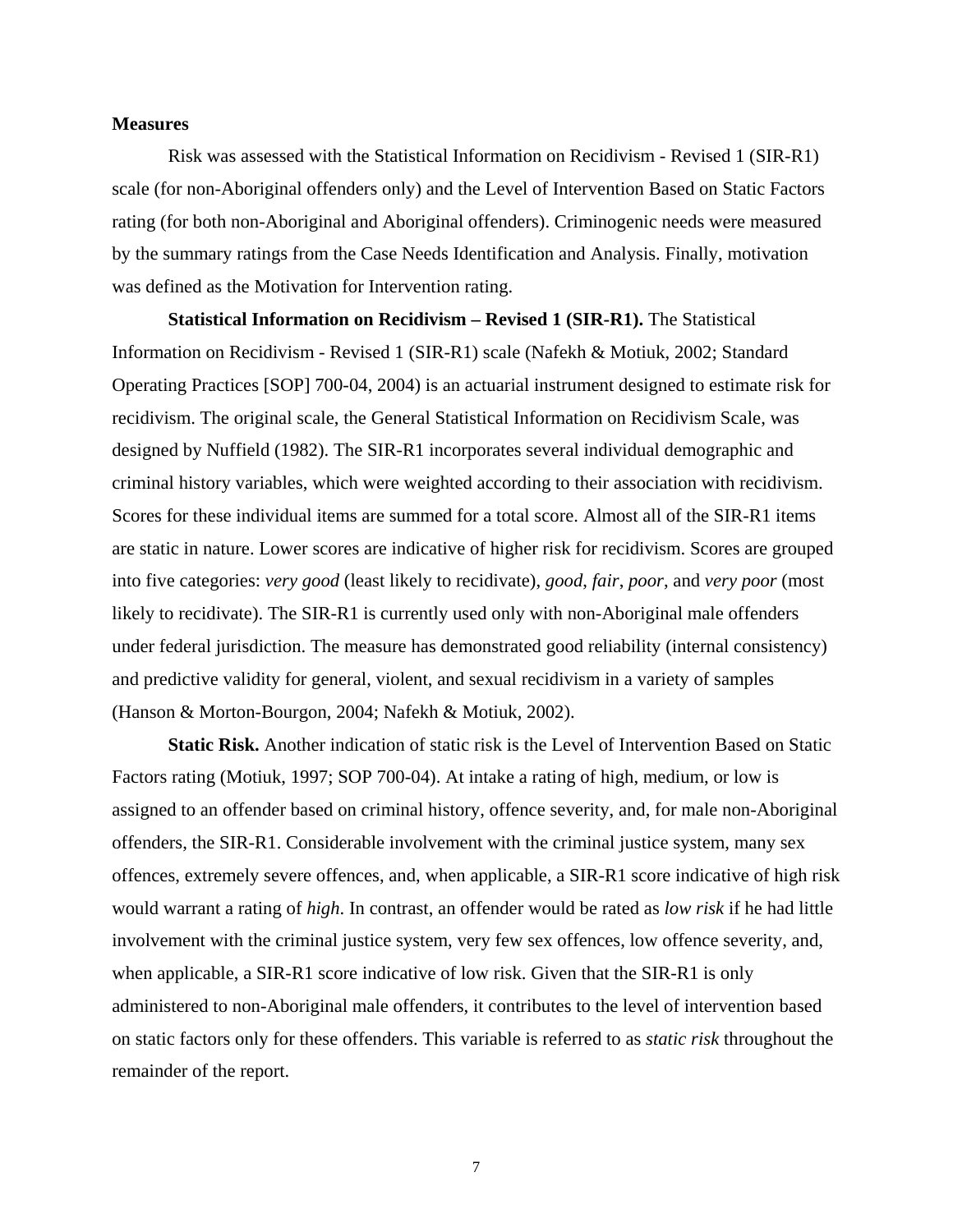**Criminogenic Needs.** Criminogenic needs (i.e., dynamic risk factors) are also assessed at intake and at various points throughout an offender's sentence (Motiuk, 1997; SOP 700-04, paragraph 78). Seven domains are assessed: employment, marital/family, associates/social interaction, substance abuse, community functioning, personal/emotional orientation, and attitude. *Employment* refers to the value placed on work and the role of work in one's life. *Marital/family* concerns the value placed on being with family and the support one derives from them. *Associations/social interaction* involves the value placed on non-criminal associates and the opportunity for positive social interaction. *Substance abuse* refers to the value placed on living without reliance on alcohol and/or drugs. *Community functioning* concerns the value placed on having the knowledge and necessary skills for daily living. *Personal/emotional orientation* involves the value placed on being in control of one's life. Finally, *attitude* refers to the value placed on living in law-abiding ways.

Based on interviews and collateral information, each domain, with the exception of substance abuse and personal/emotional orientation, is rated on a four-point scale from *factor seen as an asset to community adjustment* to *considerable need for improvement*. Substance abuse and personal/emotional orientation are rated on a 3-point scale from *no immediate need for improvement* to *considerable need for improvement*.

**Motivation for Intervention**. Motivation for intervention (SOP 700-04) is assessed at intake and again at various points in an offender's sentence. This rating reflects the degree to which an offender recognizes that he or she has a problem, is willing to change, has the ability to change, and has demonstrated positive change in the past. An offender is rated as being high in motivation if he or she is self-motivated and will actively address problem areas. A rating of medium motivation is given for an offender who may not fully accept the overall assessment but will still participate in recommended programs or other interventions. Finally, an offender is rated as being low in motivation if he or she strongly rejects the need for change or is unwilling to participate in recommended programs or other interventions.

### **Procedure**

Data on offenders who had participated in at least one program between April 2002 and March 2004 were gathered from CSC's Offender Management System (OMS). On average, offenders participated in 1.43 programs  $(SD = 0.71$ , median  $[Mdn] = 1$ ) during the 2-year data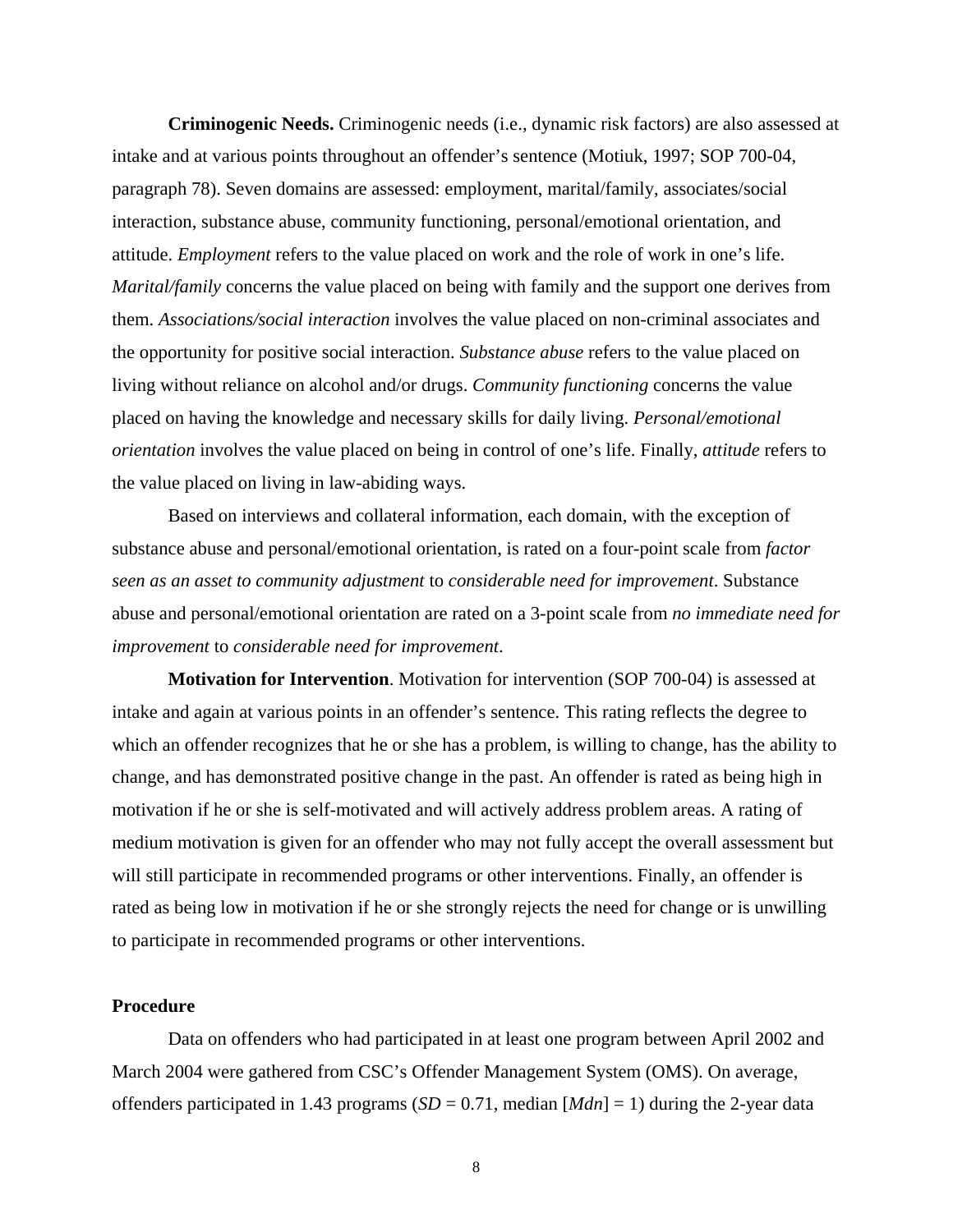collection period. As shown in Table 2, the majority of offenders (67.2%) participated in only one program during the 2-year data collection period, whereas fewer offenders participated in more than one program.

Only 13.0% of offenders dropped out of or were expelled from their first program during the two-year data collection period. For 47.5% of offenders, the first program in the data collection period was also the first correctional program in which they had participated during their current sentence.

### **Table 2**

#### **Program Participation**

| Number of programs | $\%$ |
|--------------------|------|
|                    |      |
| 1                  | 67.2 |
| $\overline{2}$     | 24.8 |
| 3                  | 6.2  |
| $\overline{4}$     | 1.5  |
| 5                  | 0.2  |
| 6                  | 0.1  |
|                    |      |

*Note. N* = 6,316.

We focused almost exclusively on dropout/expulsion from the first correctional program in which offenders participated during the data collection period. We decided to focus on the first program for two reasons. First, the majority of offenders participated in only one program during the data collection period. Second, by focusing on the first program rather than any program during the data collection period, we avoided confounding the number of attempts with the likelihood of dropout/expulsion. It is conceivable, for example, that an offender may be found to be more likely to dropout or be expelled from a program if he were observed over six programs compared to one program (i.e., more programs equal more opportunities for dropout/expulsion to occur). Throughout the remainder of this report, reference to program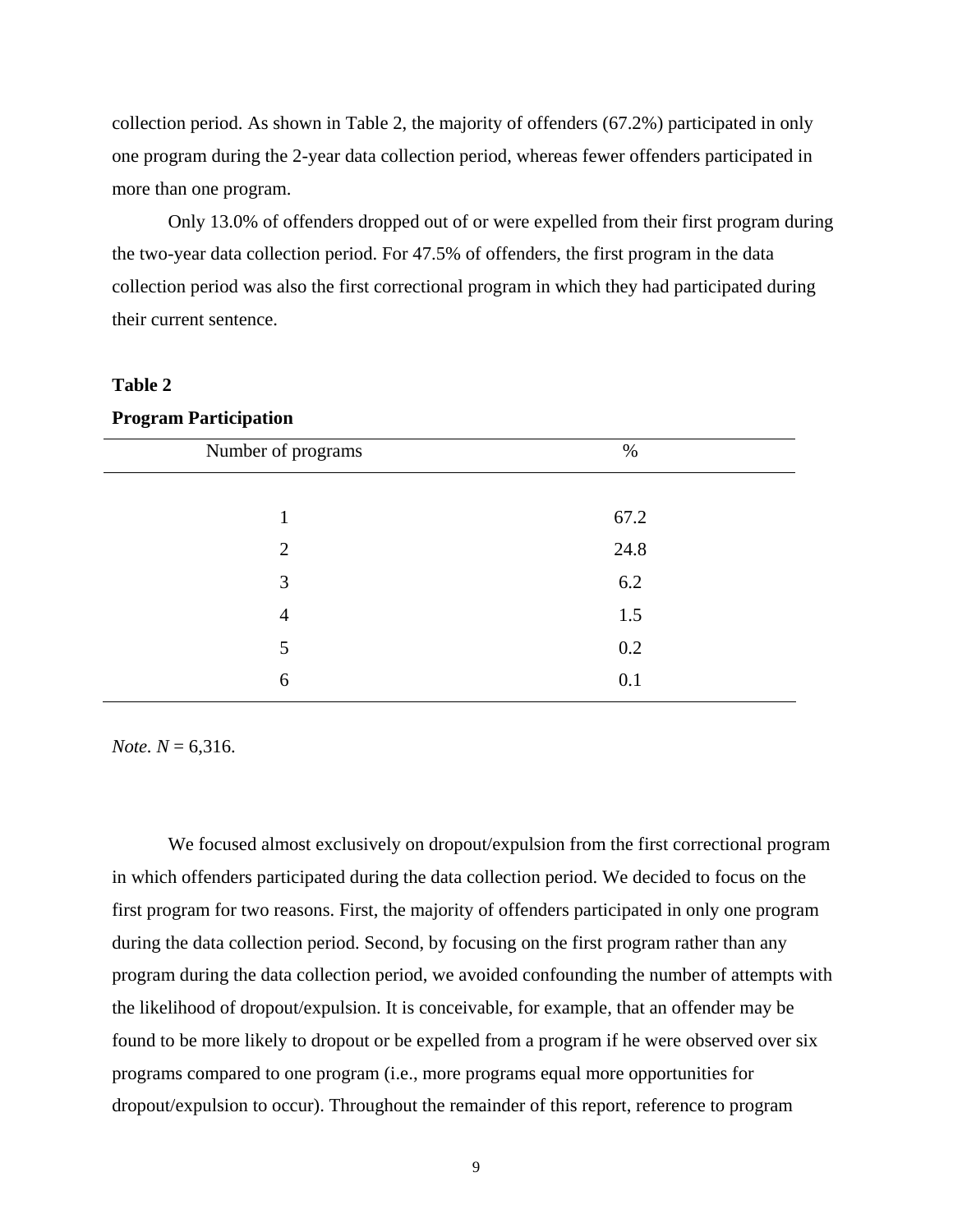participation concerns only the first correctional program in which an offender participated during the data collection period, unless otherwise stated.

**Definitions of Completion and Dropout/Expulsion.** Program status is entered into OMS for each offender indicating whether a program has been completed. In cases of noncompletion, the status indicates general reasons for this outcome. In the current study, program status entries were organized into two groups. Program outcome was coded as *completed* if the status was *successful completion* (*n* = 5,312), *attended all sessions* (*n* = 182), or *unsuccessful completion* (*n* = 1). These entries all indicate that all or most sessions were attended. *Successful completion* indicates that an offender was compliant and successful in the program, whereas *attended all sessions* and *unsuccessful completion* indicate that an offender completed the program but was unproductive or failed to fully meet the program requirements.

Program outcome was coded as *dropout/expulsion* if the status was *suspension* (*n* = 821). This category is assigned to offenders who dropped out or were expelled from a program. Expulsion would most typically be for unacceptable behaviour or performance within the program. Offenders who neither completed nor dropped out of a program, as defined above, were excluded from the study.

The data used in the analyses below were drawn from different points in the offenders' sentence. The static variables, such as the SIR-R1 scale and risk ratings, were taken from data collected during the Offender Intake Assessment. Other variables, such as criminogenic needs, motivation level, and program setting, were taken from the most recent data available at the beginning of the program. In all cases, the variables considered preceded the treatment outcome. For example, the data on criminogenic need used in the current study were measured and reported in OMS prior to the commencement of the program in question. Hence, the study design was predictive.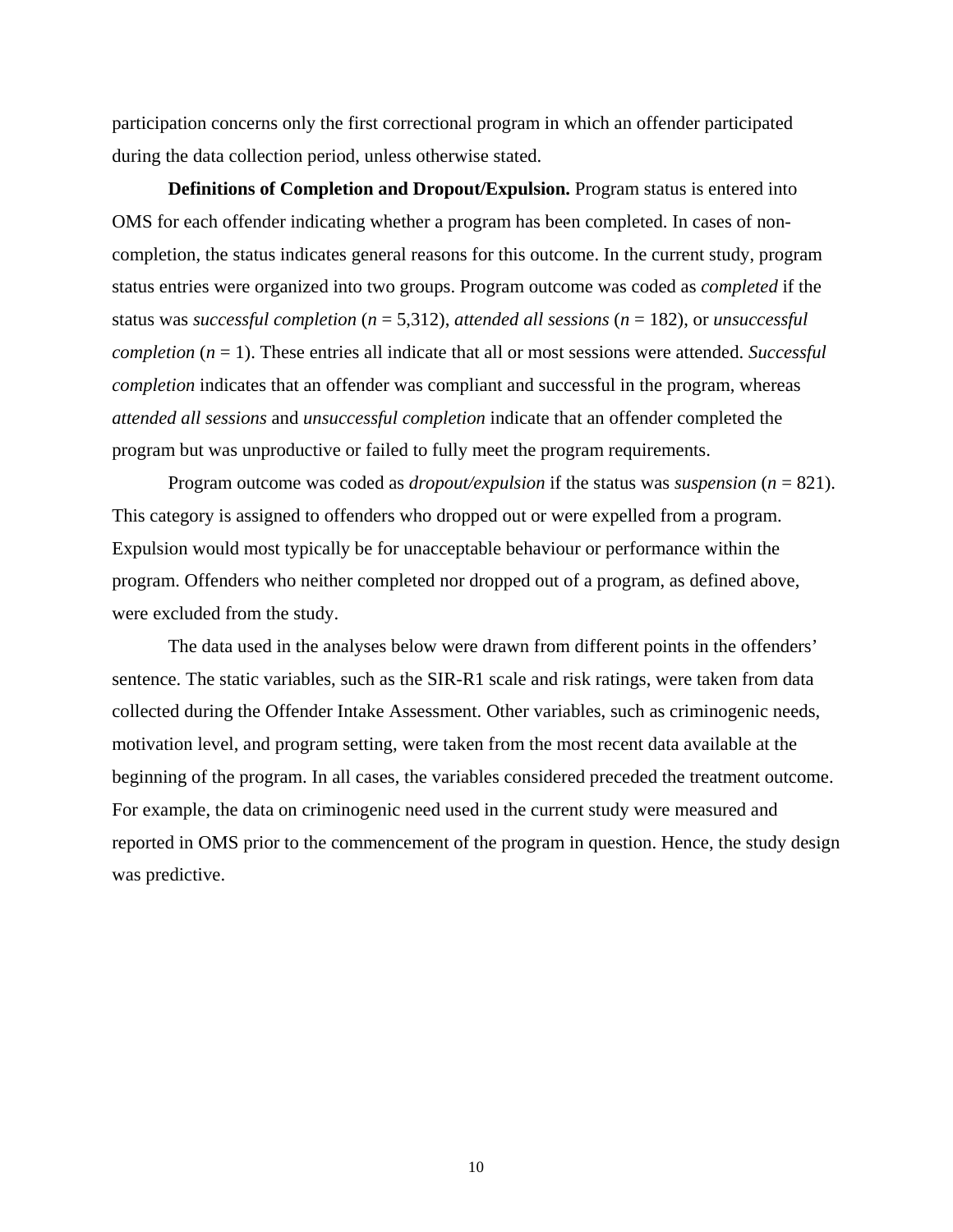### **RESULTS**

<span id="page-18-0"></span>Program data are presented in Table 3. The first program in which offenders participated was most likely to have been a living skills program (47.6%), a moderate-intensity program (67.3%), and a program delivered in a medium-security institution (49.9%).

 In light of evidence that Aboriginal offenders are more likely to dropout or be expelled from programs than are non-Aboriginal offenders (Nunes & Cortoni, 2006; Wormith & Olver, 2002), these groups were examined separately. The first set of analyses concerned the non-Aboriginal offenders and the second set focused on the Aboriginal offenders.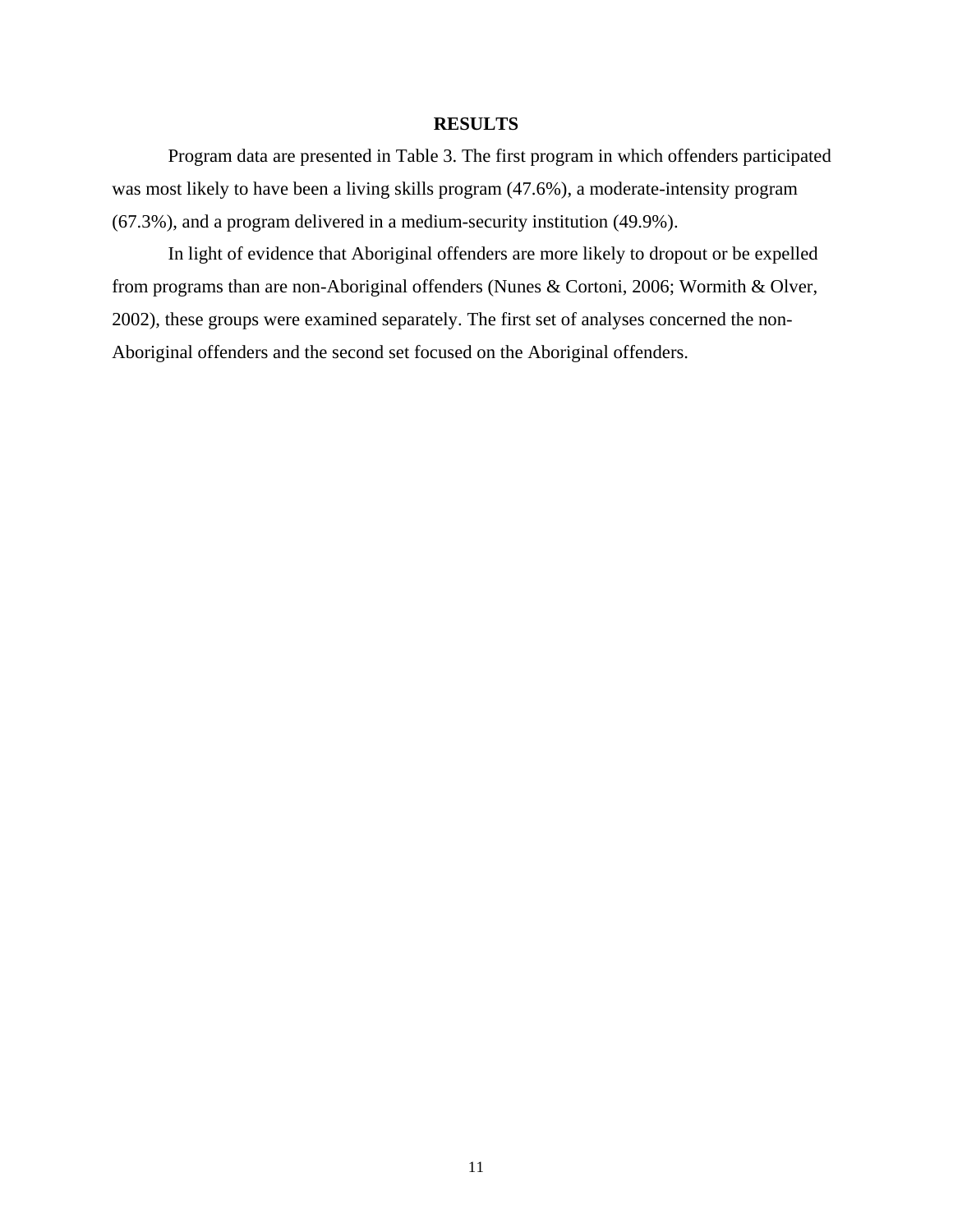# **Program Type, Intensity, and Setting**

|                                   | $\%$ |
|-----------------------------------|------|
|                                   |      |
| Type of first program             |      |
| Violent offender                  | 4.6  |
| Sex offender                      | 9.5  |
| Substance abuse                   | 12.7 |
| Family violence                   | 16.7 |
| Living skills                     | 47.6 |
| Anger management                  | 8.8  |
|                                   |      |
| <b>Intensity of first program</b> |      |
| High                              | 7.1  |
| Moderate                          | 67.3 |
| Low                               | 25.6 |
|                                   |      |
| <b>Program setting</b>            |      |
| Multi-level institution           | 3.2  |
| Maximum-security institution      | 16.6 |
| Medium-security institution       | 49.9 |
| Minimum-security institution      | 11.6 |
| Community                         | 18.7 |

*Note.*  $N = 6,316$ .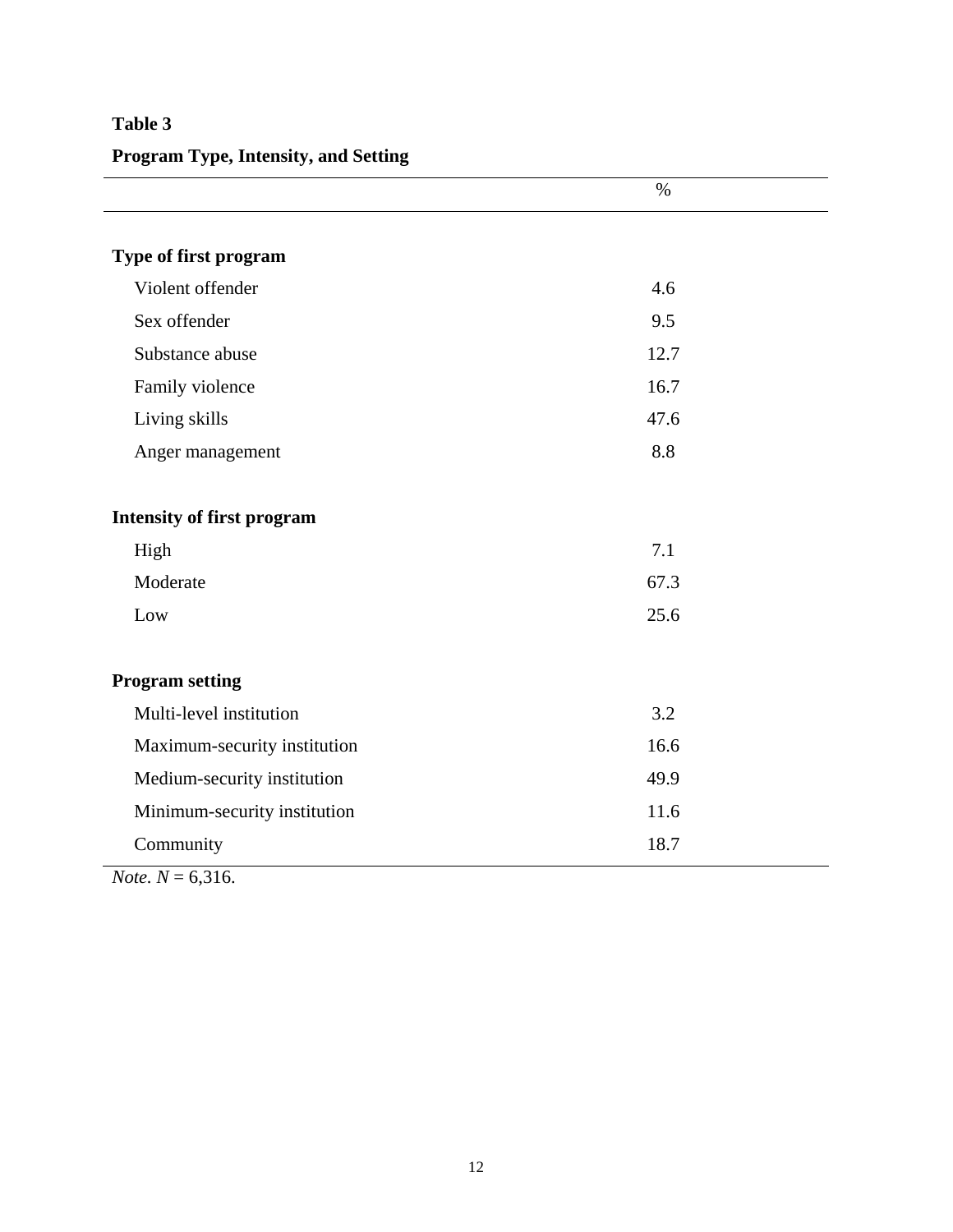#### **Non-Aboriginal Male Offenders**

The identification of predictors of dropout/expulsion was accomplished through a multistep process. Non-Aboriginal male offenders were randomly divided into two roughly equalsized groups, the development sample ( $n = 2,617$ ) and the cross-validation sample ( $n = 2,630$ ). In the development sample, individual predictors were identified, weighted based on their relationship with dropout/expulsion, and combined into a composite measure, which was named the Dropout Risk Screen (DRS). The DRS was then applied to the cross-validation sample. A more detailed account of this procedure is provided below.

To identify potential predictors of dropout/expulsion, Cohen's *d* was computed for the association between dropout/expulsion and a number of variables in the development sample. The initial pool of variables included race, offence type, age, risk, need, motivation level, program type, program intensity, program setting, and whether it was the first program in their current sentence. A decision rule was established, in which a *d* equal to or greater than 0.20 was considered indicative of a meaningful association. By convention, a *d* of around 0.20 is considered a small effect size (Cohen, 1992). Similarly sized effects are commonly found and considered meaningful in forensic psychology. For example, in their meta-analysis, Gendreau, Little, and Goggin (1996) found small to medium effect sizes for many predictors of criminal recidivism, such as age, criminal history, gender, and criminal companions. Similarly, the variables of a validated risk assessment instrument for sexual offenders were individually associated to a small to medium degree with sexual recidivism (Hanson, 1997). Hence, a small effect size is often indicative of a meaningful association for researchers and clinicians working with offender populations (see Meyer et al., 2003, for a compilation of effect sizes found in a broader range of research areas).

For 15 variables from the initial pool, *d* was at 0.20 or greater. Compared to completers, dropouts/expulsions were higher risk, as measured by the SIR-R1 categories,  $d = 0.55$ , and static risk, *d* = 0.24. Dropouts/expulsions were also younger, *d* = -0.39 and had lower motivation for intervention,  $d = -0.46$ . Dropout/expulsions had greater criminogenic need in the areas of: employment,  $d = 0.36$ ; marital/family,  $d = 0.25$ ; associates,  $d = 0.26$ ; substance abuse,  $d = 0.26$ ; community functioning,  $d = 0.31$ ; personal/emotional orientation,  $d = 0.20$ ; and criminal attitudes, *d* = 0.40. Dropout/expulsion was less likely in family violence programs than in other types of programs, *d* = -0.36, and more likely in living skills programs than in other types of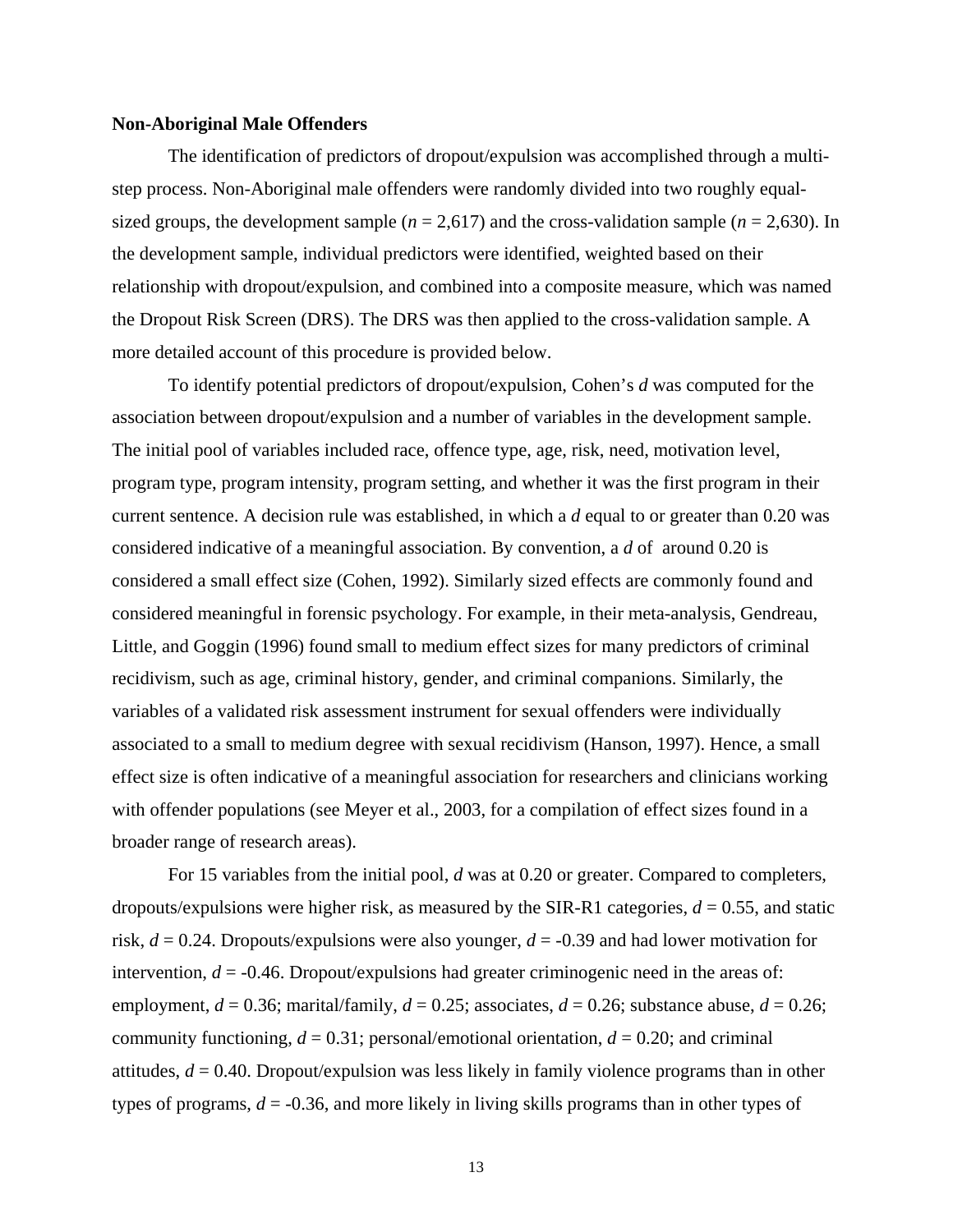programs,  $d = 0.24$ . Dropouts/expulsions were more likely in higher intensity programs,  $d =$ 0.21. Finally, sex offenders were less likely than other offenders to dropout or be expelled, *d* = - 0.21.

With the exception of program type and intensity, the variables above were entered into a stepwise logistic regression to eliminate redundant predictors of dropout/expulsion. A redundant predictor is a variable that does not increase predictive accuracy once other predictors have been considered. We excluded program type (family violence and living skills) and intensity because such information would not be as readily available at intake as the other variables. For example, at intake assessors may not know the type and intensity of program in which an offender will participate once he is placed in his home institution. These variables would therefore limit the flexibility of a measure. Incidentally, even when these variables were retained, the predictive accuracy achieved was not significantly different from when they were excluded.

The results of the logistic regression are reported in Table 4. As indicated by the odds ratios and their 95% confidence intervals, 5 of the 12 variables remained as significant predictors of dropout/expulsion. The odds ratio can be interpreted as the increase in the odds of dropout/expulsion that corresponded to an increase of one point on the predictor. For example, the odds ratio for the SIR-R1 (1.28) indicates that for an increase of one risk level on the SIR-R1 (e.g., from *fair* to *poor*), the odds of dropout/expulsion increased by 28%. An odds ratio of 1.00 would reflect no relationship between the predictor and the outcome; that is, the odds of dropout/expulsion would be equal at all SIR-R1 categories.

The confidence interval about the odds ratio provides an estimate of the range of values within which the odds ratio for the population of offenders would be expected to fall 95% of the time. For example, the odds ratio for the SIR-R1 was 1.28 but it would be expected that if the population from which this sample was drawn were sampled 100 times, in 95 of those samples the odds ratio would fall between 1.16 and 1.40. If the confidence interval does not contain include 1.00, the variable significantly predicts dropout/expulsion  $(p < .05)$ .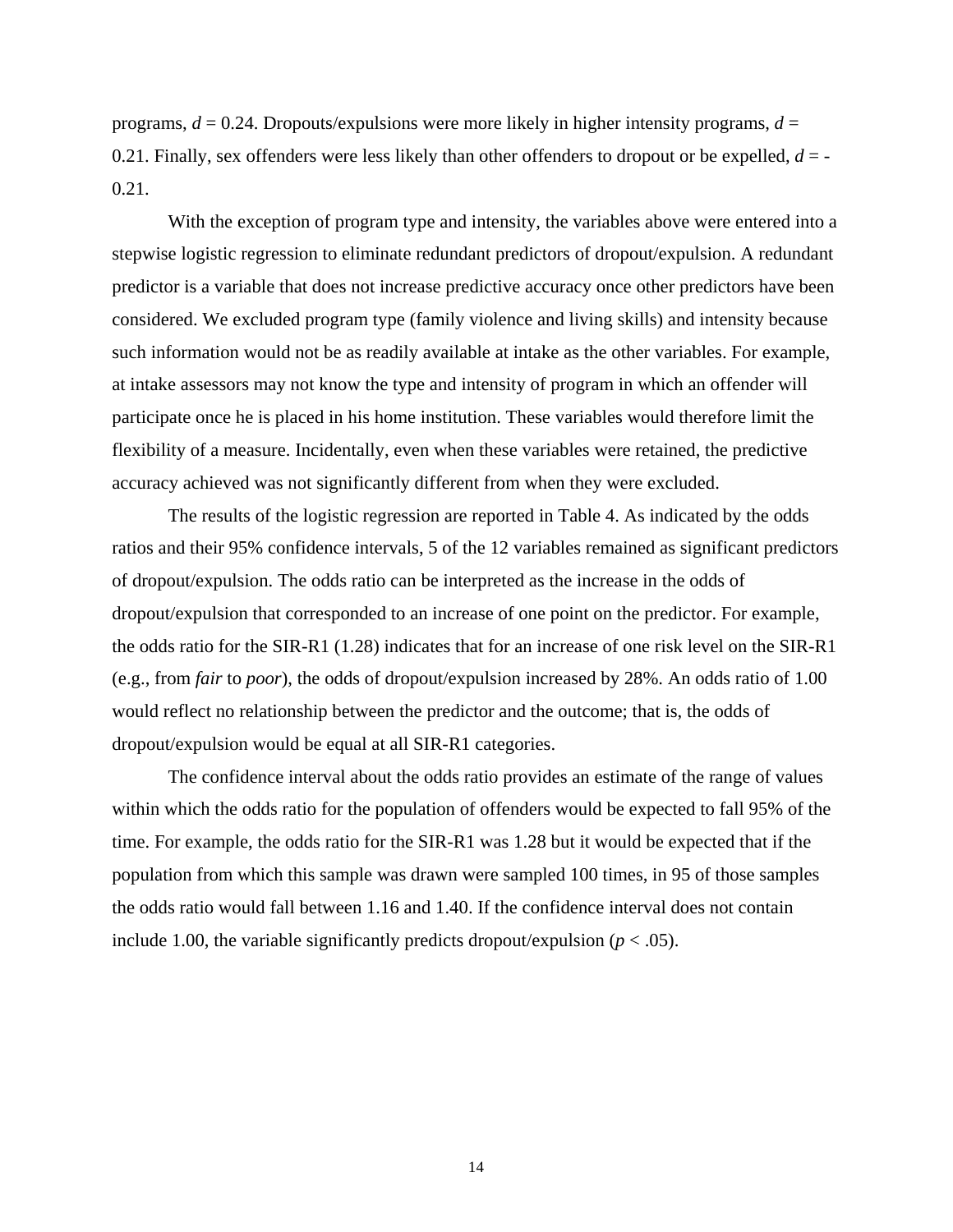# **Stepwise Logistic Regression: Predictors of Dropout/Expulsion Among Non-Aboriginal Men**

| Predictor                   | $\boldsymbol{B}$ | SEB | <b>Odds Ratio</b> | 95% CI |       |
|-----------------------------|------------------|-----|-------------------|--------|-------|
|                             |                  |     |                   | Lower  | Upper |
|                             |                  |     |                   |        |       |
| SIR-R1 Category             | 0.24             | .05 | $1.28*$           | 1.16   | 1.40  |
| Age                         | $-0.04$          | .01 | $0.96*$           | 0.95   | 0.98  |
| Motivation for intervention | $-0.59$          | .12 | $0.56*$           | 0.44   | 0.71  |
| Marital/family              | 0.26             | .08 | $1.30*$           | 1.11   | 1.53  |
| Attitude                    | 0.25             | .09 | $1.28*$           | 1.08   | 1.52  |

*Note.*  $SE =$  Standard error.  $CI =$  confidence interval.

 $* p < .01.$ 

The dropout/expulsion rates at the various levels of each variable are presented in Table 5. As shown in the table, of the 723 offenders whose SIR-RI scores placed them in the *very good* category, only 3.7% dropped out or were expelled. In contrast, 17.6% of the 700 offenders in the *very poor* category dropped out. Age was transformed from a continuous variable into a categorical one by grouping together ages that appeared to have similar rates of dropout/expulsion. The dropout/expulsion rate was fairly steady from 18 to 25 years of age, but then suddenly dropped off. Accordingly, two age groups were created: 18 to 25 and 26 or older.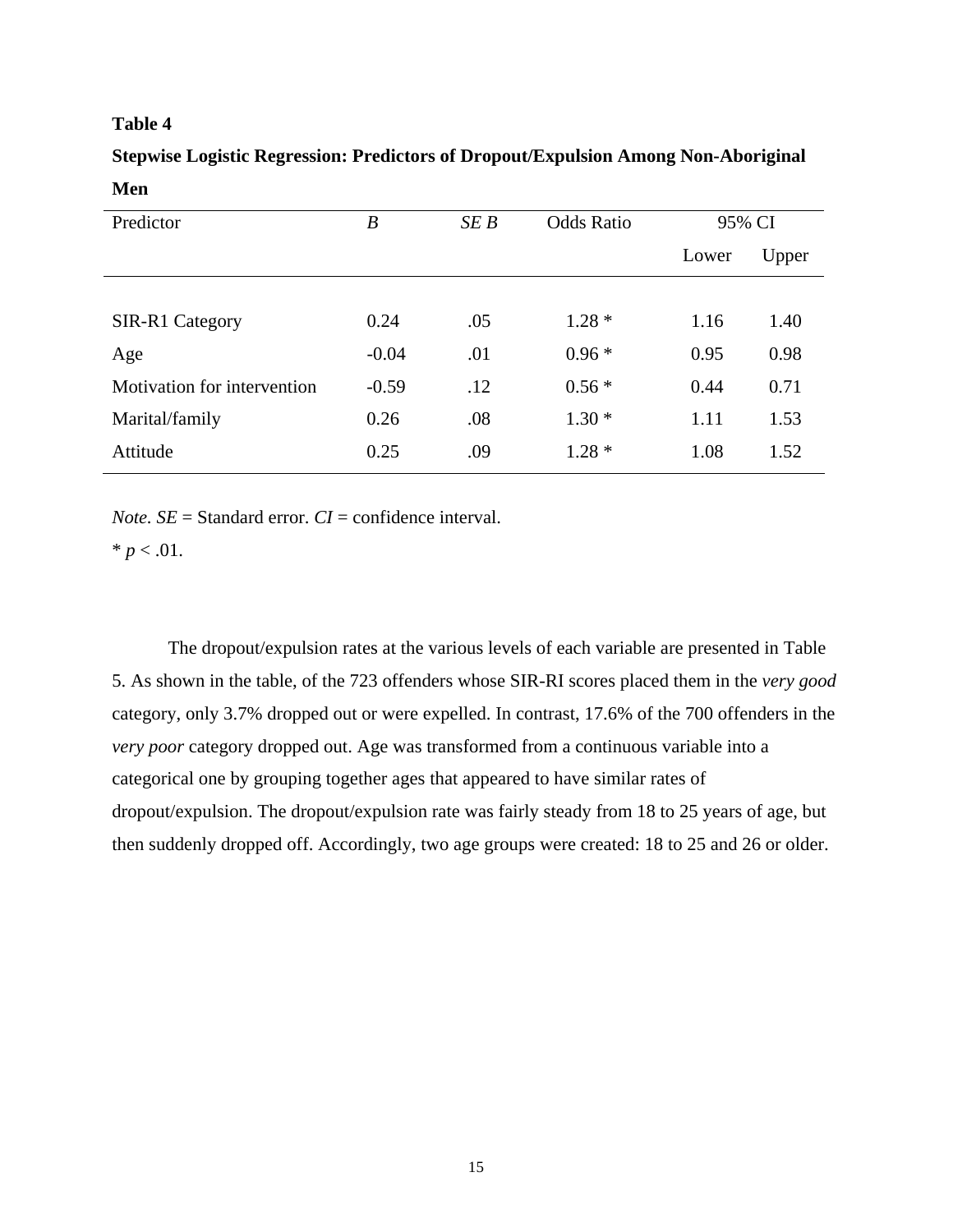## **Program Dropout/Expulsion (%) by Predictor Variables – Non-Aboriginal Men**

| Predictor               | $\boldsymbol{N}$ | Dropout/expulsion (%) |
|-------------------------|------------------|-----------------------|
| SIR-R1                  |                  |                       |
| Very good               | 723              | 3.7                   |
| Good                    | 376              | 10.9                  |
| Fair                    | 414              | 8.9                   |
| Poor                    | 377              | 17.0                  |
| Very poor               | 700              | 17.6                  |
| Age                     |                  |                       |
| 18-25                   | 558              | 18.5                  |
| $26 +$                  | 2,059            | 9.4                   |
| <b>Motivation level</b> |                  |                       |
| Low                     | 362              | 22.4                  |
| Medium                  | 1,470            | 11.7                  |
| High                    | 452              | 5.8                   |
| Marital/family          |                  |                       |
| Factor seen as an asset | 125              | 4.8                   |
| No current difficulty   | 1,375            | 9.6                   |
| Some difficulty         | 674              | 14.7                  |
| Considerable difficulty | 420              | 14.3                  |
| <b>Attitude</b>         |                  |                       |
| Factor seen as an asset | 88               | 4.5                   |
| No current difficulty   | 941              | 7.5                   |
| Some difficulty         | 820              | 11.5                  |
| Considerable difficulty | 745              | 17.2                  |

*Note.* For some variables, *N* sums to less than 2,617 because data were missing.

These five variables were next combined to create a measure for estimating likelihood of dropout/expulsion. We called this measure the Dropout Risk Screen (DRS). Following a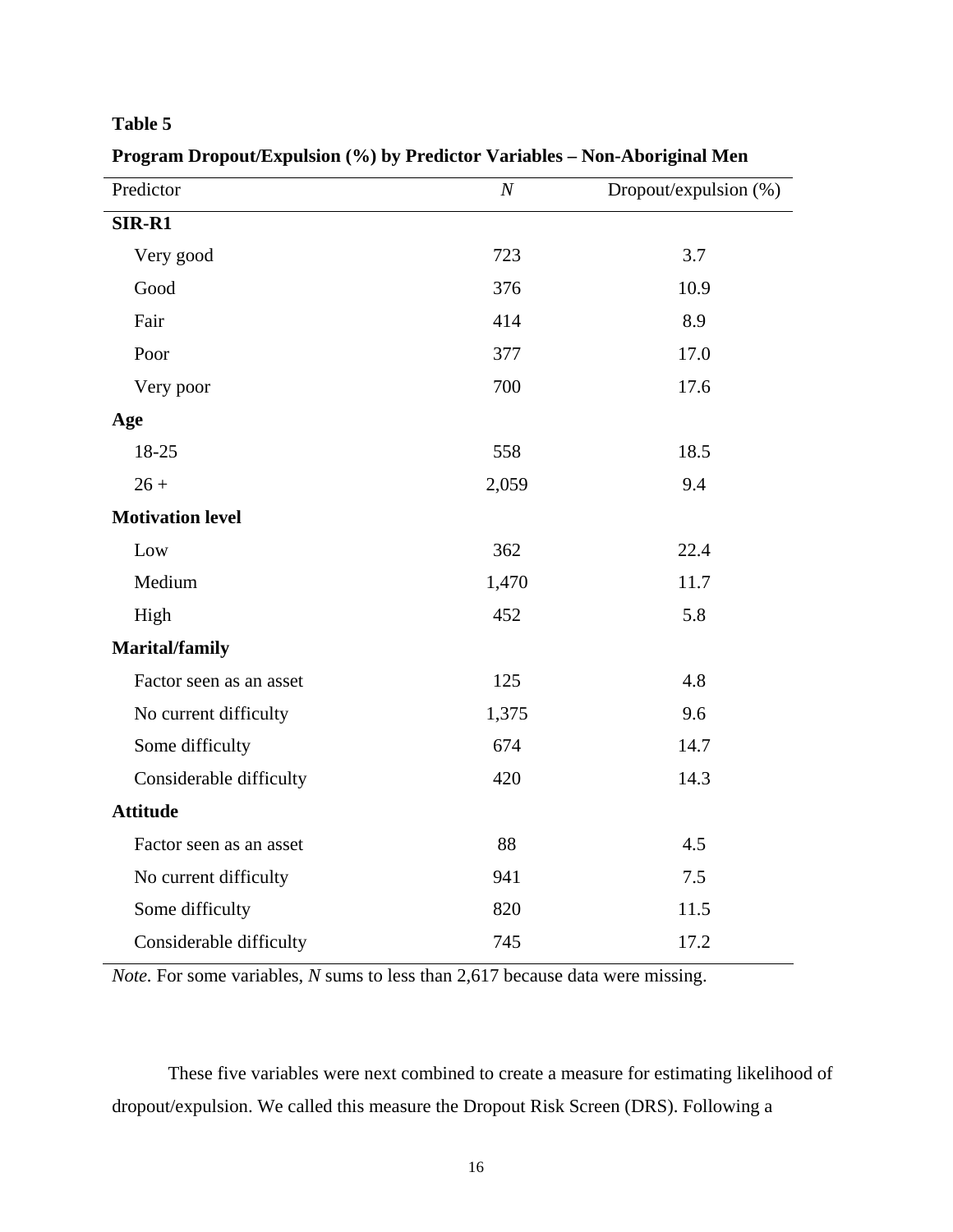procedure employed by some researchers in creating recidivism risk assessment instruments (Nuffield, 1982; Quinsey, Harris, Rice, & Cormier, 1998), the variables were combined by weighting them based on their corresponding departures from the dropout/expulsion base rate. The *dropout/expulsion base rate* refers to the proportion of offenders who dropped out of or were expelled. In the development sample, the dropout/expulsion base rate was 11.3%.

The weighting procedure was as follows. Each value of each variable was first examined for its fluctuation from the dropout/expulsion base rate. To illustrate, consider the motivation for intervention variable. As shown in Table 5, offenders in the low motivation category had a higher dropout/expulsion rate (22.4%) than did the entire development sample (base rate = 11.3%), which is a difference of 11.1% (22.4% - 11.3% = 11.1%). One point was assigned for every 5% departure from the base rate. If the departure was a 5% increase, one point was added, whereas if the departure was a 5% decrease, one point was subtracted. Thus, the increased dropout/expulsion rate resulted in assigning a score of +2 to low motivation for intervention  $(11.1\%/5 = 2.22$ , rounded down to 2). Each of the five variables was weighted following the same procedure (see Table 6). The weighted scores from the five variables were then summed for each offender to create a DRS total score that could range from -5 to 6. Higher values reflect higher likelihood of dropout/expulsion. Means, standard deviations, and medians are presented separately for the dropouts/expulsions and the completers in Table 7 for both the development sample and the cross-validation sample.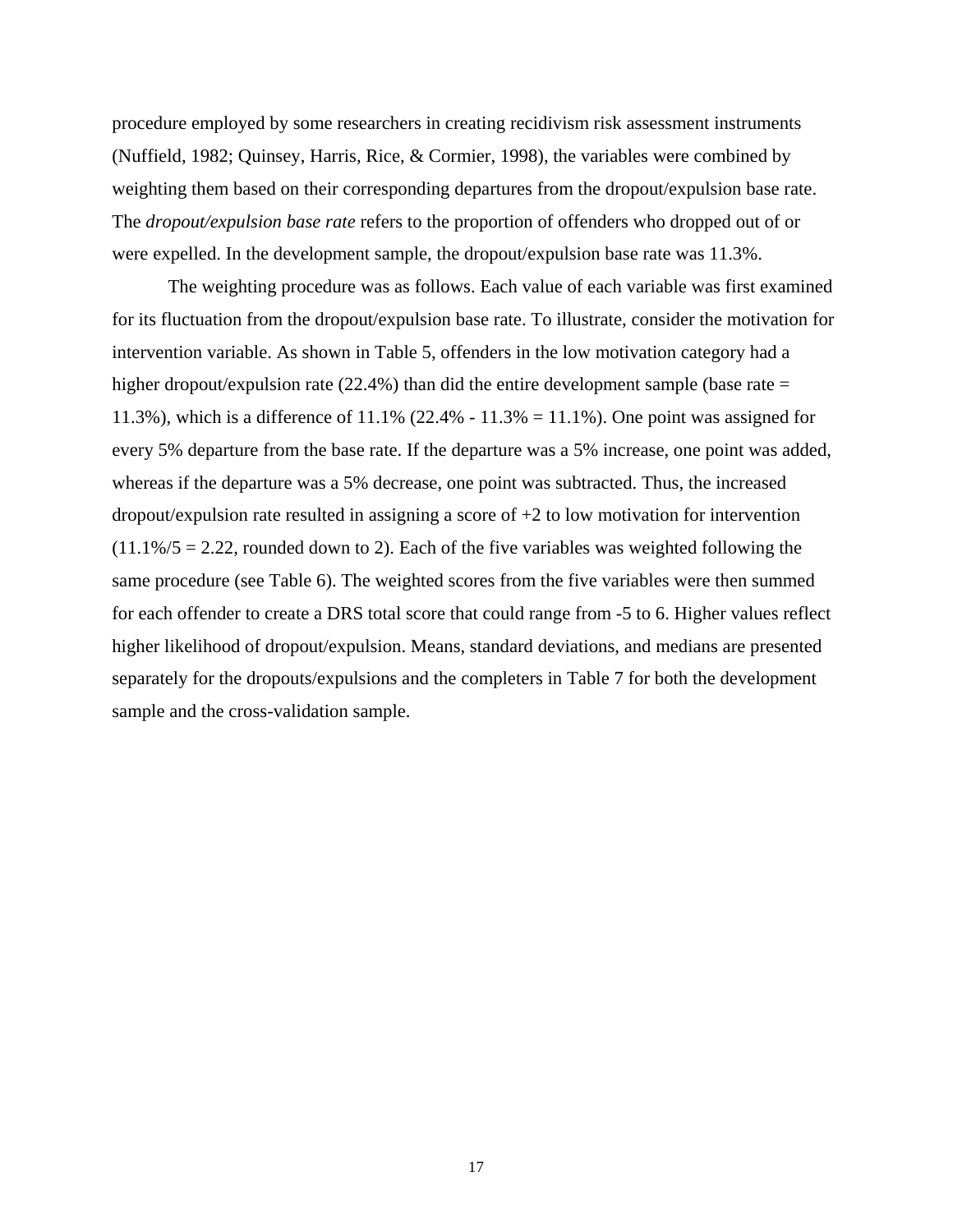# **Dropout Risk Screen (DRS)**

| Item                        | Value                      | Scoring          |
|-----------------------------|----------------------------|------------------|
|                             |                            |                  |
| SIR-R1                      | Very good                  | $-2$             |
|                             | Good or Fair               | $\overline{0}$   |
|                             | Poor or Very poor          | $\mathbf{1}$     |
| Age                         | 18-25                      | $\mathbf{1}$     |
|                             | $26 +$                     | $\overline{0}$   |
|                             |                            |                  |
| Motivation for intervention | Low                        | $\overline{2}$   |
|                             | Medium                     | $\overline{0}$   |
|                             | High                       | $-1$             |
| Marital/family              | Factor seen as an asset    | $-1$             |
|                             | No current difficulty      | $\boldsymbol{0}$ |
|                             | Some difficulty or         |                  |
|                             | Considerable difficulty    | $\mathbf{1}$     |
| Attitude                    | Factor seen as an asset or |                  |
|                             | No current difficulty      | $-1$             |
|                             |                            | $\overline{0}$   |
|                             | Considerable difficulty    | $\mathbf{1}$     |
|                             | Some difficulty            |                  |

Total  $(-5 \text{ to } 6)$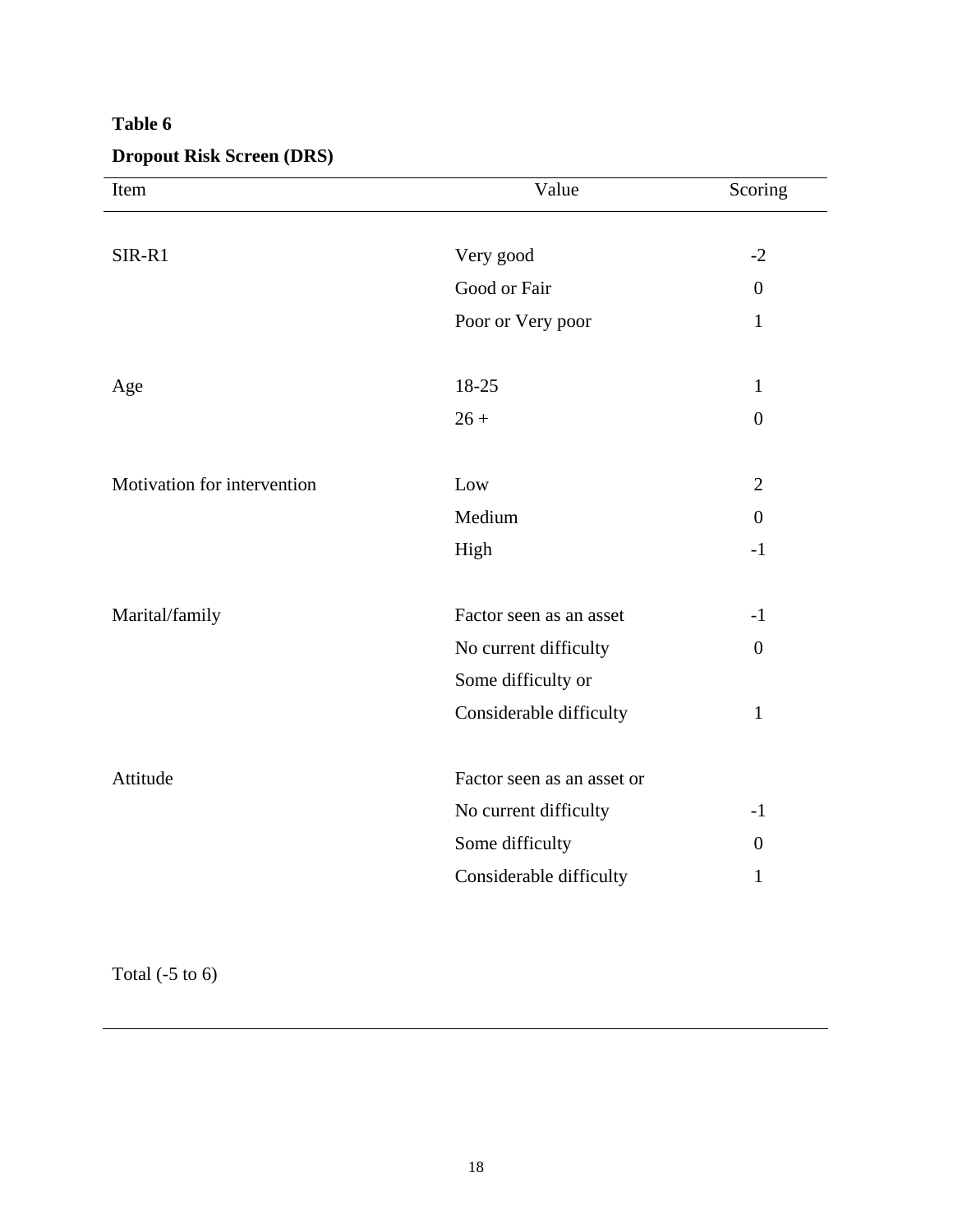**DRS Means (***M***), Standard Deviations (***SD***), and Medians (***Mdn***) for Non-Aboriginal Dropouts/Expulsions and Completers** 

|                         |     | Dropouts/Expulsions |           |      |                |                  |           |         |
|-------------------------|-----|---------------------|-----------|------|----------------|------------------|-----------|---------|
| Sample                  | N   | $\overline{M}$      | <i>SD</i> | Mdn  | $\overline{N}$ | $\boldsymbol{M}$ | <b>SD</b> | Mdn     |
| <b>Development</b>      | 297 | 1.95                | 1.88      | 2.00 | 2320           | 0.24             | 2.19      | 0.00    |
| <b>Cross-validation</b> | 303 | 1.78                | 1.89      | 2.00 | 2327           | 0.22             | 2.18      | 0.00    |
| Sex offenders           | 34  | 1.68                | 1.85      | 2.00 | 421            | $-0.47$          | 2.20      | $-1.00$ |
| Non-sex offenders       | 269 | 1.80                | 1.90      | 2.00 | 1906           | 0.38             | 2.15      | 1.00    |

The ability of the DRS to identify dropouts/expulsions was first examined in the development sample. Raw scores on the DRS were entered for all analyses in Table 8. The DRS significantly predicted dropout/expulsion and demonstrated a moderate level of predictive accuracy. As shown in Table 8, two different types of statistics were computed; both provide an indication of the magnitude of the association between the DRS and dropout/expulsion. These statistics were the odds ratio and the *area under the curve (AUC) of the receiver operating characteristic (ROC)*. The *AUC* is commonly used to evaluate the predictive validity of risk assessment instruments (e.g., Hanson & Thornton, 2000; Quinsey, Harris, Rice, & Cormier, 1998). An area of .50 indicates a chance level of predictive accuracy, whereas an area of 1.00 indicates perfect prediction. The *AUC* can be interpreted as the likelihood that a randomly selected dropout/expulsion would score higher than a randomly selected completer on the DRS. For example, an *AUC* of .72 indicates that 72% of the time, a randomly selected dropout/expulsion would have a higher score on the DRS than a randomly selected completer. The confidence intervals for the *AUC* are interpreted in the same way as the confidence intervals about the odds ratio.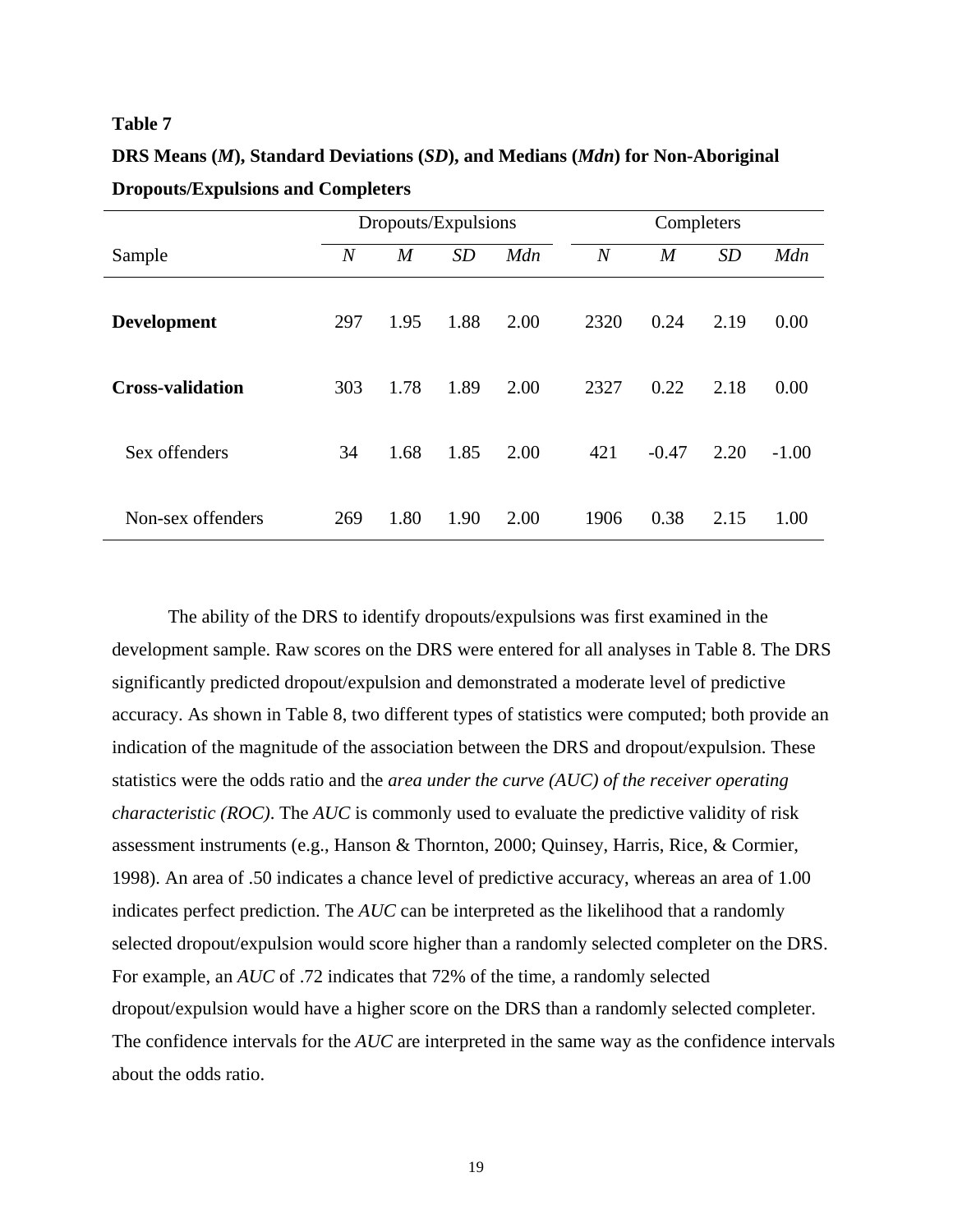The 95% confidence intervals about the odds ratios and the *AUC*s, which are also reported in Table 8, can be used to determine statistical significance. Specifically, if the confidence interval about the odds ratio does not include 1, the association is statistically significant *(p* < .05). Similarly, if the confidence interval about the *AUC* does not include .50, the association is statistically significant  $(p < .05)$ . In addition, whether two values are statistically different from one another can be determined from the 95% confidence intervals. If one value falls outside the confidence intervals associated with the other value, the difference between the values is statistically significant ( $p < .05$ ). For example, an *AUC* of .77 with a lower 95% confidence interval of .70 and an upper confidence interval of .84 would be significantly larger than an *AUC* of .69 with confidence intervals of .66 to .72. This is because the *AUC* of .77 falls outside of the other *AUC*'s confidence intervals of .66 to .72.

#### **Table 8**

# **Accuracy of Predicting Program Dropout/Expulsion with DRS Among Non-Aboriginal Male Offenders**

| Sample                  | $\overline{N}$ | <b>OR</b> | 95% CI |       | AUC    |       | 95% CI |  |
|-------------------------|----------------|-----------|--------|-------|--------|-------|--------|--|
|                         |                |           | Lower  | Upper |        | Lower | Upper  |  |
| <b>Development</b>      | 2617           | $1.49*$   | 1.39   | 1.59  | $.72*$ | .68   | .74    |  |
| <b>Cross-validation</b> | 2630           | $1.43*$   | 1.34   | 1.52  | $.70*$ | .67   | .73    |  |
| Sex offenders           | 455            | $1.53*$   | 1.29   | 1.80  | $.77*$ | .70   | .84    |  |
| Non-sex offenders       | 2175           | $1.40*$   | 1.31   | 1.50  | $.69*$ | .66   | .72    |  |

*Note.*  $N =$  number of offenders in each sample.  $OR =$  odds ratio.  $CI =$  confidence interval.  $AUC =$ area under the curve of the receiver operating characteristic (ROC).

 $* p < .05.$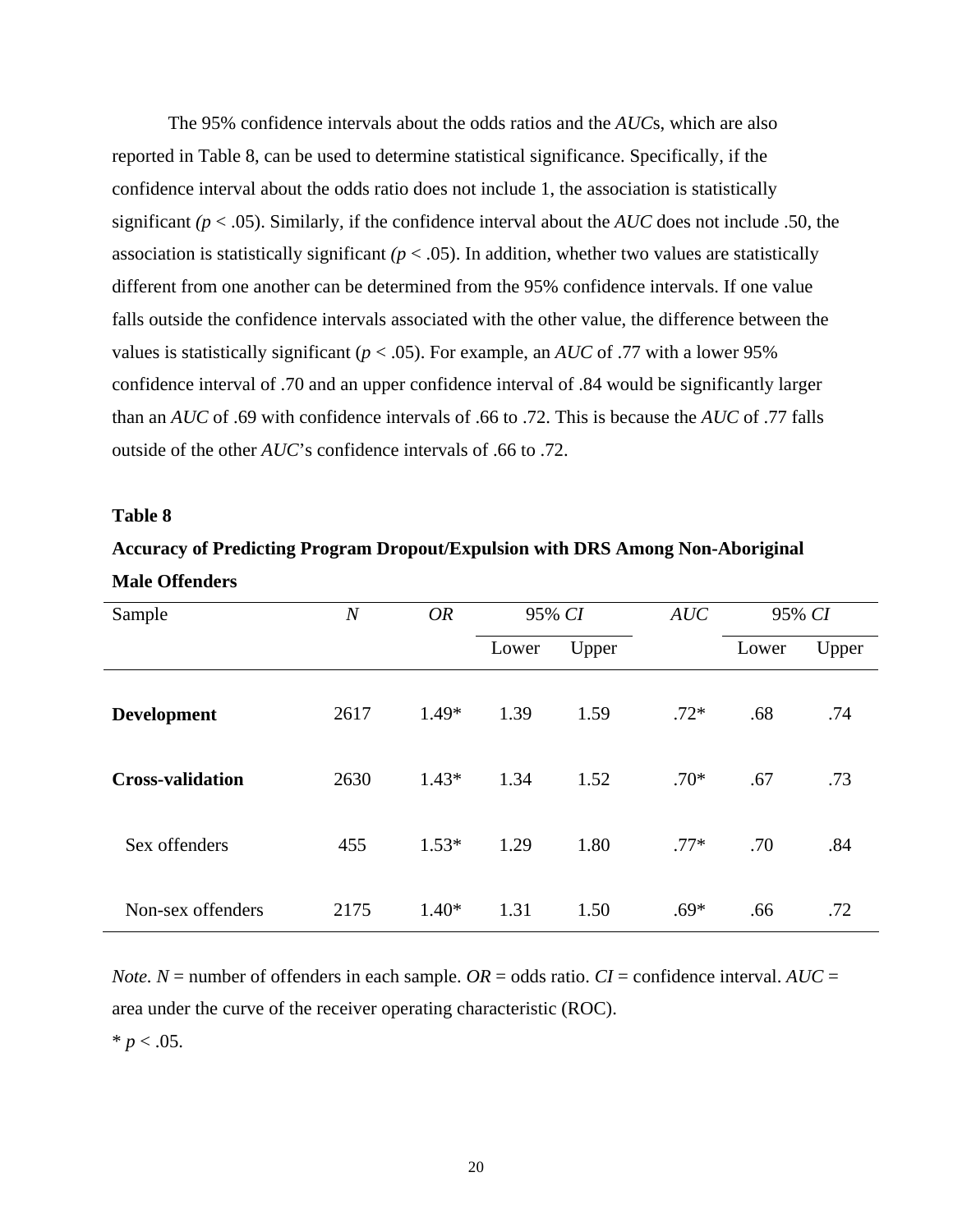| DRS score        | $\cal N$ | Dropout/Expulsion (%) |
|------------------|----------|-----------------------|
|                  |          |                       |
| $-5$             | 17       | $0.0\,$               |
| $-4$             | 78       | 1.3                   |
| $-3$             | 226      | 2.2                   |
| $-2$             | 250      | 4.8                   |
| $-1$             | 274      | 4.4                   |
| $\boldsymbol{0}$ | 408      | 5.4                   |
| $\mathbf{1}$     | 459      | 12.2                  |
| $\mathbf{2}$     | 447      | 17.2                  |
| $\mathfrak{Z}$   | 271      | 20.7                  |
| $\overline{4}$   | 112      | 26.8                  |
| 5                | 69       | 30.4                  |
| 6                | 6        | 83.3                  |
|                  |          |                       |
| Total            | 2,617    | 11.3                  |

**DRS Scores and Dropout/Expulsion (%) in Non-Aboriginal Developmental Sample** 

In addition to the strength of association between the DRS and dropout/expulsion, decision-makers in applied settings would also likely be interested in the dropout/expulsion rate by score on the DRS. Dropout/expulsion rates for each DRS score are presented in Table 9. The rate of dropout/expulsion generally increased as DRS score increased.

Scores on the DRS were next grouped into three risk categories: low (-5 to 0), moderate (1 to 2), and high (3 to 6). These groupings were guided by visual inspection of the dropout/expulsion rates for each score. Scores that were judged to have similar dropout/expulsion rates were grouped together. As shown in Table 10, there was a linear increase in dropout/expulsion with each successive DRS category in the development sample. In the lowest category only 4% dropped out, whereas in the highest category 25% of the offenders dropped out. The total dropout/expulsion base rate for the development sample (11.3%) is also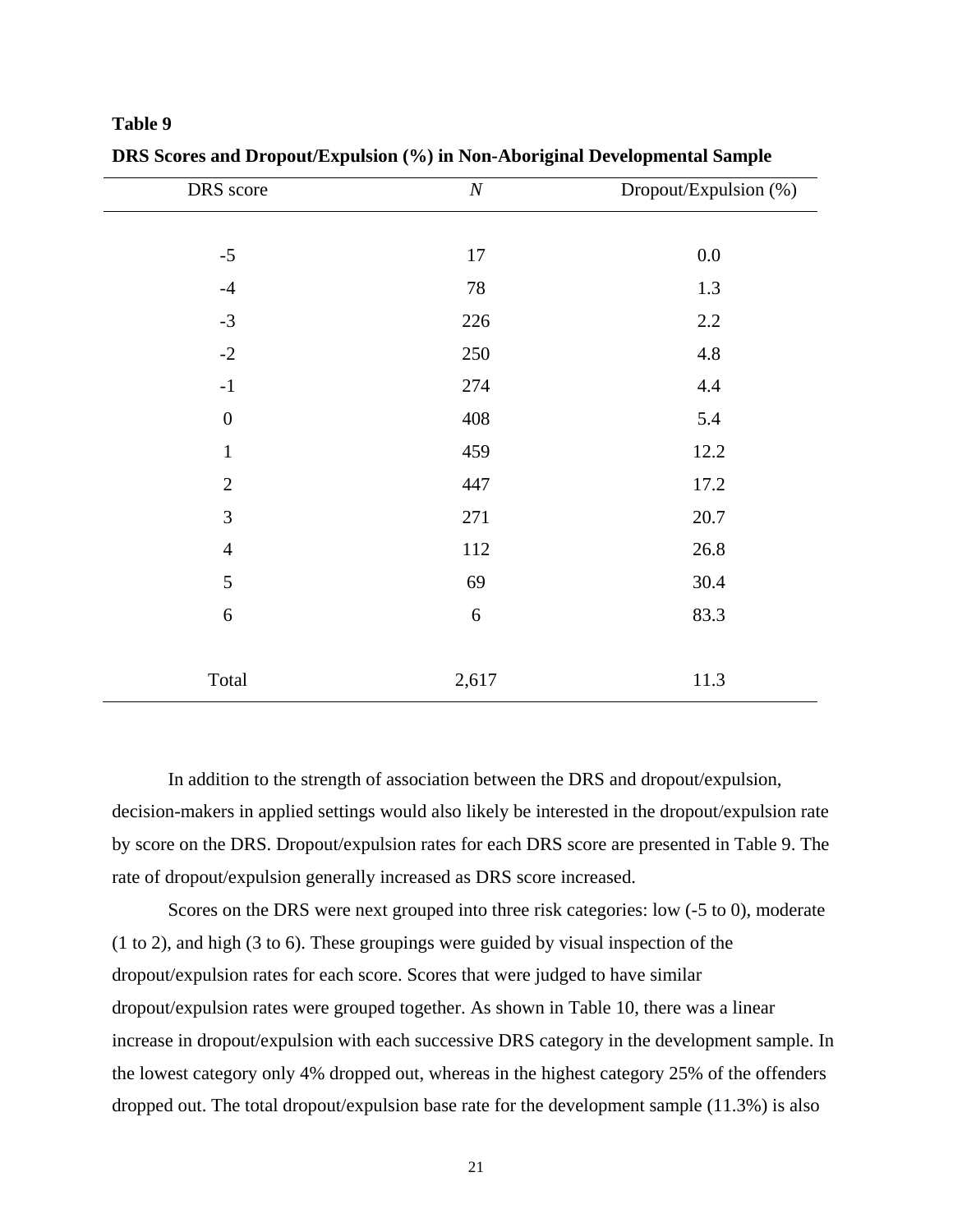presented in Table 10. Demonstration of the stability of the DRS would support the utility of this tool for identifying offenders at risk for dropout/expulsion.

### **Table 10**

| Dropout/Expulsion Rates by DRS Categories for Non-Aboriginal Male Offenders |  |  |  |  |  |  |  |
|-----------------------------------------------------------------------------|--|--|--|--|--|--|--|
|                                                                             |  |  |  |  |  |  |  |

|                         |                    |                            | <b>DRS</b> |            |
|-------------------------|--------------------|----------------------------|------------|------------|
|                         |                    | Low                        | Moderate   | High       |
|                         | Total <sup>a</sup> | $-5$ to $0$                | $1$ to $2$ | $3$ to $6$ |
| Sample                  |                    | % (n) dropout or expulsion |            |            |
|                         |                    |                            |            |            |
| <b>Development</b>      | 11.3               | 4.2                        | 14.7       | 24.5       |
|                         | (297/2,617)        | (52/1, 253)                | (133/906)  | (112/458)  |
|                         |                    |                            |            |            |
| <b>Cross-validation</b> | 11.5               | 5.4                        | 13.1       | 26.1       |
|                         | (303/2,630)        | (70/1, 296)                | (116/885)  | (117/449)  |
|                         |                    |                            |            |            |
| Sex offenders           | 7.5                | 3.1                        | 11.1       | 24.1       |
|                         | (34/455)           | (9/293)                    | (12/108)   | (13/54)    |
|                         |                    |                            |            |            |
| Non-sex offenders       | 12.4               | 6.1                        | 13.4       | 26.3       |
|                         | (269/2, 175)       | (61/1,003)                 | (104/777)  | (104/395)  |

<sup>a</sup>Dropout/expulsion base rate for sample.

Although the results obtained with the development sample were a positive indication of the potential utility of the DRS, these findings alone were not sufficient evidence of its predictive validity. Because the DRS was created based on the specifications of the development sample, it was possible that the association between the DRS and dropout would decrease when applied to a new group of offenders. In other words, it was not surprising that the DRS was predictive of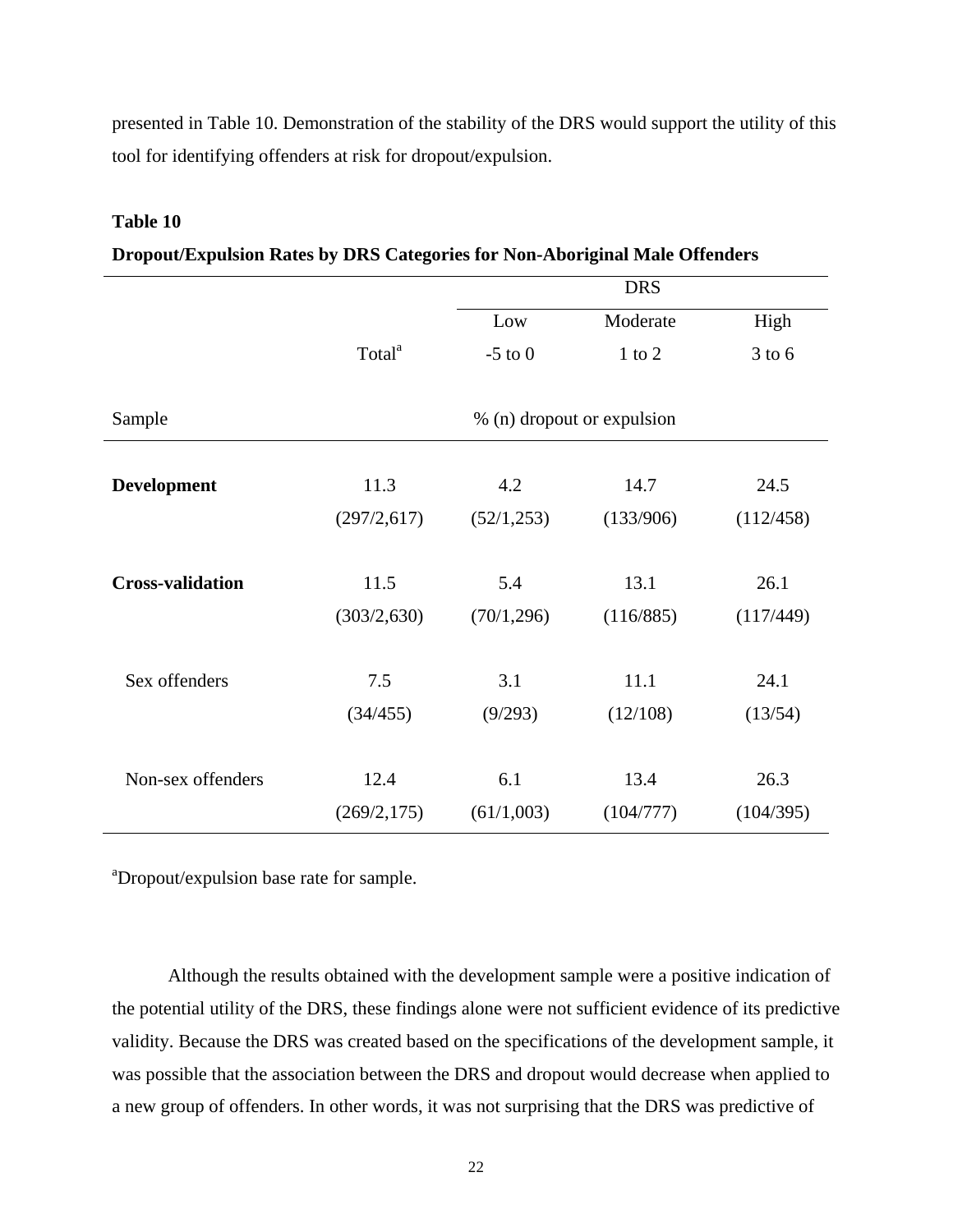dropout/expulsion in the development sample because the variables and their weights were both derived from the development sample itself. It was therefore possible that the relationship between the predictors and dropout/expulsion in the development sample, on which we capitalized, would not be found in other samples. Thus, the performance of the DRS with the development sample was more of a demonstration that dropout/expulsion risk *can* be reliably estimated (a necessary and important first step) than it was a validation of the DRS.

To adequately assess the validity of the DRS, it was necessary to apply it to the crossvalidation sample, which did not overlap at all with the development sample. As shown in Table 8, the DRS performed similarly in the cross-validation sample (*AUC* = .70) and in the development sample (*AUC* = .71). Again, dropout/expulsion was predicted with a moderate degree of accuracy by the DRS. Often, shrinkage of effects is a concern as one moves from the development sample to a new sample. In this case, however, virtually identical levels of accuracy were seen in both samples. In terms of the pattern of dropout/expulsion across scores on the DRS, the rates reported in Table 10 were also virtually identical in the cross-validation and the development sample. Again, as the DRS category increased, so did the dropout/expulsion rate, with 26% dropout/expulsion in the highest risk category.

Given the heterogeneity of federal offenders, it would be helpful to know if the DRS performed as well with specific groups of offenders as it did with the combined groups. Offence type may moderate the relationship between the DRS and dropout/expulsion, which could make the DRS a good predictor of dropout/expulsion for some groups but not for others. To address this possibility, the accuracy of the DRS was assessed by offence type in the cross-validation sample. As shown in Tables 8 and 10, the results were generally consistent with the initial findings. The DRS significantly predicted dropout/expulsion among both sex offenders and nonsex offenders in the cross-validation sample.

Although the DRS demonstrated at least small to moderate levels of predictive accuracy in all three groups, the degree of accuracy achieved was not equivalent. Specifically, accuracy was significantly ( $p < .05$ ) greater with sex offenders ( $AUC = .77$ ) than with non-sex offenders  $(AUC = .69)$ .

Creation of a composite dropout/expulsion predictor was also approached following an alternate procedure. Specifically, we developed measures separately with the sex and non-sex offenders in the development sample. When these measures were applied to their respective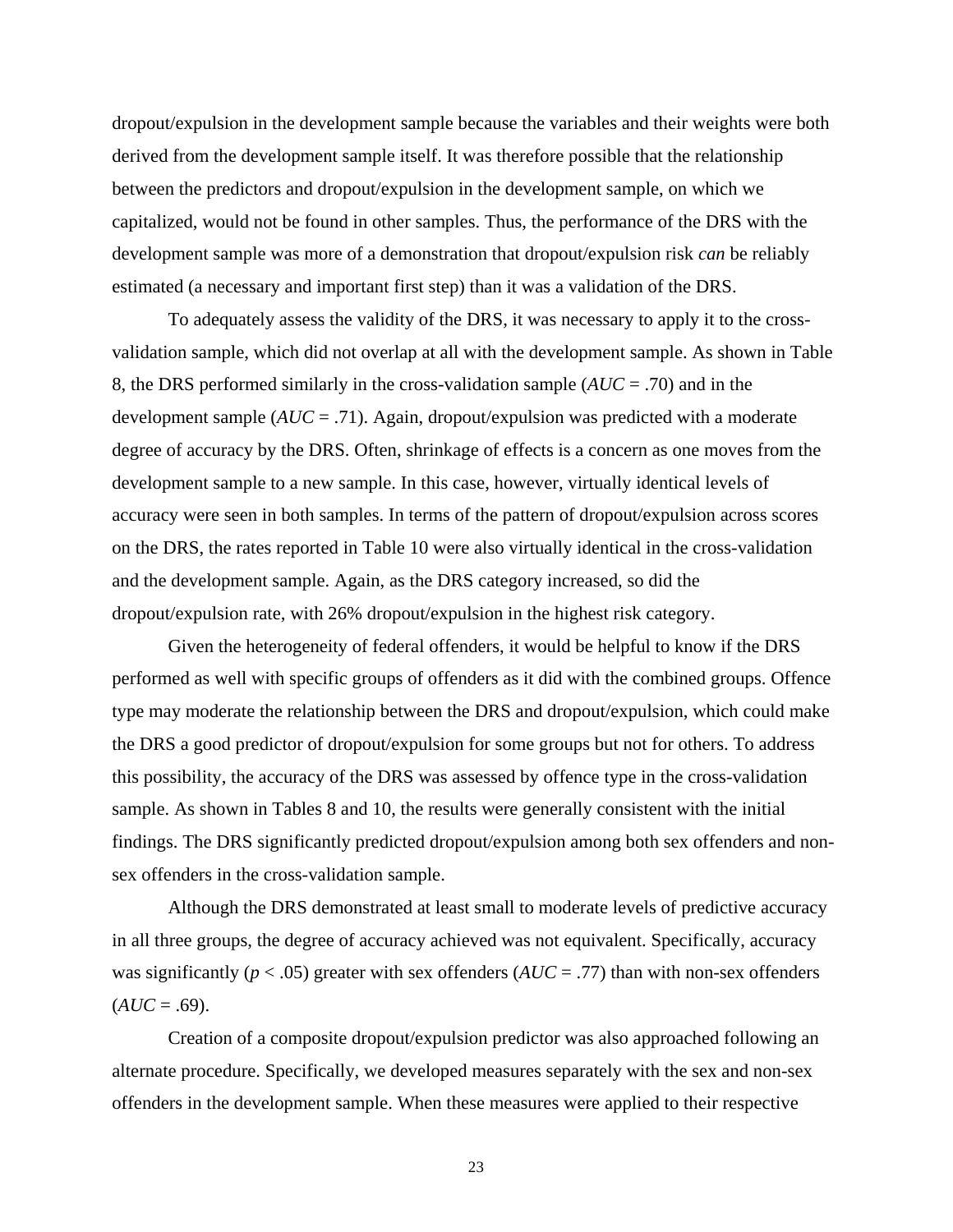groups in the cross-validation sample, however, their accuracy was no better than that reported for the DRS, which was developed with the mixed group of offenders in the development sample. Given that there was no improvement in accuracy, the DRS was presented rather than the measures specific to each offender type.

#### **Aboriginal Male Offenders**

Aboriginal offenders were examined separately from the non-Aboriginal offenders for three reasons: their dropout/expulsion rates are generally higher (Nunes & Cortoni, 2006; Wormith & Olver, 2002); they are not administered all the same risk measures (e.g., SIR-R1); and, perhaps more importantly, it would be preferable to develop a measure specific to Aboriginal offenders to increase the confidence with which it could be used with this group. The procedure for identifying predictors of dropout/expulsion for the Aboriginal offenders and combining them into a composite measure was identical to the procedure used with the non-Aboriginal male offenders. The composite measure, in this case, was called the Aboriginal Dropout Risk Screen (ADRS).

Although the ADRS is similar in name and purpose to the DRS, it was developed independently with an Aboriginal male sample. Aboriginal male offenders were randomly divided into two roughly equal-sized groups, the development sample  $(n = 544)$  and the crossvalidation sample  $(n = 504)$ . Six variables from the initial pool of potential predictors were associated with dropout/expulsion at *d* = 0.20 or greater.

In the development sample, dropouts/expulsions were younger, *d* = -0.47; had lower levels of motivation for intervention,  $d = -0.34$ ; and had greater criminogenic needs in the areas of employment,  $d = 0.40$ ; associates,  $d = 0.40$ ; community functioning,  $d = 0.36$ ; and attitudes,  $d$  $= 0.20$ . Dropout/expulsion was also more likely to occur in Living Skills programs than in other types of programs,  $d = 0.32$ .

With the exception of program type, these six variables were entered into a stepwise logistic regression to eliminate redundant predictors of dropout/expulsion. As in the development of the DRS, program type information was excluded to maintain the flexibility of the measure. As shown in Table 11, only age, community functioning, and motivation for intervention remained as significant predictors in the logistic regression.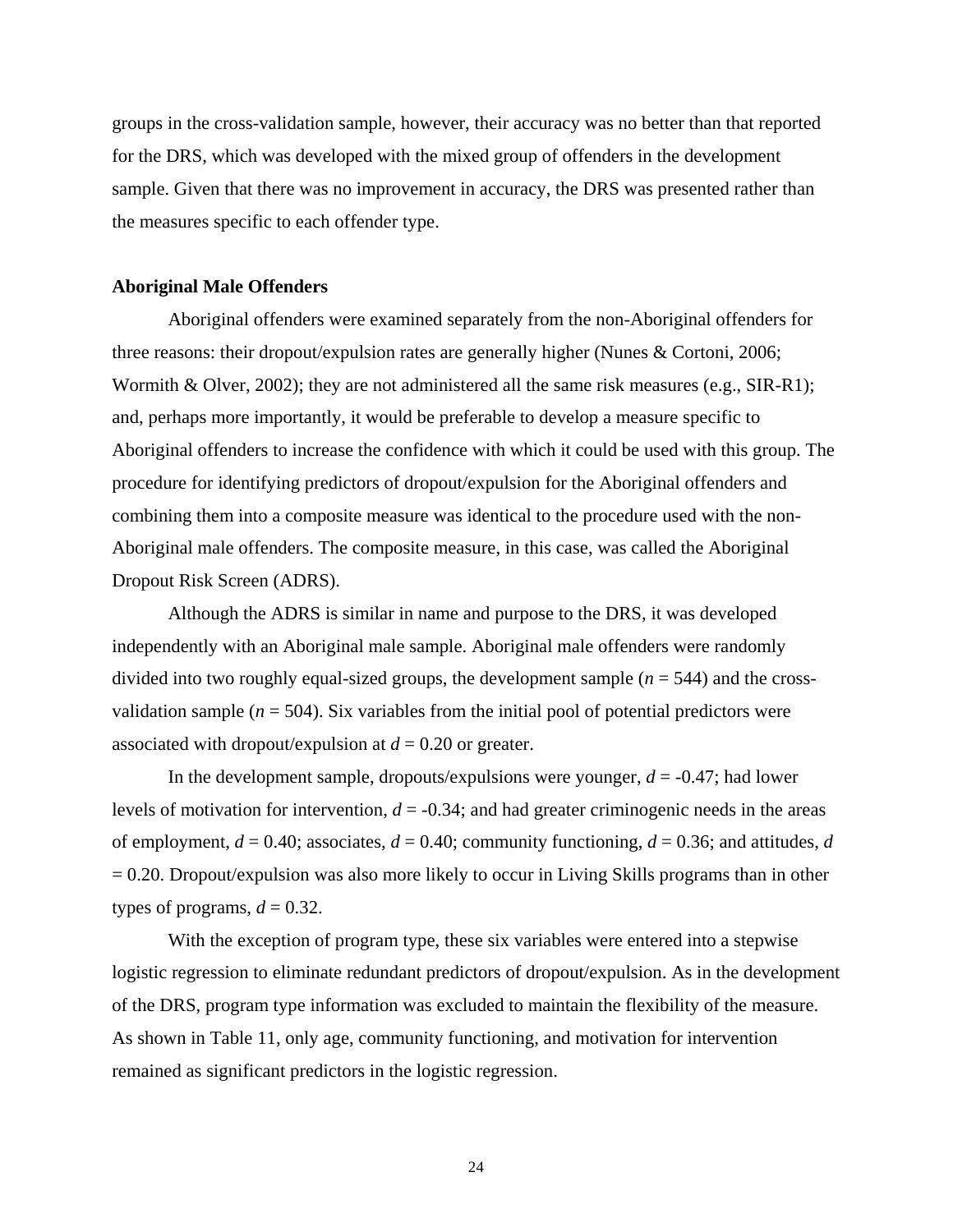**Stepwise Logistic Regression: Predictors of Dropout/Expulsion Among Aboriginal Men** 

| Predictor                   | B       | SEB | <b>Odds Ratio</b> | 95% CI |       |
|-----------------------------|---------|-----|-------------------|--------|-------|
|                             |         |     |                   | Lower  | Upper |
|                             |         |     |                   |        |       |
| Age                         | $-0.06$ | .01 | $0.94*$           | 0.92   | 0.97  |
| Community functioning       | 0.50    | .16 | $1.65*$           | 1.20   | 2.28  |
| Motivation for intervention | $-0.57$ | .19 | $0.57*$           | 0.39   | 0.83  |

*Note.*  $SE =$  Standard error.  $CI =$  confidence interval.

 $* p < .05.$ 

The dropout/expulsion rates at the various levels of each variable are presented in Table 12. Age was transformed from a continuous variable into a categorical one by grouping together ages that appeared to have similar rates of dropout/expulsion. The dropout/expulsion rate was fairly steady from 18 to 30 years of age, but then suddenly dropped off. Following this procedure, two age groups were created: 18 to 30 and 31 or older.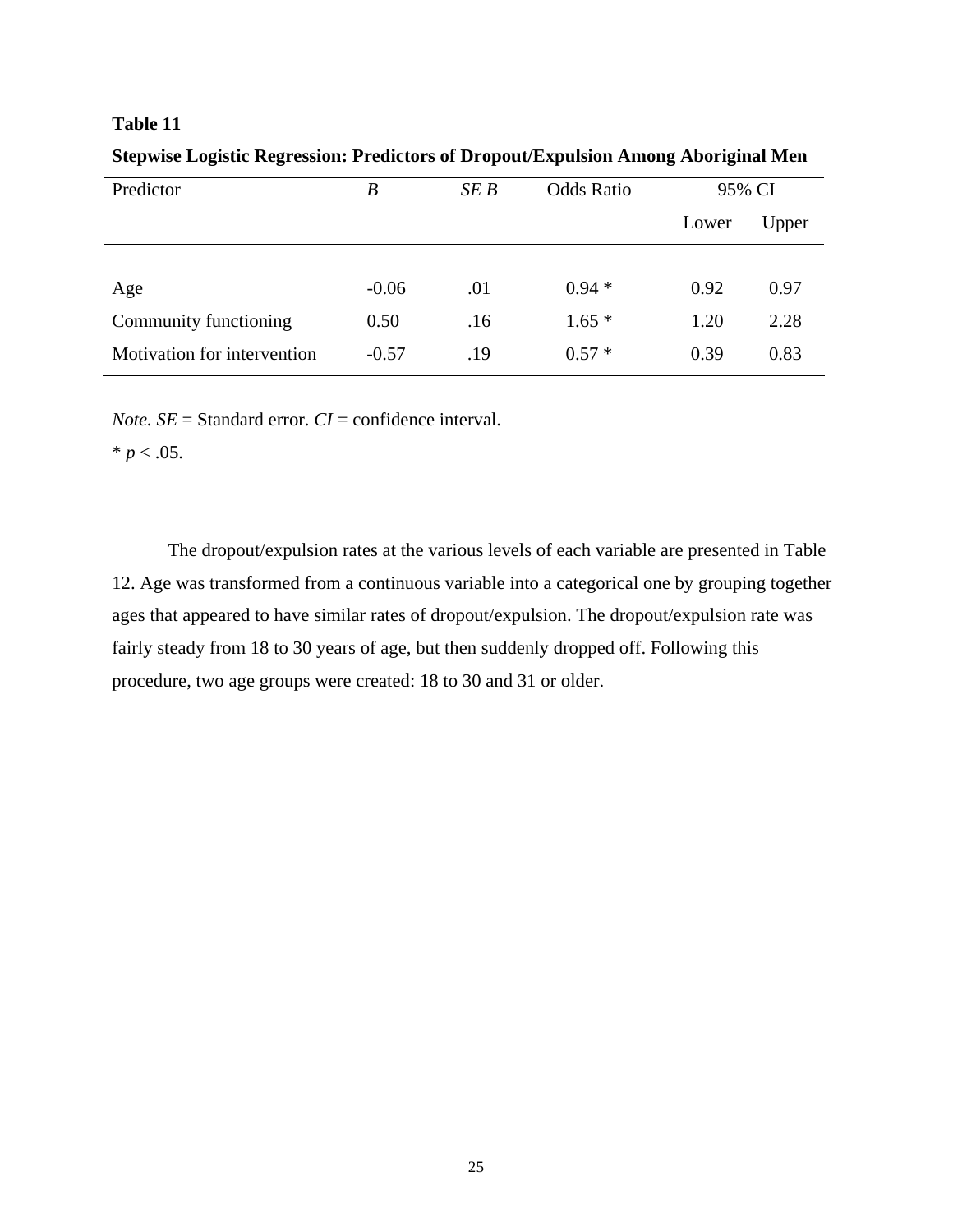| anı |  |
|-----|--|
|-----|--|

| Predictor                          | $\boldsymbol{N}$ | Dropout/Expulsion (%) |
|------------------------------------|------------------|-----------------------|
|                                    |                  |                       |
| Age (years)                        |                  |                       |
| 18 to 30                           | 262              | 29.0                  |
| $31 +$                             | 282              | 14.5                  |
|                                    |                  |                       |
| <b>Community functioning</b>       |                  |                       |
| Factor seen as an asset            | 6                | 16.7                  |
| No current difficulty              | 337              | 17.8                  |
| Some difficulty                    | 162              | 24.7                  |
| Considerable difficulty            | 38               | 42.1                  |
|                                    |                  |                       |
| <b>Motivation for intervention</b> |                  |                       |
| Low                                | 99               | 26.3                  |
| Medium                             | 333              | 24.6                  |
| High                               | 83               | 6.0                   |

**Program Dropout/Expulsion (%) by Predictor Variables - Aboriginal Male Offenders** 

*Note.* For some variables, *N* sums to less than 544 because data were missing.

Age, community functioning, and motivation were next combined into the ADRS by weighting them based on their corresponding departures from the dropout/expulsion base rate. The dropout/expulsion base rate was 21.5% in the development sample of Aboriginal male offenders. The weighted scores from these three variables were then summed for each offender to create an ADRS total score that could range from -5 to 7 (see Table 13). Higher values reflect higher likelihood of dropout/expulsion. Means, standard deviations, and median scores for dropouts/expulsions and completers are presented in Table 14 for both the development and cross-validation sample.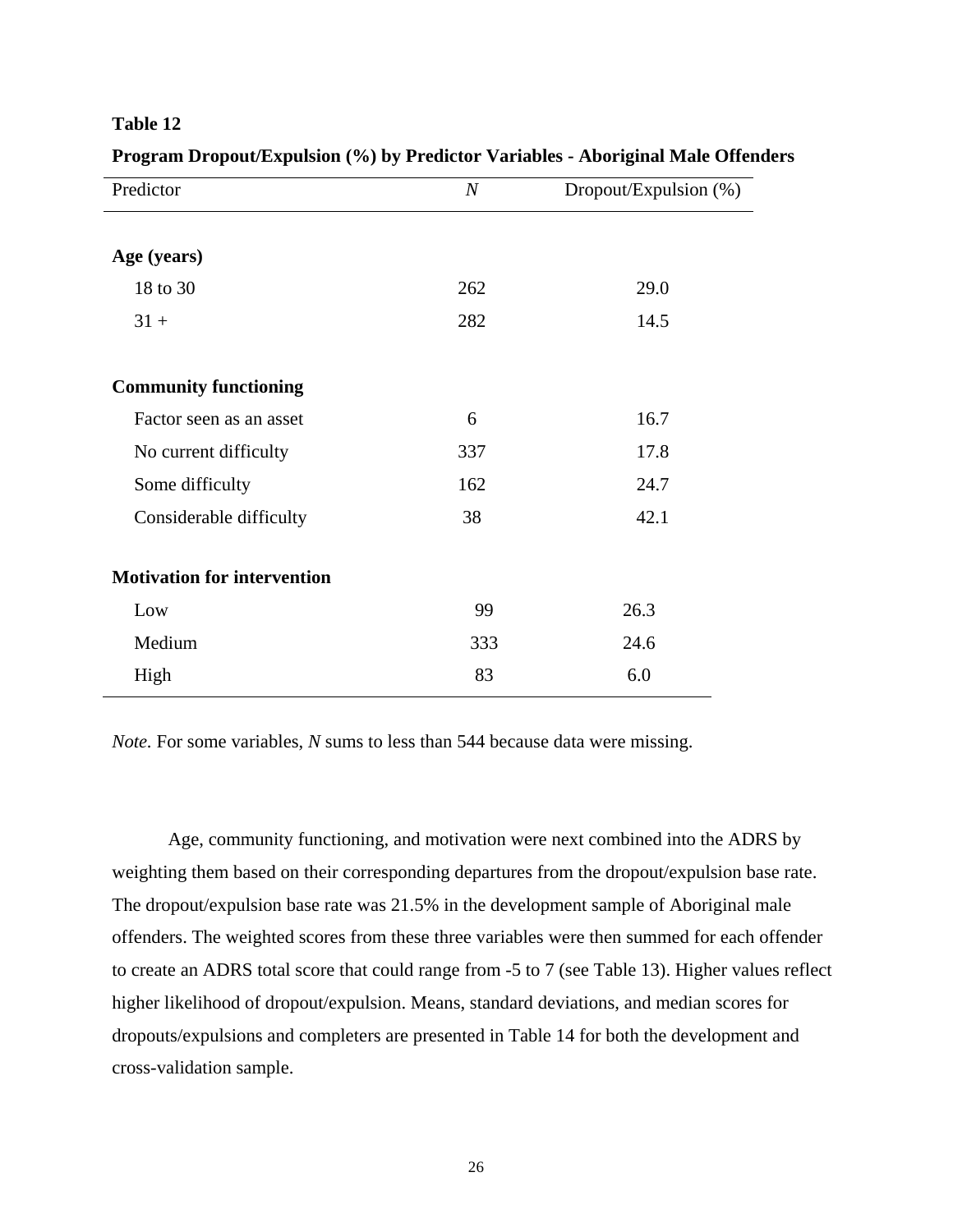| Item                        | Value                      | Scoring        |
|-----------------------------|----------------------------|----------------|
|                             |                            |                |
| Age                         | 18 to 30                   | $\overline{2}$ |
|                             | $31 +$                     | $-1$           |
|                             |                            |                |
| Community functioning       | Factor seen as an asset or |                |
|                             | No current difficulty      | $-1$           |
|                             | Some difficulty            | 1              |
|                             | Considerable difficulty    | $\overline{4}$ |
|                             |                            |                |
| Motivation for intervention | Low or Medium              | 1              |
|                             | High                       | $-3$           |
|                             |                            |                |
| Total $(-5 \text{ to } 7)$  |                            |                |

# **Aboriginal Dropout Risk Screen (ADRS)**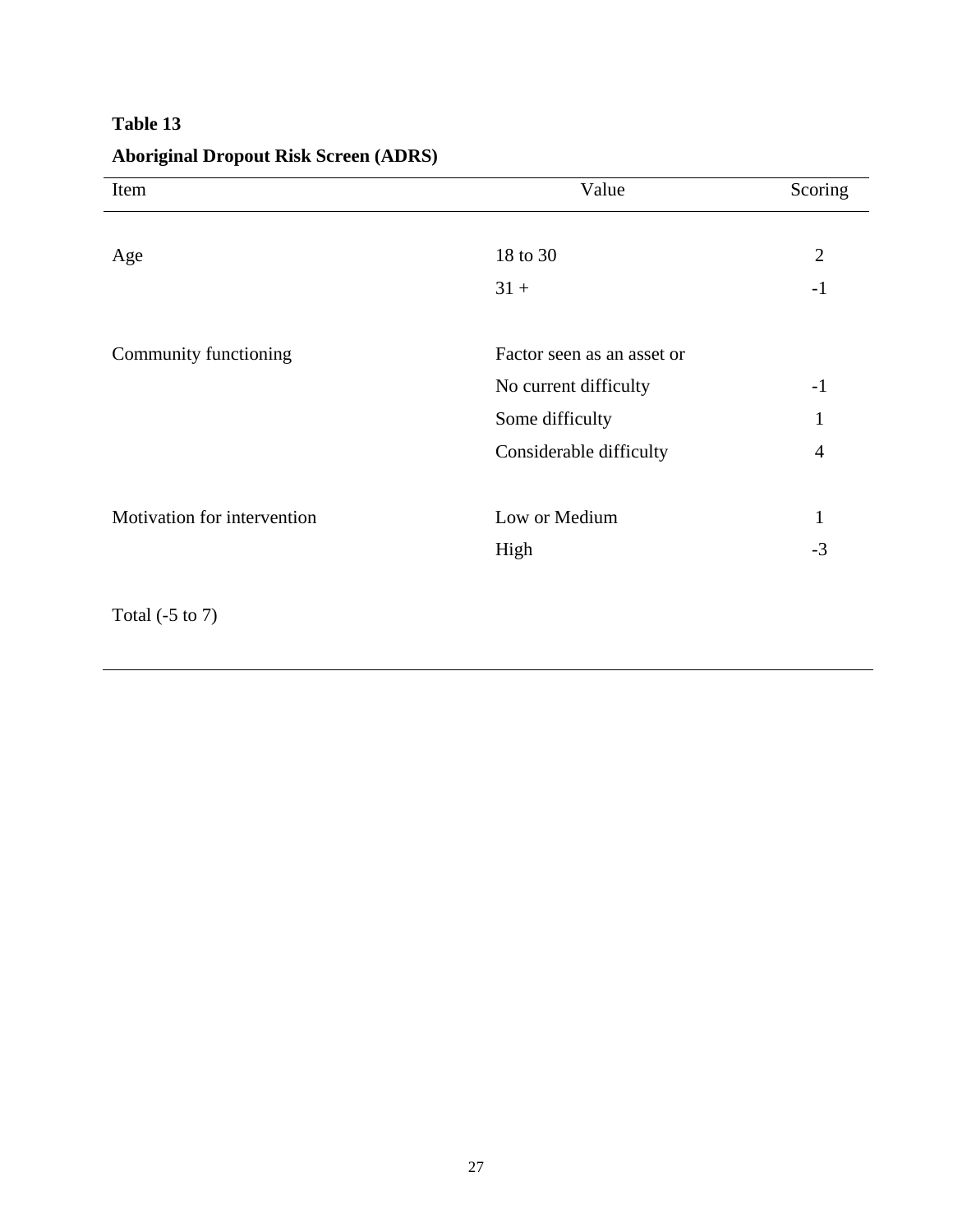| ADRS Means (M), Standard Deviations (SD), and Medians (Mdn) for Aboriginal |  |
|----------------------------------------------------------------------------|--|
| <b>Dropouts/Expulsions and Completers</b>                                  |  |

|                         | Dropouts/Expulsions |                |      | Completers |                |                  |           |         |
|-------------------------|---------------------|----------------|------|------------|----------------|------------------|-----------|---------|
| Sample                  | $\overline{N}$      | $\overline{M}$ | SD   | Mdn        | $\overline{N}$ | $\boldsymbol{M}$ | <b>SD</b> | Mdn     |
| <b>Development</b>      | 117                 | 2.11           | 2.49 | 2.00       | 427            | 0.35             | 2.57      | 1.00    |
| <b>Cross-validation</b> | 102                 | 1.54           | 2.21 | 2.00       | 402            | 0.45             | 2.66      | 1.00    |
| Sex offenders           | 14                  | 0.64           | 1.95 | 0.5        | 93             | $-0.20$          | 2.56      | $-1.00$ |
| Non-sex offenders       | 88                  | 1.68           | 2.23 | 2.00       | 309            | 0.64             | 2.66      | 1.00    |

Performance of the ADRS with the Aboriginal male development sample was low to moderate (*AUC* = .67; see Table 15). Dropout/expulsion rates for each ADRS score are presented in Table 16. There was a general increase in the rate of dropout/expulsion as ADRS score increased. Scores on the ADRS were next grouped into three risk categories: low (-5 to -1), moderate (0 to 3), and high (4 to 7). As shown in Table 17, over one third (40%) of the offenders in the high-risk ADRS category dropped out.

When the ADRS was applied to the cross-validation sample, predictive accuracy was significantly greater than chance. Performance in the cross-validation sample, however, was significantly less accurate than in the development sample  $(AUC = .61 \text{ vs. } AUC = .67, p < .05)$ . Different types of offenders were next drawn from the cross-validation Aboriginal male sample. As shown in Table 15, a significant level of accuracy was observed for the non-sex offenders but not for the sex offenders ( $p < .10$ ). Although the AUCs for both groups are identical, statistical significance was not reached in the sex offender sample because of its smaller size. In addition, as presented in Table 17, a linear increase in dropout/expulsion rates was observed across the ADRS categories for the non-sex offenders but not for the sex offenders. Overall, the predictive accuracy of the ADRS with Aboriginal offenders was low.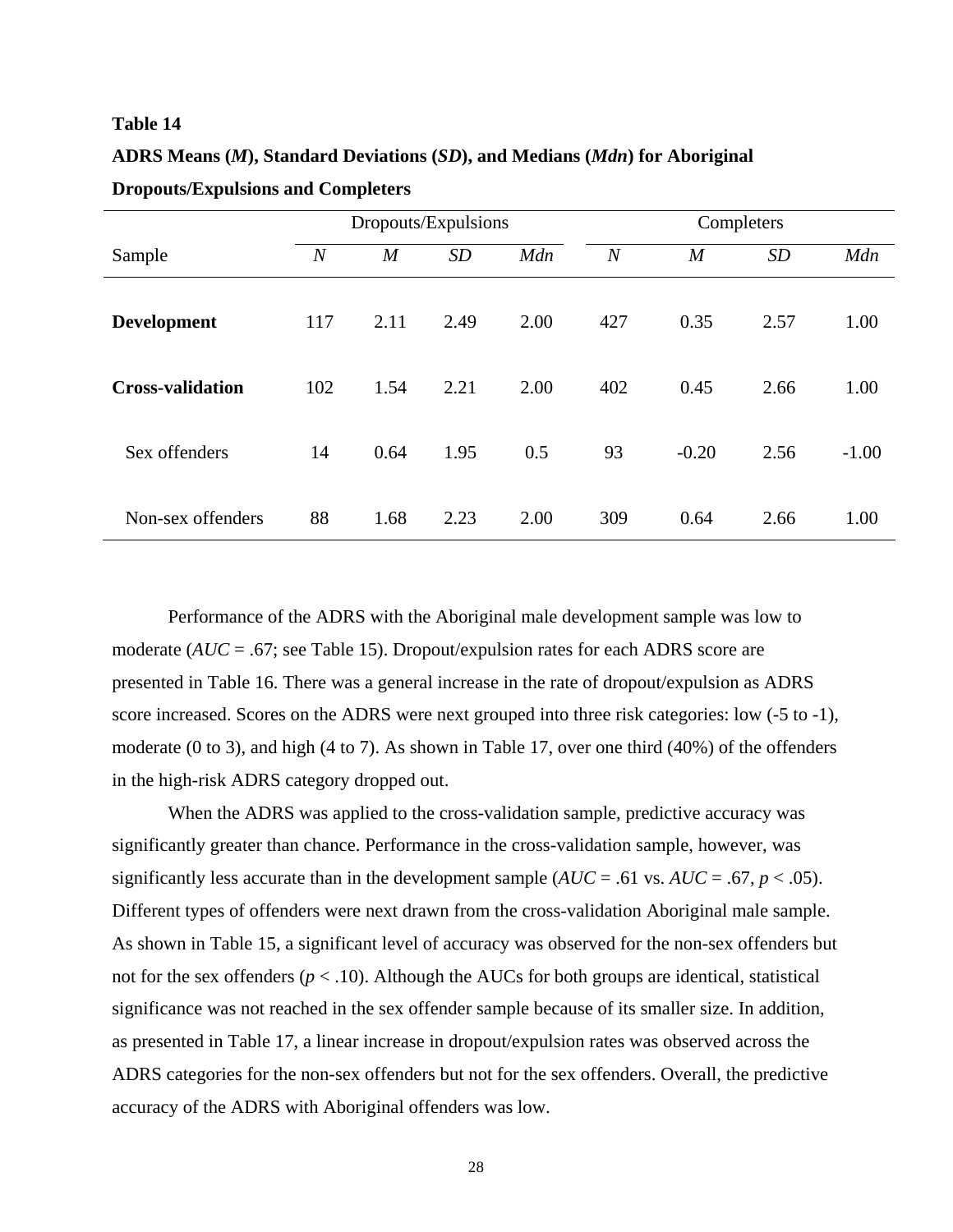We were unable to create alternate measures for each offender type, as was done with the non-Aboriginal offenders, because the number of Aboriginal offenders in our sample was too low.

### **Table 15**

# **Accuracy of Predicting Program Dropout/Expulsion with ADRS Among Aboriginal Male Offenders**

| Sample                  | $\boldsymbol{N}$ | <b>OR</b> | 95% CI |       | AUC    | 95% CI |       |
|-------------------------|------------------|-----------|--------|-------|--------|--------|-------|
|                         |                  |           | Lower  | Upper |        | Lower  | Upper |
| <b>Development</b>      | 544              | $1.32*$   | 1.21   | 1.45  | $.67*$ | .62    | .73   |
| <b>Cross-validation</b> | 504              | $1.19*$   | 1.08   | 1.30  | $.61*$ | .55    | .67   |
| Sex offenders           | 107              | 1.15      | 0.91   | 1.43  | .60    | .46    | .75   |
| Non-sex offenders       | 397              | 1.18*     | 1.07   | 1.30  | $.60*$ | .54    | .67   |

*Note.*  $N =$  number of offenders in each sample.  $OR =$  odds ratio.  $CI =$  confidence interval.  $AUC =$ area under the curve of the receiver operating characteristic.

 $* p < .05.$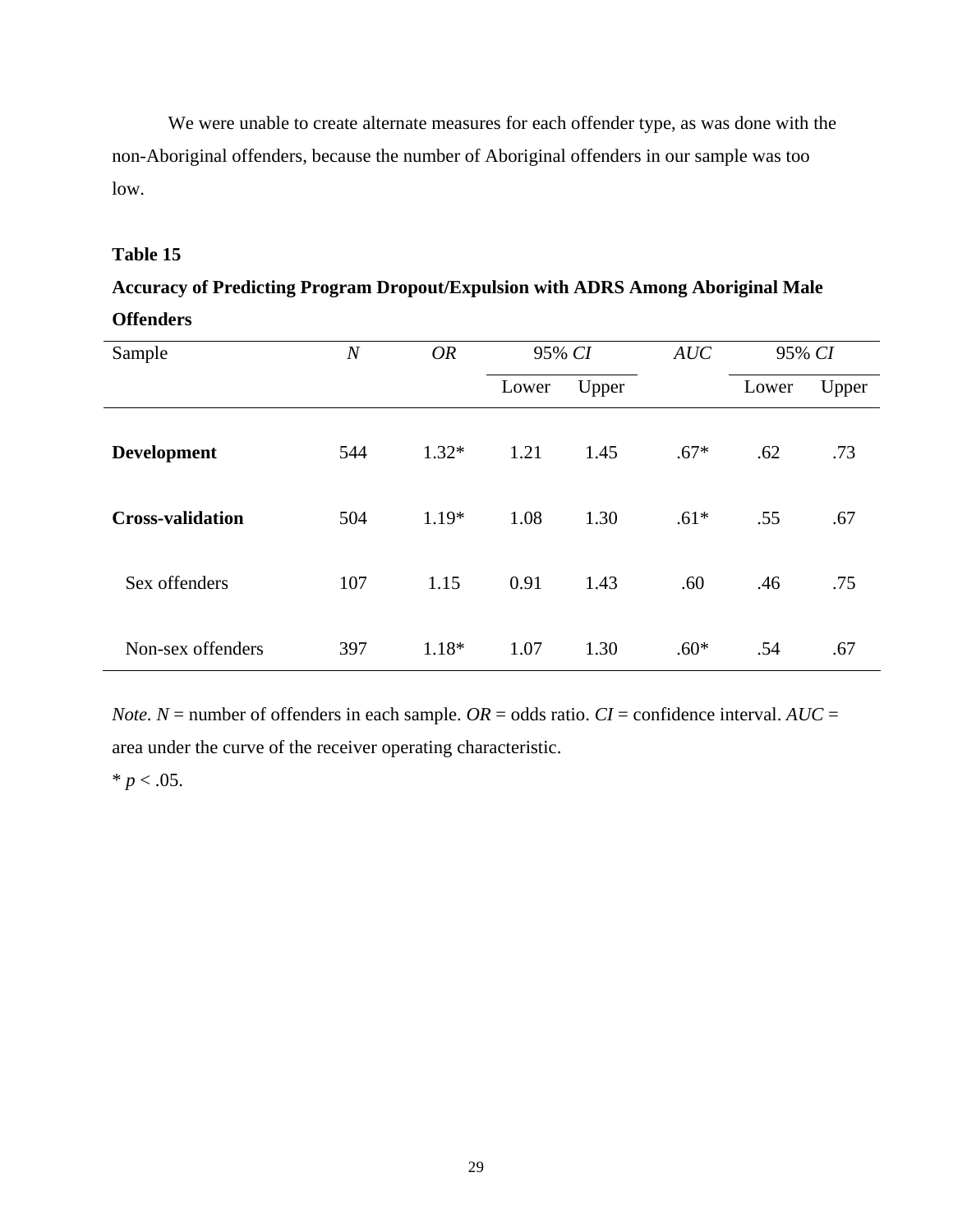| ADRS score     | $\cal N$         | Dropout/Expulsion (%) |
|----------------|------------------|-----------------------|
|                |                  |                       |
| $-5$           | 33               | $\boldsymbol{0}$      |
| $-4$           | $\boldsymbol{0}$ | --                    |
| $-3$           | 17               | $\boldsymbol{0}$      |
| $-2$           | 34               | 14.7                  |
| $^{\rm -1}$    | 137              | 16.8                  |
| $\overline{0}$ | $11\,$           | 18.2                  |
| $\mathbf{1}$   | 69               | 17.4                  |
| $\overline{2}$ | 132              | 25.0                  |
| 3              | $11\,$           | 18.2                  |
| $\overline{4}$ | 83               | 33.7                  |
| 5              | $\boldsymbol{0}$ | --                    |
| 6              | $\boldsymbol{0}$ |                       |
| $\overline{7}$ | 17               | 70.6                  |
|                |                  |                       |
| Total          | 544              | 21.5                  |

**ADRS Scores and Dropout/Expulsion (%) in Aboriginal Developmental Sample**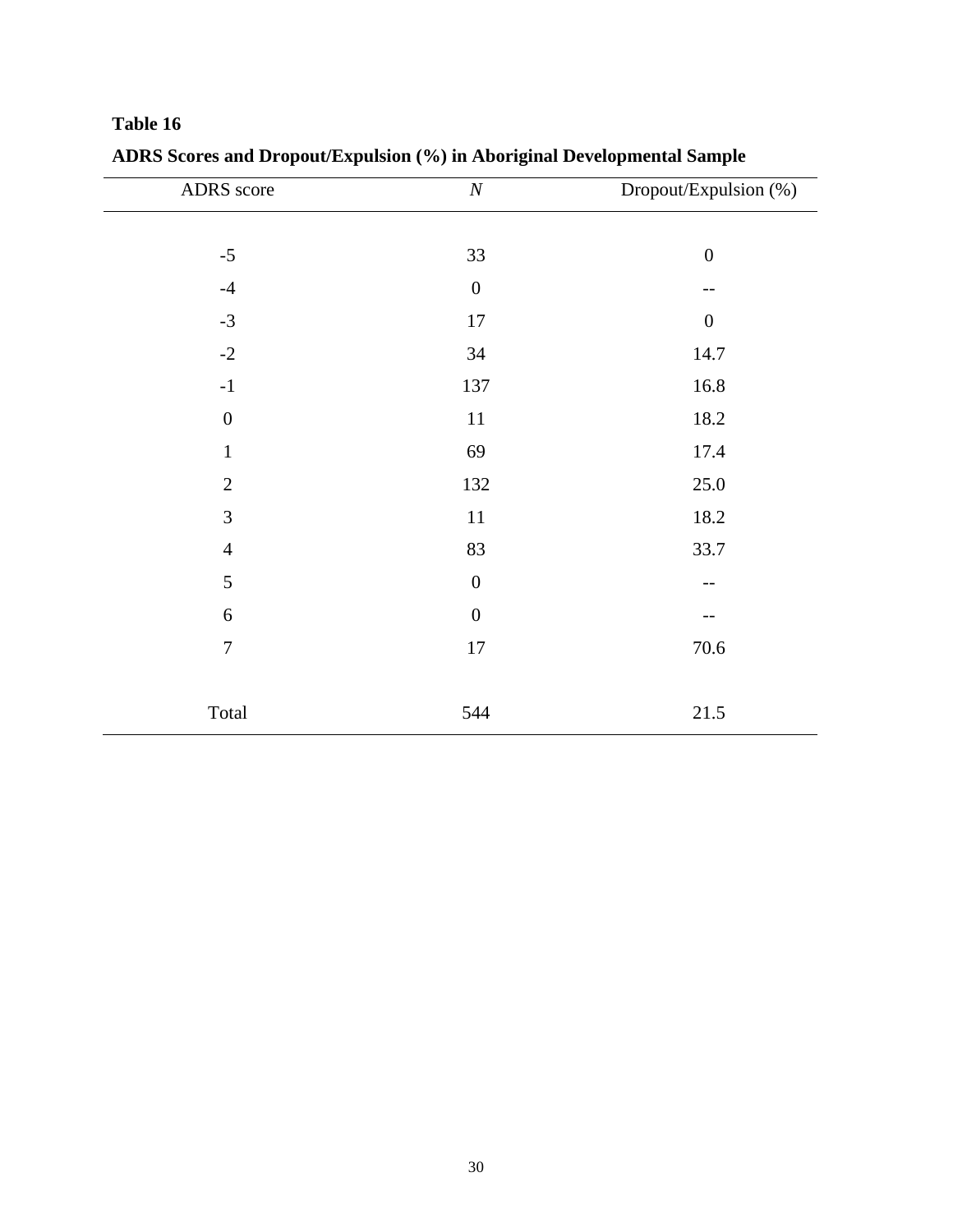|                         |                    |              | <b>ADRS</b>                |          |
|-------------------------|--------------------|--------------|----------------------------|----------|
|                         |                    | Low          | Moderate                   | High     |
|                         | Total <sup>a</sup> | $-5$ to $-1$ | $0$ to $3$                 | 4 to 7   |
|                         |                    |              |                            |          |
| Sample                  |                    |              | % (n) dropout or expulsion |          |
|                         |                    |              |                            |          |
| <b>Development</b>      | 21.5               | 12.7         | 22.0                       | 40.0     |
|                         | (117/544)          | (28/221)     | (49/223)                   | (40/100) |
|                         |                    |              |                            |          |
| <b>Cross-validation</b> | 20.2               | 13.1         | 21.8                       | 32.6     |
|                         | (102/504)          | (26/198)     | (48/220)                   | (28/86)  |
|                         |                    |              |                            |          |
| Sex offenders           | 13.1               | 9.7          | 18.2                       | 16.7     |
|                         | (14/107)           | (6/62)       | (6/33)                     | (2/12)   |
|                         |                    |              |                            |          |
| Non-sex offenders       | 22.2               | 14.7         | 22.5                       | 35.1     |
|                         | (88/397)           | (20/136)     | (42/187)                   | (26/74)  |

# **Dropout/Expulsion Rates by ADRS Categories for Aboriginal Male Offenders**

<sup>a</sup>Dropout/expulsion base rate for sample.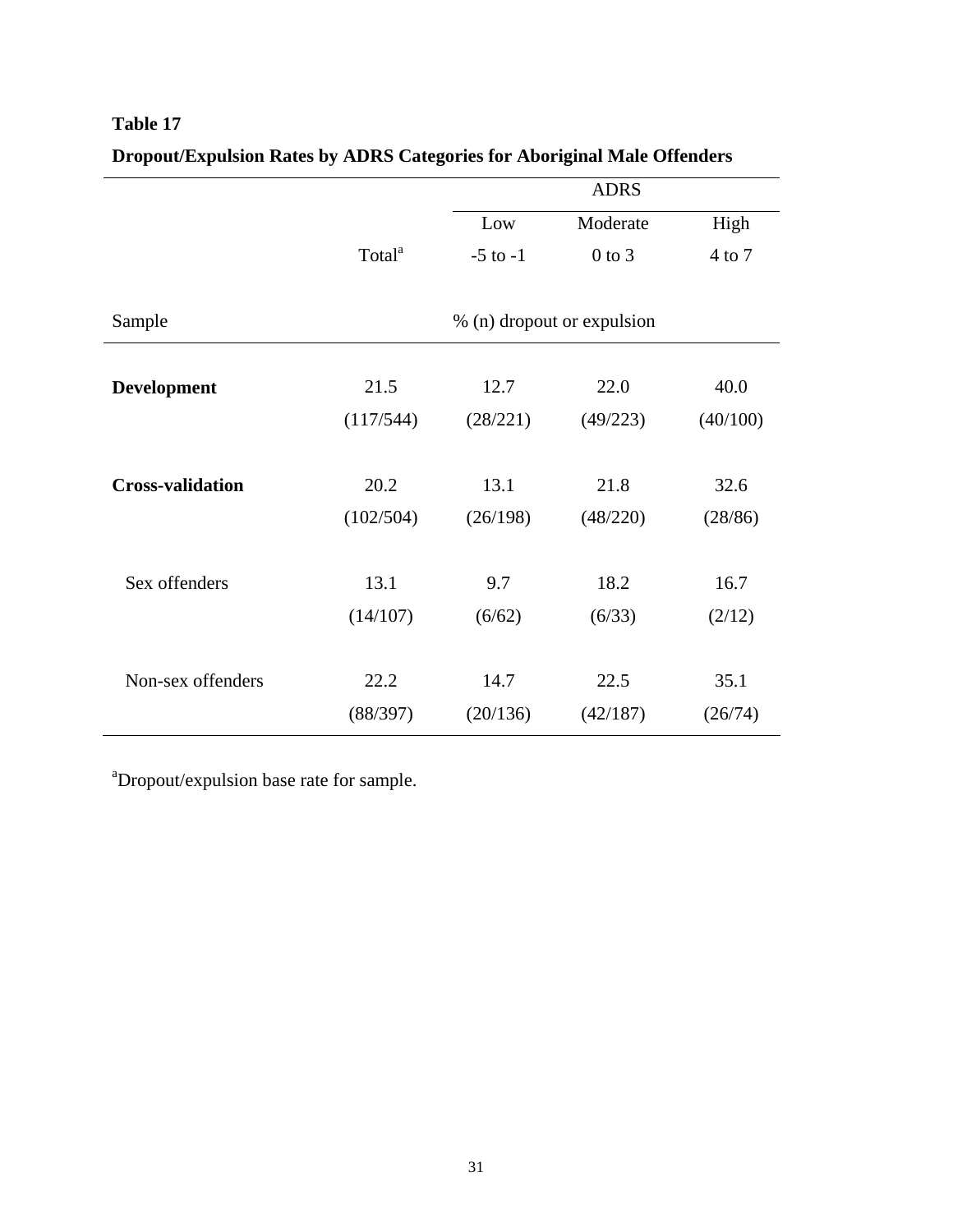#### **DISCUSSION**

<span id="page-39-0"></span>The goal of the present research was to determine whether it would be possible to estimate risk of dropout or expulsion from correctional programs with a reasonable degree of accuracy. Two screening measures, the DRS and ADRS, were developed by combining variables found to predict dropout/expulsion in both the current and previous research. The DRS, which was developed and designed for use with non-Aboriginal male offenders, demonstrated a moderate level of predictive accuracy in a cross-validation sample. The ADRS, which was developed with Aboriginal male offenders, demonstrated low predictive accuracy in a crossvalidation sample.

As in previous research, static risk, criminogenic need, and motivation were associated with dropout/expulsion. Among non-Aboriginal offenders, higher rates of dropout/expulsion were associated with greater risk on the SIR-R1, younger age, criminogenic need in the areas of marital/family and attitude, and lower motivation for intervention. Similarly, with the Aboriginal offenders, younger age, criminogenic need in the area of community functioning, and lower motivation were associated with higher dropout/expulsion rates. That risk, need, and motivation were associated with dropout/expulsion is consistent with previous research (Daly & Pelowski, 2000; Wormith & Olver, 2002).

These variables were combined to create a measure with which to estimate risk for dropout/expulsion. Variables were weighted based on their associated dropout/expulsion rates in the development sample. The total score on the composite measure was the sum of these weights. Two measures were created in this way: the DRS, for use with non-Aboriginal male offenders, and the ADRS, for use with Aboriginal male offenders. This approach to constructing the screening measures was modeled, in part, on the procedures used to create many widely applied risk assessment instruments, such as the Rapid Risk Assessment for Sexual Offense Recidivism (RRASOR; Hanson, 1997), the Statistical Information on Recidivism (SIR) scale (Nuffield, 1982), and the Violence Risk Appraisal Guide (VRAG; Quinsey, Harris, Rice, & Cormier, 1998).

Moderate predictive validity was demonstrated for the DRS among the non-Aboriginal male offenders. The same level of predictive accuracy was seen in both the developmental and cross-validation samples, which suggests that the DRS may be a robust predictor of dropout/expulsion. When the offenders in the cross-validation sample were grouped by offence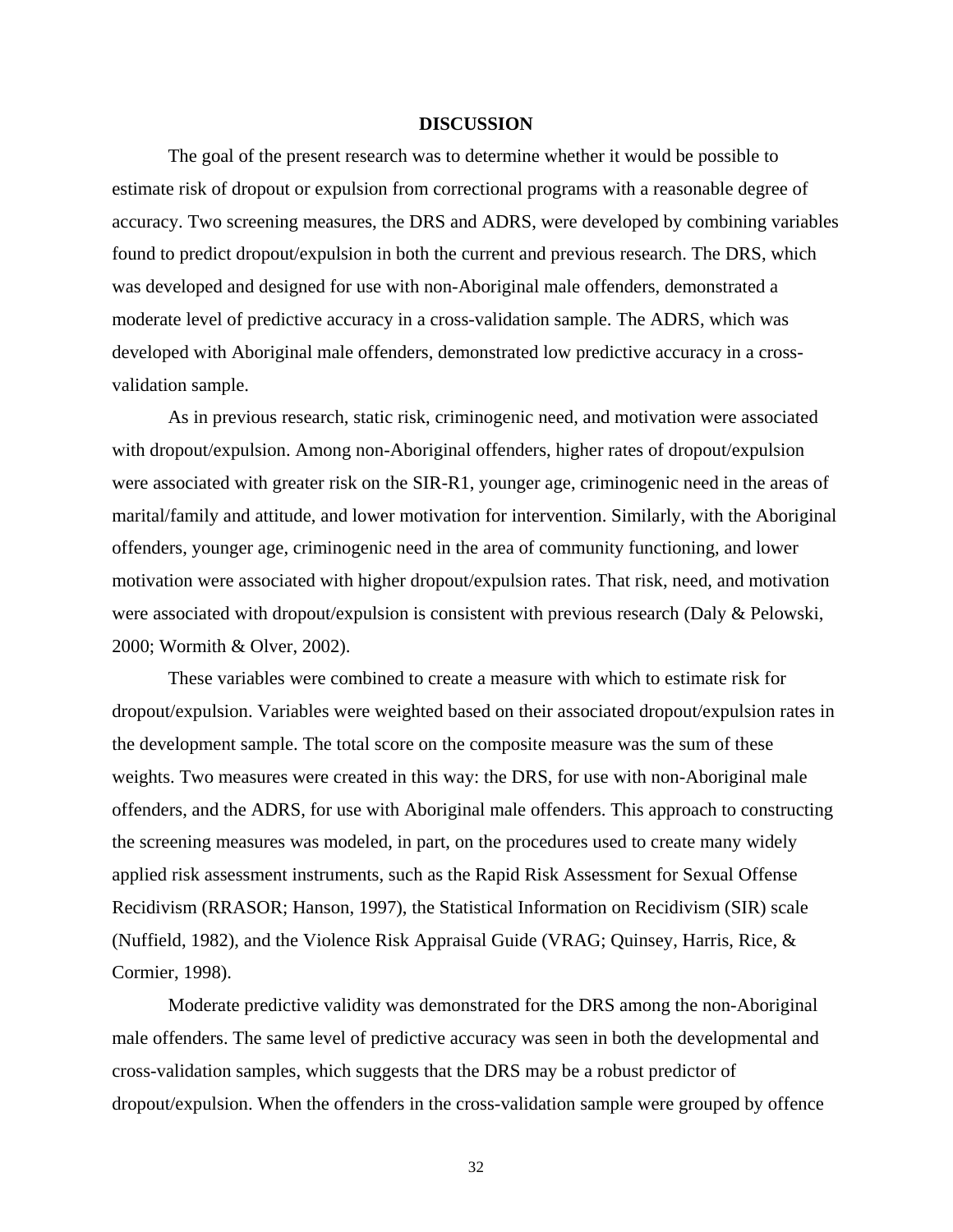type, the DRS was more accurate for the sex offenders than for the non-sex offenders. Even with the non-sex offenders, however, the DRS demonstrated a low to moderate level of accuracy. Thus, the DRS was a reasonably good predictor of dropout/expulsion and its performance was relatively stable across different samples.

In contrast to the moderate predictive validity demonstrated for the DRS, the measure designed to estimate risk of dropout/expulsion among Aboriginal offenders, the ADRS, achieved only a low level of accuracy in predicting dropout/expulsion in the cross-validation sample. In addition, the accuracy found for the ADRS with the cross-validation sample was significantly lower than with the development sample. The ADRS did not appear to be as stable across different samples as did the DRS. Overall, the performance of the ADRS was lacklustre, and we would not expect it to be of great practical value to evaluators in the field.

There are a number of reasons why our attempts to estimate dropout/expulsion risk may have been more successful with non-Aboriginal than Aboriginal offenders. First, it is possible that we failed to consider certain variables that would have been better predictors of dropout/expulsion among Aboriginal offenders. For example, some risk factors may be unique to Aboriginal offenders (Ellerby & MacPhersen, 2002), but because of cultural differences and the relatively small number of Aboriginal offenders, we may not yet be aware of these unique predictors or have the ability to address them.

A second related possibility is that valid measures are simply not as available for use with Aboriginal offenders as for non-Aboriginal offenders. For example, the SIR-R1 scale has good validity as a risk measure for non-Aboriginal male federal offenders. The SIR-R1 is not administered to Aboriginal offenders (SOP 700-04), however, and a comparable measure is not routinely used with Aboriginal offenders under federal jurisdiction. Individual variables with greater validity would be expected to create a composite measure of greater validity.

A third possibility, of a methodological nature, is that the smaller size of the Aboriginal sample may have been less suited to our procedure for developing the measures. For example, the observed relationships between the predictors and dropout/expulsion in the development sample were likely caused, to some degree, by chance. The extent to which this was the case would be affected by sample size. The larger the sample, the less likely the observed relationships were due to chance. Conversely, the smaller the sample, the greater the possibility that the observed relationships were due to chance. Thus, the association between the predictors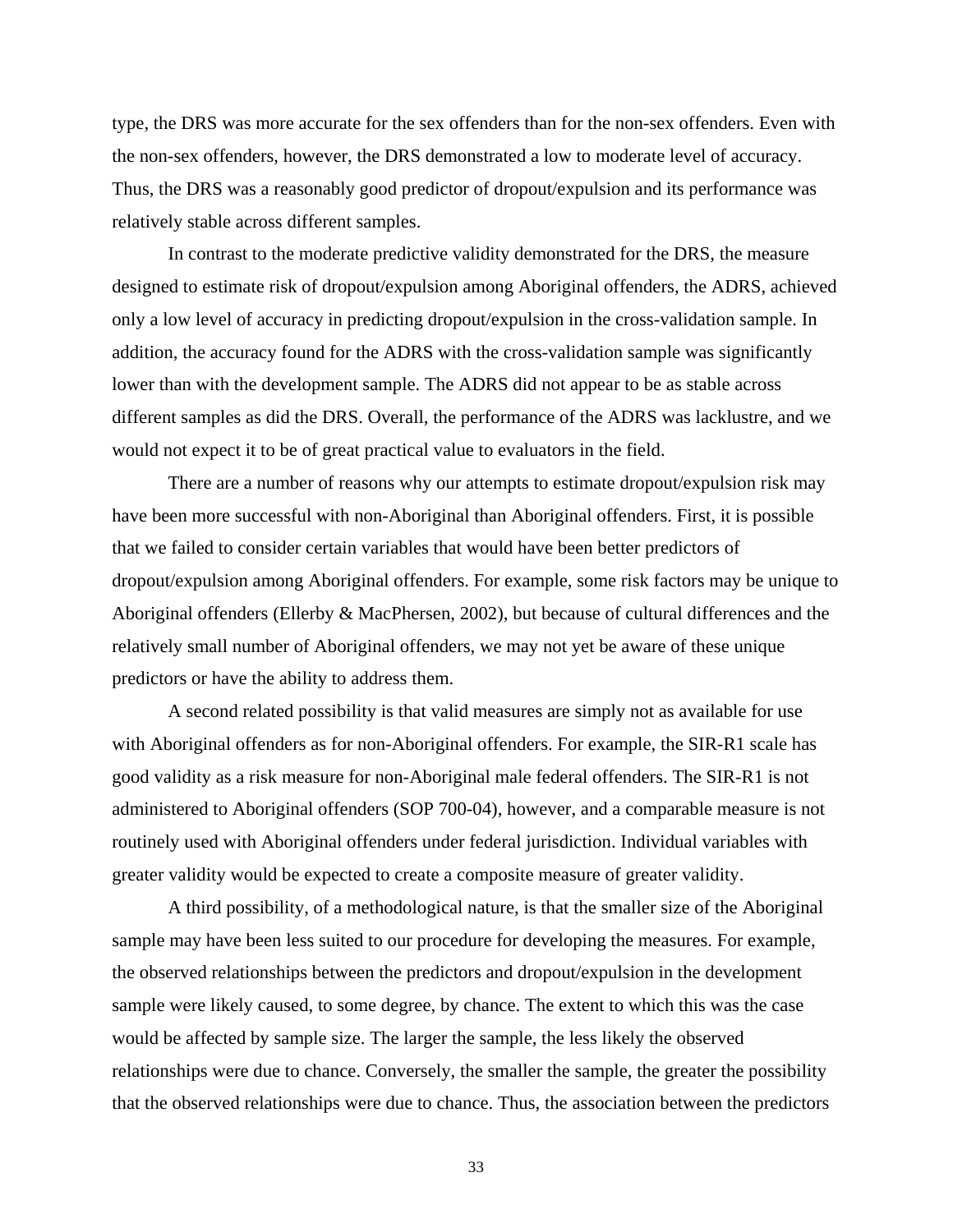and dropout/expulsion may have had more to do with chance in the Aboriginal sample than in the non-Aboriginal sample. This would explain why the ADRS appeared somewhat less stable than the DRS when applied to their respective cross-validation samples.

Whereas the ADRS performed poorly and does not seem appropriate for use in the field, the DRS or a similar type of measure could be of practical value. The predictive accuracy of the DRS in the non-Aboriginal cross-validation sample (*AUC* = .70) was comparable to the level of accuracy achieved by many instruments designed to estimate risk of recidivism. For example, Nafekh and Motiuk (2002) reported an *AUC* of .71, demonstrating moderate predictive accuracy of the SIR-R1 in predicting violent recidivism. Hanson and Thornton (2000) reported the same level of accuracy (*AUC* = .71) for the Static-99 in predicting sexual recidivism.

The accuracy of a measure like the DRS is complemented by its low cost of administration. Little effort would be required to score a measure like the DRS because all of the necessary data are readily available in OMS. Conceivably, the scoring could even be automated and integrated within OMS. In a system where high priorities compete for scarce resources, such measures may provide a low cost means of identifying those non-Aboriginal male offenders who may be at risk for dropping out of, or being expelled from, correctional programs. Prior to commencement of a program, the offenders at higher risk for dropout/expulsion could be more thoroughly assessed and, if warranted, targeted with pre-treatment efforts to increase their motivation and general readiness for treatment.

It must be emphasized that this measure was designed as a *screening tool*, which has implications for its application. The false positive rate, or the proportion of offenders who were classified as high risk but who did not actually dropout or get expelled, was very high for both the DRS and ADRS. For example, only 28% of the men in the cross-validation sample who were classified as high risk on the DRS dropped out. Thus, although higher scores on the DRS corresponded to higher dropout/expulsion rates, even offenders in the high-risk category were still more likely than not to complete their correctional programs. For screening purposes, this high false-positive rate is acceptable because the goal is to be over-inclusive. Offenders designated as high risk on the DRS could then be assessed more carefully (e.g., Serin & Kennedy, 1997), at which point only those still judged to be at risk of dropout/expulsion could be targeted, possibly with some form of pre-treatment. Because the DRS can be so easily scored, it would provide a low-effort and low-cost way to identify those offenders who may require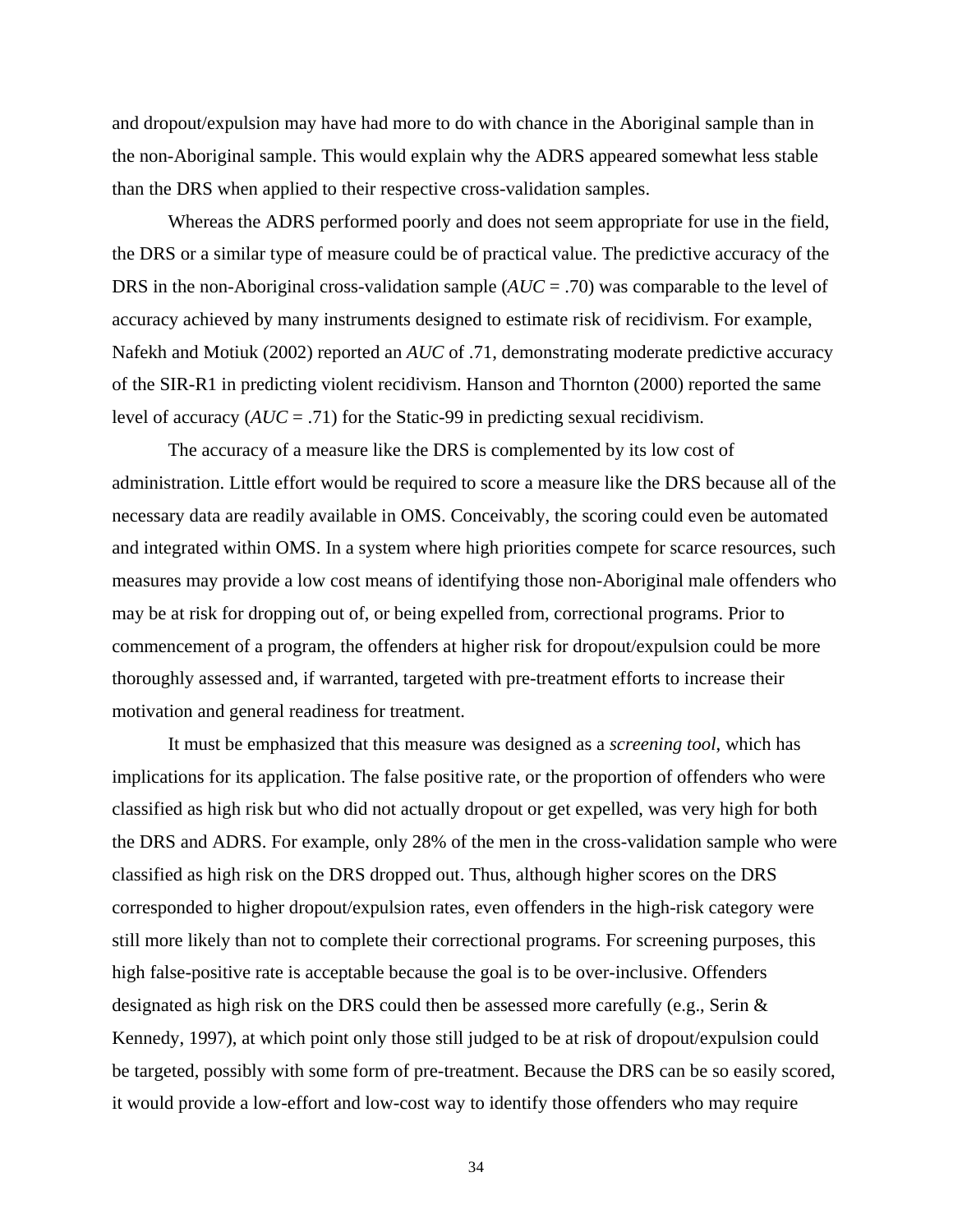further attention. This would permit a more efficient use of limited resources by directing them only to those who are most likely to benefit.

In contrast, a clear *misuse* of the DRS would be as an indicator of "treatability". It would be incorrect to interpret a high-risk score on the DRS as indicating that an offender is resistant to treatment or cannot successfully be treated. Given the high false-positive rate, it would be indefensible to deny treatment to an offender or to judge that an offender cannot benefit from treatment simply on the basis of his DRS score. As a screening measure, however, the DRS appears to have some utility.

Certain limitations of the current study should be noted. The generality of the risk, need, and motivation variables, which make up the DRS and ADRS, may have limited the predictive accuracy of these measures. Although we would speculate that dropout/expulsion is best predicted by general criminal rather than offence-specific risk factors, and we found that general risk, need, and motivation predicted dropout/expulsion more accurately among sex offenders than non-sex offenders, it is possible that predictive accuracy could have been improved if we had included more specific measures tailored to different types of offenders and programs. For example, perhaps using measures of risk and need specific to sexual recidivism, and motivation to participate in sex offender programs, would have made for a better predictor of dropout/expulsion among sex offenders in sex offender programs than would the DRS. This is an empirical issue and certainly warrants further research but was beyond the scope of the present study.

The purpose of the current research was to develop a screening measure that could be applied to as many offenders in as many circumstances as possible, regardless of their offence history or location. Despite our goal of developing a measure that could be used as widely as possible, however, we could not develop a measure of dropout/expulsion risk for women offenders. Data was available from too few women offenders to create such a measure for this group following the procedures used to develop the DRS and ADRS.

There are a number of areas that remain to be addressed. In the future, we will explore the extent to which dropout/expulsion risk is related to offence-specific risk and need versus general risk and need. Given the higher rates of dropout/expulsion generally found among Aboriginal offenders, research efforts should be directed at identifying at-risk Aboriginal offenders. Accurate dropout/expulsion risk assessment instruments could assist in the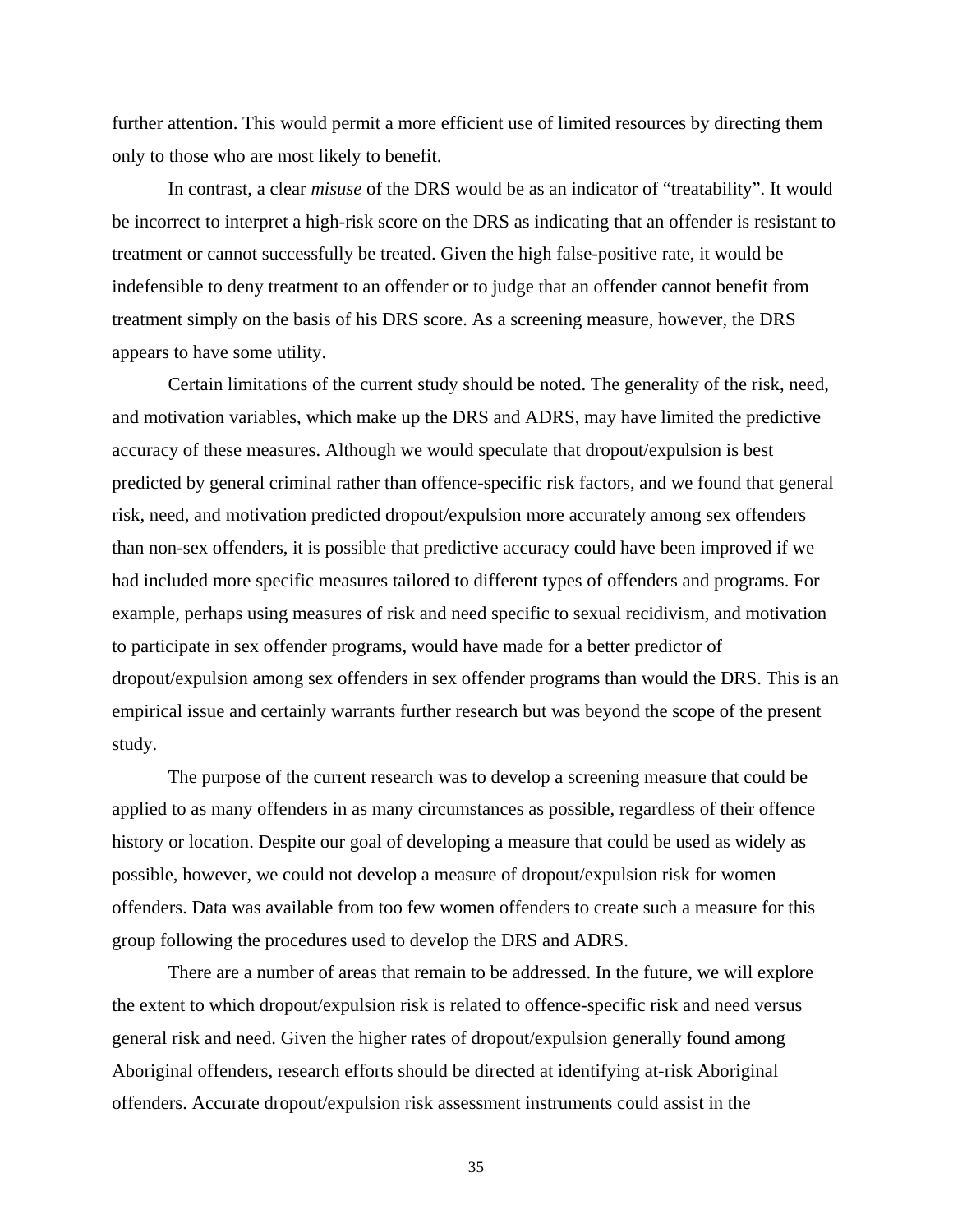development and implementation of more effective strategies for retaining higher risk offenders in programs, and, ultimately, to greater reductions in recidivism. In addition, such measures could be used to improve the internal validity of treatment studies.

We developed two measures designed to predict dropout/expulsion from correctional programs among federally sentenced male offenders. One measure, the DRS, was designed for non-Aboriginal male offenders, and a second measure, the ADRS, for Aboriginal male offenders. We approached development and validation of the DRS and ADRS using generally accepted techniques commonly used in the creation of actuarial risk assessment instruments (Hanson, 1997; Nuffield, 1982; Quinsey, Harris, Rice, & Cormier, 1998). The measures drew from information that can be easily retrieved from OMS; thus, scoring these measures would not require a significant investment of resources. The DRS demonstrated moderate accuracy in estimating risk of dropout/expulsion among non-Aboriginal male offenders. The measure designed for Aboriginal male offenders (ADRS), however, did not perform well. At least in the case of the DRS, we demonstrated that it is possible to create a relatively simple screening measure to assist in identifying offenders who may be at risk for dropout/expulsion. The potential benefits of such a measure would likely outweigh the minimal costs associated with its use as a screening measure to identify offenders for whom more careful assessment of dropout/expulsion risk is warranted.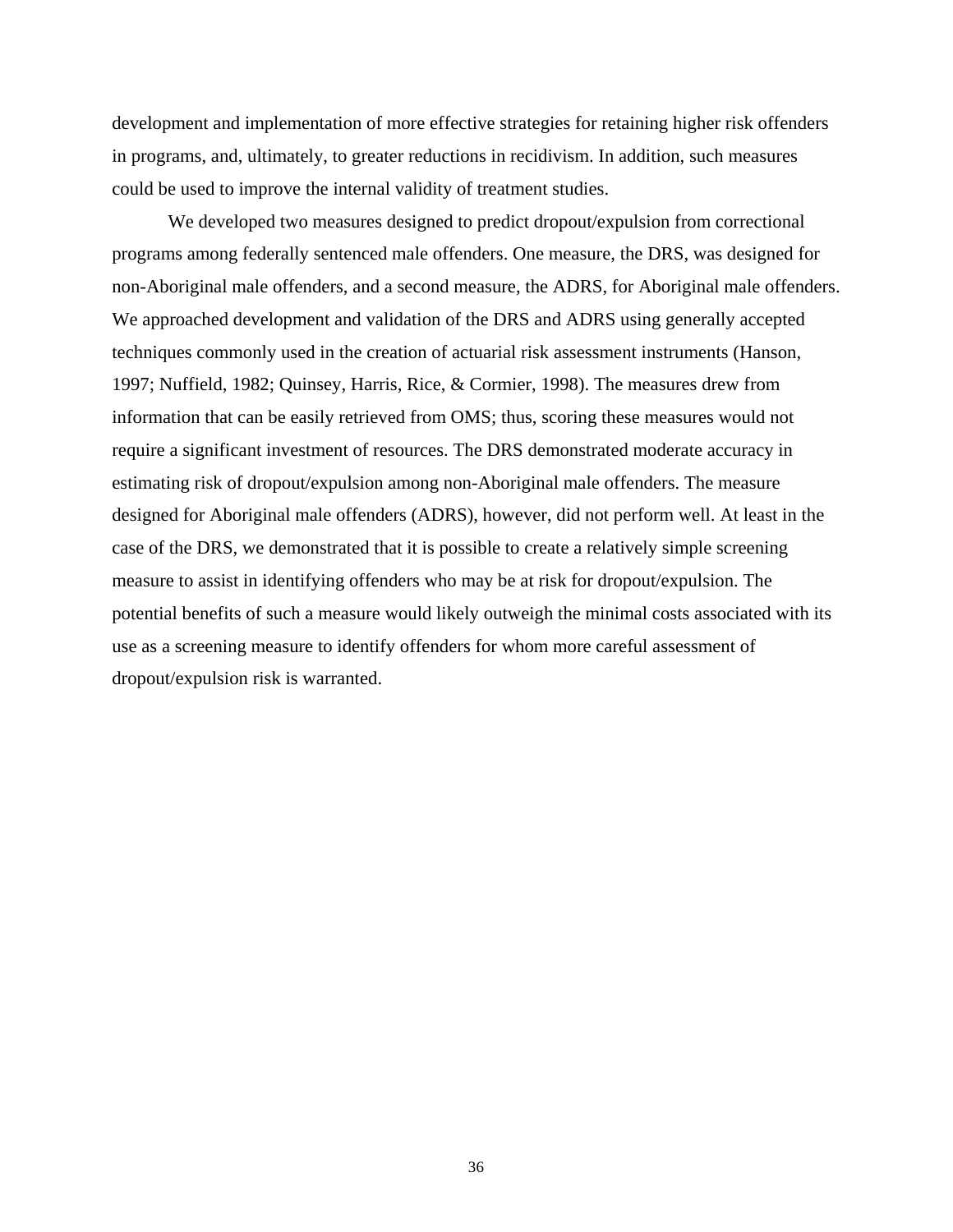#### **REFERENCES**

- <span id="page-44-0"></span>Andrews, D. A., & Bonta, J. (2003). *The psychology of criminal conduct* (3<sup>rd</sup> ed.). Cincinnati, OH: Anderson.
- Andrews, D. A., Zinger, I., Hoge, R. D., Bonta, J., Gendreau, P., Cullen, F. T., et al. (1990). Does correctional treatment work? A clinically relevant and psychologically informed meta-analysis. *Criminology, 28,* 369-404.
- Beyko, M. J., & Wong, S. C. P. (2005). Predictors of treatment attrition as indicators for program improvement not offender shortcomings: A study of sex offender treatment attrition. *Sexual Abuse: A Journal of Research and Treatment, 17*, 375-389*.*
- Cohen, J. (1992). A power primer. *Psychological Bulletin, 112,* 155-159.
- Daly, J. E., & Pelowski, S. (2000). Predictors of dropout among men who batter: A review of studies with implications for research and practice. *Violence and Victims, 15,* 137-160.
- Ellerby, L. A., & MacPhersen, P. (2002). *Contrasting Aboriginal and non-Aboriginal sexual offenders to determine unique client characteristics and potential implications for sex offender assessment and treatment strategies* (Research Report No. R-122). Ottawa, Canada: Correctional Service of Canada.
- Gendreau, P., Little, T., & Goggin, C. (1996). A meta-analysis of the predictors of adult offender recidivism: What works! *Criminology, 34,* 575-607.
- Hanson, R. K. (1997). *The development of a brief actuarial risk scale for sexual offense recidivism.* (User Report 97-04). Ottawa: Department of the Solicitor General of Canada.
- Hanson, R. K., & Bussière, M. T. (1998). Predicting relapse: A meta-analysis of sexual offender recidivism studies. *Journal of Consulting and Clinical Psychology, 66,* 348-362.
- Hanson, R. K., Gordon, A., Harris, A. J. R., Marques, J. K., Murphy, W., Quinsey, V. L., & Seto, M. D. (2002). First report of the collaborative outcome data project on the effectiveness of psychological treatment for sex offenders. *Sexual Abuse: A Journal of Research and Treatment, 14,* 169-194.
- Hanson, R. K., & Morton-Bourgon, K. (2004). *Predictors of sexual recidivism: An updated meta-analysis*. Ottawa: Public Safety and Emergency Preparedness Canada.
- Hanson, R. K., & Thornton, D. (2000). Improving risk assessments for sex offenders: A comparison of three actuarial scales. *Law and Human Behavior, 24,* 119-136.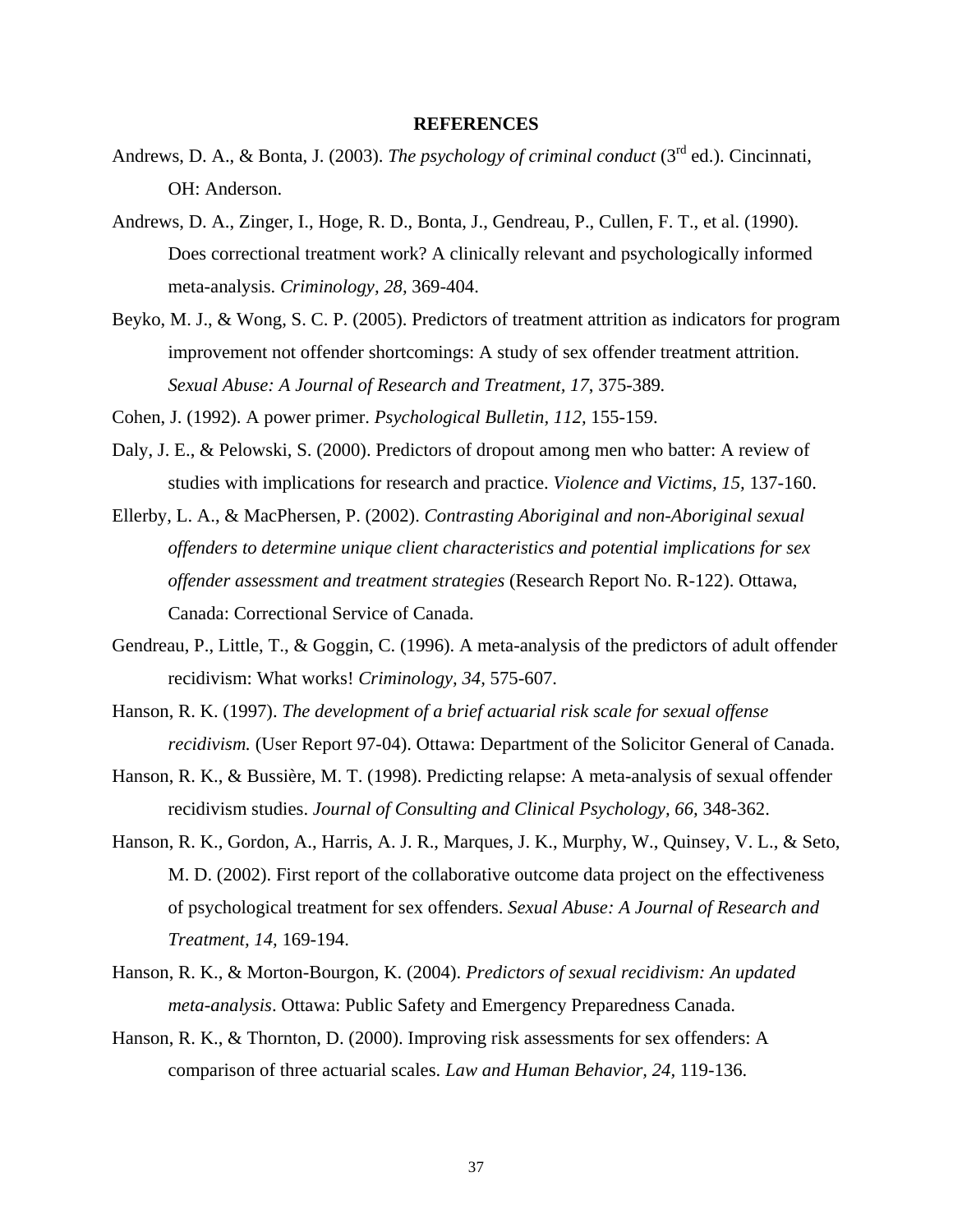- Krawczyk, S. C., Witte, T., Gordon, A., Wong, S., & Wormith, J. S. (2002, May). *Treatment attrition and institutional offending in violent offenders.* Poster session presented at the Canadian Psychological Association's 63rd Annual Convention, Vancouver, B.C.
- Langton, C. M., Barbaree, H. E., Harkins, L., & Peacock, E. J. (2003, October). Failure to complete sexual offender treatment and sexual recidivism: Does actuarial risk or psychopathy account for the association? In H. Barbaree (Chair), *Alternative approaches to evaluating treatment efficacy with sexual offenders.* Symposium conducted at the 22<sup>nd</sup> Annual Research and Treatment Conference of the Association for the Treatment of Sexual Abusers, St. Louis, MO.
- McKenzie, K., Witte, T., Beyko, M., Wong, S., Olver, M., & Wormith, J. S. (2002, May). *Predictors of attrition in a sex offender program.* Poster session presented at the Canadian Psychological Association's 63rd Annual Convention, Vancouver, B.C.
- Meyer, G. J., Finn, S. E., Eyde, L. D., Kay, G. G., Moreland, K. L., Dies, R. R., Eisman, E. J., Kubiszyn, T. W., & Reed, G. M. (2003). Psychological testing and psychological assessment: A review of evidence and issues. In A. E. Kazdin (Ed.), *Methodological issues and strategies in clinical research* (3rd ed.) (pp. 265-345). Washington, DC: American Psychological Association.
- Motiuk, L.L. (1997). Classification for correctional programming: The Offender Intake Assessment (OIA) process. *Forum on Corrections Research, 9* (1), 18-22.
- Nafekh, M., & Motiuk, L. L. (2002). *The Statistical Information on Recidivism Revised 1 (SIR-R1) Scale: A psychometric examination* (Research Report No. R-126). Ottawa, Canada: Correctional Service Canada.
- Nuffield, J. (1982). *Parole decision making in Canada: Research towards decision guidelines.* Ottawa: Solicitor General of Canada.
- Nunes, K. L., & Cortoni, F. A. (2006). *The heterogeneity of treatment non-completers* (Research Report No. R-176). Ottawa, Canada: Correctional Service Canada.
- Prochaska, J. O., & DiClemente, C. C. (1982). Transtheoretical therapy: Toward a more integrative model of change. *Psychotherapy: Theory, Research and Practice, 19,* 276- 288.
- Prochaska, J. O., DiClemente, C. C., & Norcross, J. C. (1992). In search of how people change: Applications to the addictive behaviors. *American Psychologist, 47,* 1102-1114.